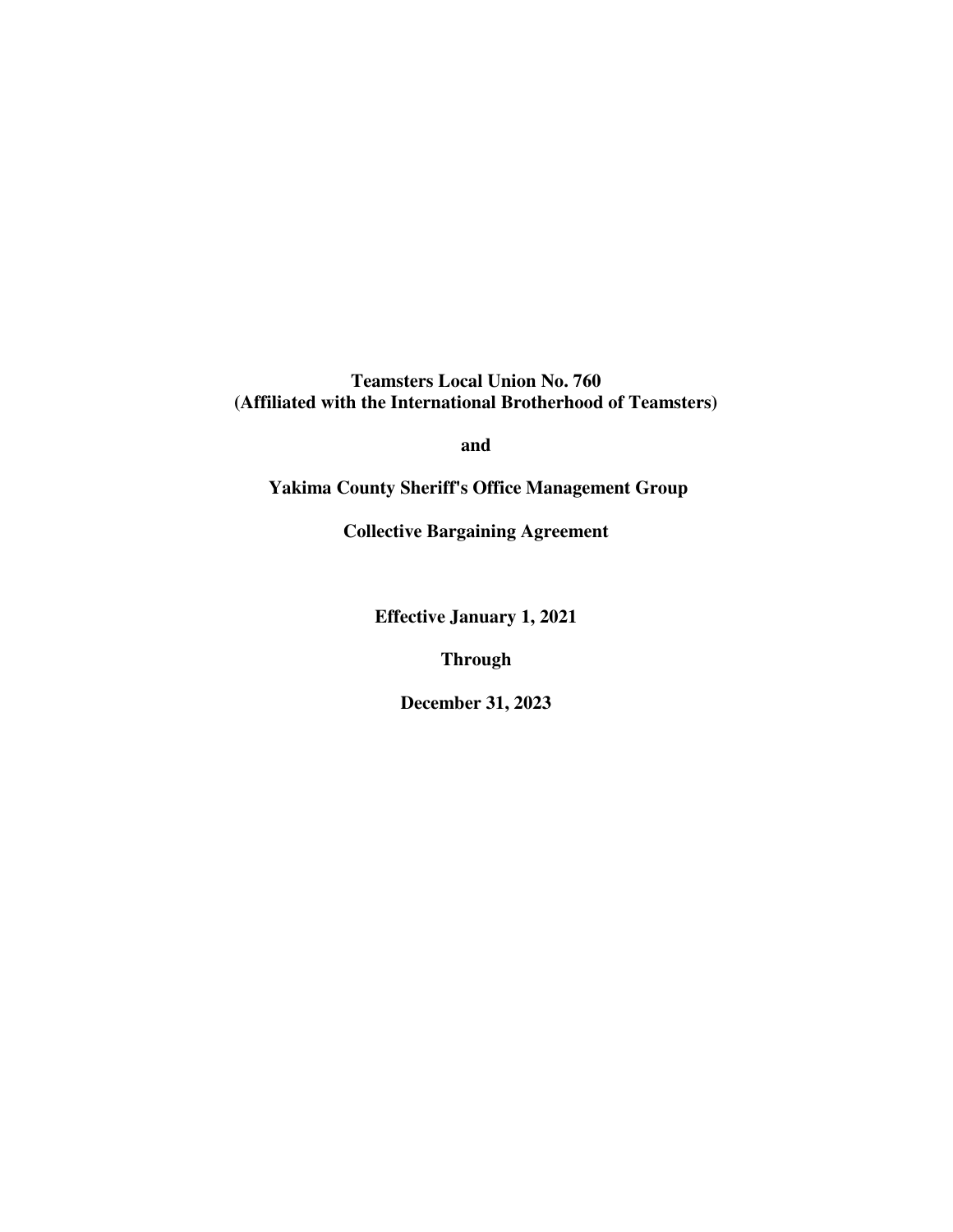# **TABLE OF CONTENTS**

| <b>ARTICLE 1 - UNION MEMBERSHIP AND DUES CHECK OFF 1</b>                      |  |
|-------------------------------------------------------------------------------|--|
|                                                                               |  |
|                                                                               |  |
| <b>ARTICLE 4 - MANUAL OF RULES AND PROCEDURES AND AGREEMENT  3</b>            |  |
|                                                                               |  |
|                                                                               |  |
|                                                                               |  |
|                                                                               |  |
|                                                                               |  |
|                                                                               |  |
|                                                                               |  |
|                                                                               |  |
|                                                                               |  |
|                                                                               |  |
| <b>ARTICLE 15 - UNIFORM &amp; EQUIPMENT SUPPLY &amp; UNIFORM CLEANING  16</b> |  |
|                                                                               |  |
|                                                                               |  |
|                                                                               |  |
|                                                                               |  |
|                                                                               |  |
|                                                                               |  |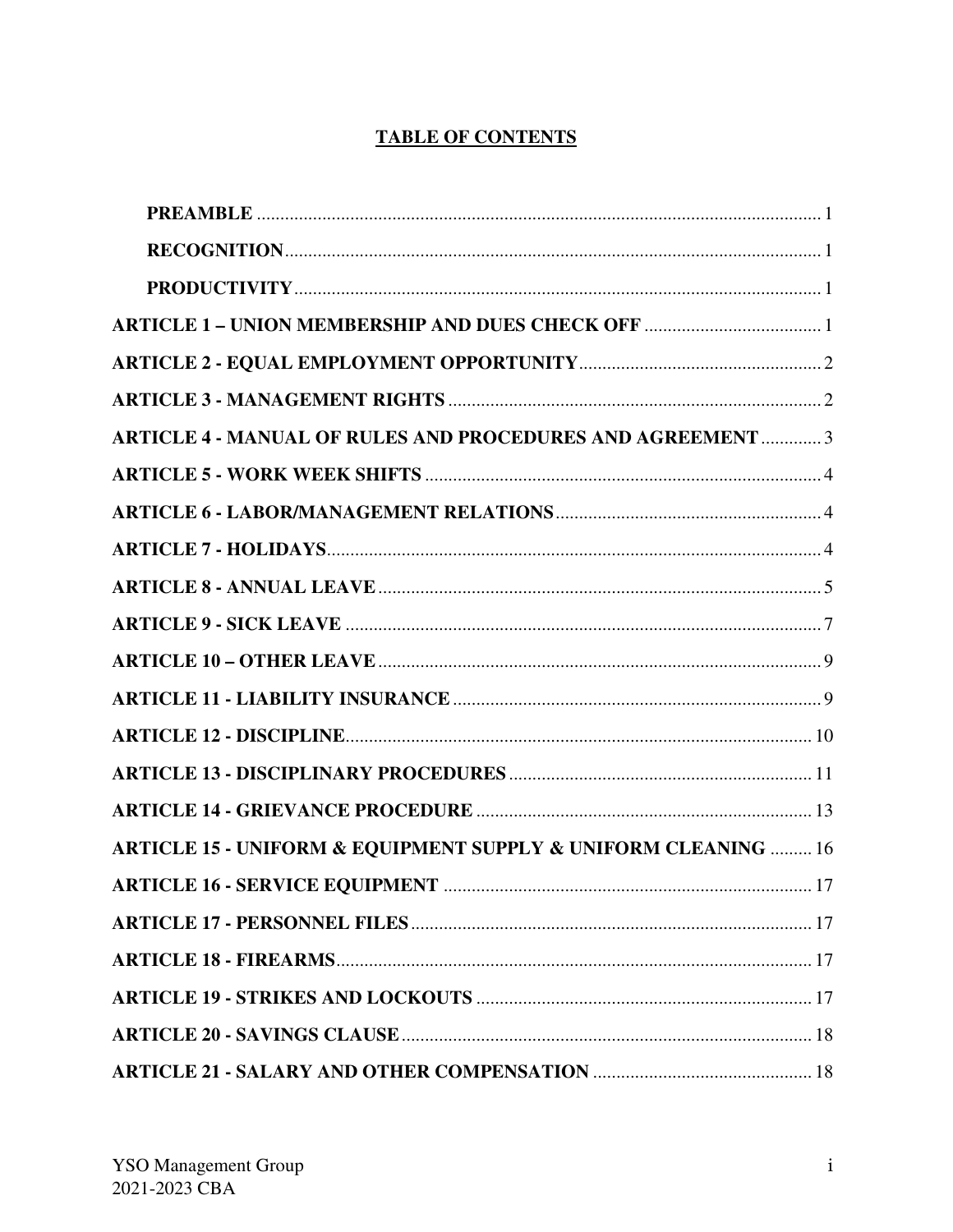| A.           |  |
|--------------|--|
| <b>B.</b>    |  |
| $C_{\cdot}$  |  |
| D.           |  |
| Ε.           |  |
| F.           |  |
| G.           |  |
| H.           |  |
| Ι.           |  |
| J.           |  |
| K.           |  |
| $\mathbf{L}$ |  |
|              |  |
|              |  |
|              |  |
|              |  |
|              |  |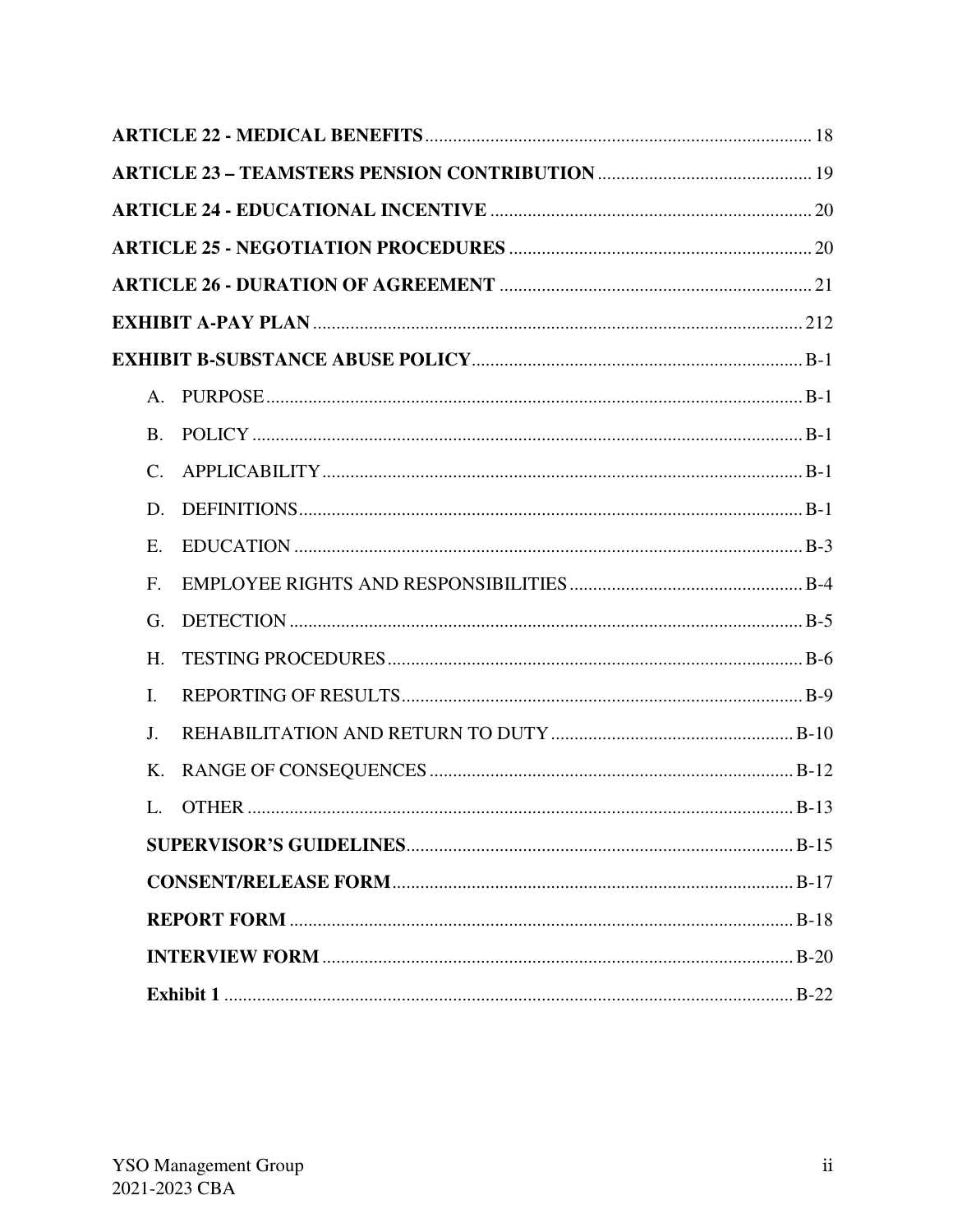### **AGREEMENT between Yakima County, Washington And Teamsters Local Union No. 760 Representing the Yakima County Sheriff's Office Management Group**

## **PREAMBLE**

This Agreement is entered into by the Board of County Commissioners for Yakima County, Washington, hereinafter referred to as the "County" or "Employer", the Yakima County Sheriff, hereinafter referred to as the "Sheriff", and Teamsters Local Union No. 760, hereinafter referred to as the "Union", on behalf of employees of the Sheriff's Office covered by this Agreement.

### **RECOGNITION**

The Employer recognizes the Union as the sole bargaining representative for the purposes of negotiating salaries, hours and working conditions for fully commissioned Lieutenants and Chief Deputies. Excluded from this bargaining unit are the Sheriff, Undersheriff, Sergeants, Deputy Sheriffs, and all other employees.

#### **PRODUCTIVITY**

It is mutually agreed that the Employer and the Union shall work together individually and collectively to improve the efficiency of the Sheriff's Office.

### **ARTICLE 1 – UNION MEMBERSHIP AND DUES CHECK OFF**

- 1.1 Each employee covered by this Agreement shall be eligible to become a member of the Union. Each employee hired on or after the effective date of this Contract shall be eligible to become a member of the Union.
- 1.2 Upon receipt of this written Check-Off Authorization Form from an employee, the Employer will deduct from the pay of such employee, each calendar month the authorization is effective, a sum equal to that employee's Union uniform initiation fees, and uniform monthly membership dues, whichever fall due during the immediately preceding month and only so long as such employee was employed by the Employer at the time such obligation became due. In no event shall any charge be made to an employee which accrued prior to the date of hire or the date of execution of the Check-Off Authorization Card, or the date of execution of this Agreement, whichever is later. The full amount of monies so deducted by the Employer shall be forwarded to the Union monthly by check together with an alphabetized list showing names, Social Security Numbers and the amount of Union dues deducted from each employee.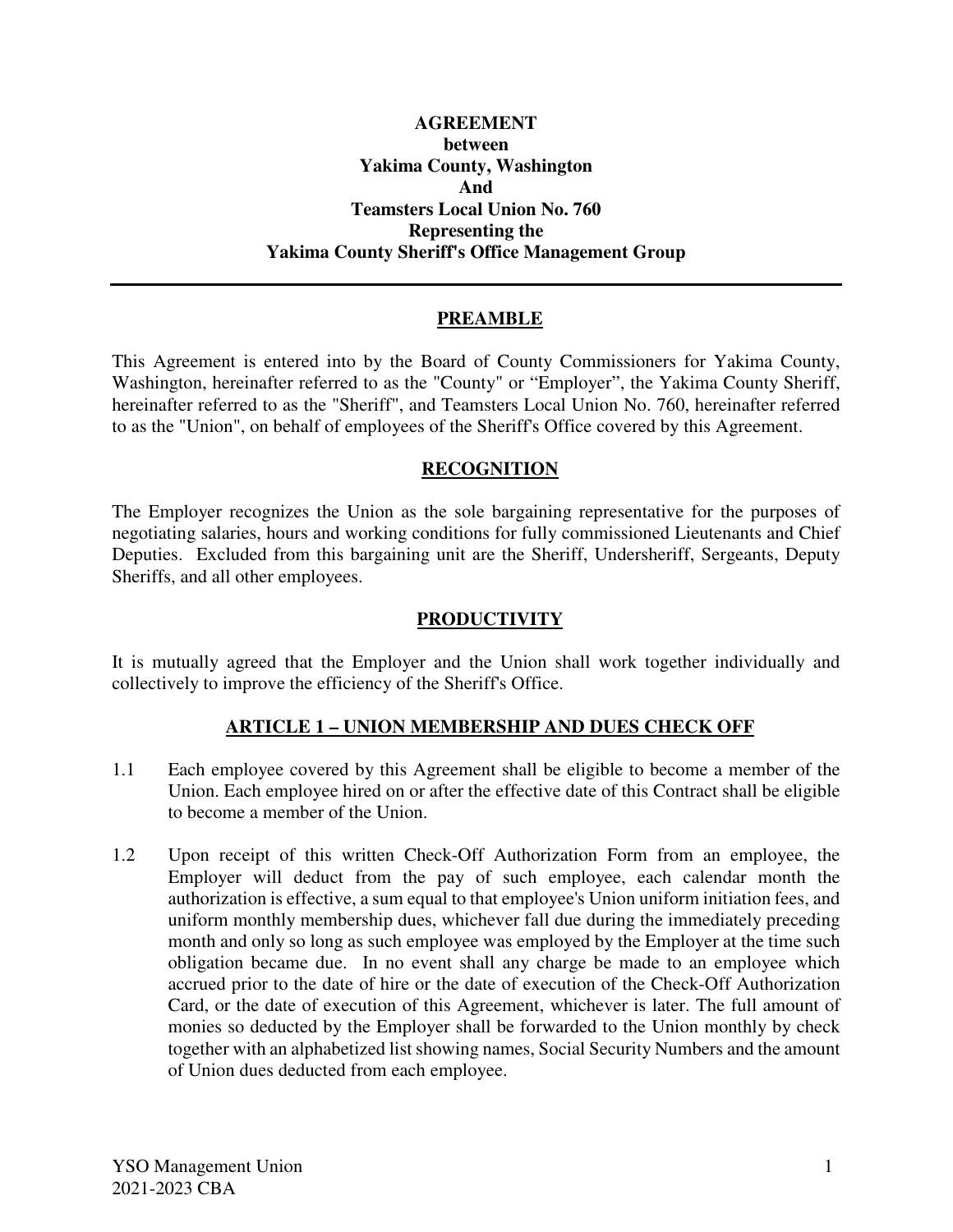1.3 The Union agrees to supply the Employer with a statement of deductions to be withheld each month. The Employer shall make deductions for the current month's dues only and shall not be responsible for the collection of any dues that may be in arrears. Deductions will be promptly transmitted to the Union by check payable to its order. Upon issuance and transmission of a check to the Union, the Employer's responsibility shall cease with respect to deductions covered thereby. The Union and each employee authorizing the assignment of wages for the payment of Union dues hereby undertakes to indemnify and hold the Employer harmless from all claims, demands, suits, or other forms of liability that may arise against the Employer for or on account of any deduction made from the wages of such employee.

## 1.4 Right of access - Union Representation

The Employer must provide the exclusive bargaining representative reasonable access to new employees of the bargaining unit for the purposes of presenting information about their exclusive bargaining representative to the new employee. The presentation may occur during a new employee orientation provided by the employer, or at another time mutually agreed to by the employer and the exclusive bargaining representative. No employee may be mandated to attend the meetings or presentations by the exclusive bargaining representative.

- A. Access to the new employee occurs within ninety days of the employee's start date within the bargaining unit and,
- B. The access is for no less than thirty minutes; and
- C. The access occurs during the new employee's regular work hours at the employee's regular worksite, or at a location mutually agreed to by the employer and the exclusive bargaining representative.
- D. Nothing in this section prohibits the Employer from agreeing to longer or more frequent new employee access, but in no case may an employer agree to less access than required by this section.

# **ARTICLE 2 - EQUAL EMPLOYMENT OPPORTUNITY**

The Employer or the Union shall not discriminate against any individual with respect to terms, conditions, or privileges of employment because of race, color, religion, national origin, age, sex, mental, physical, or sensory disability, sexual orientation or veteran status except as allowed or provided by law.

# **ARTICLE 3 - MANAGEMENT RIGHTS**

3.1 The Union recognizes the prerogative of the Employer to operate and manage its affairs in all respects in accordance with its responsibilities, lawful powers, and legal authority. All matters not expressly covered by the language of this Agreement or by state law, shall be administered for the duration of this Agreement by the Employer as the Employer from time-to-time may determine. Management prerogatives which are not subject to negotiations are inclusive of, but not limited to, the following matters: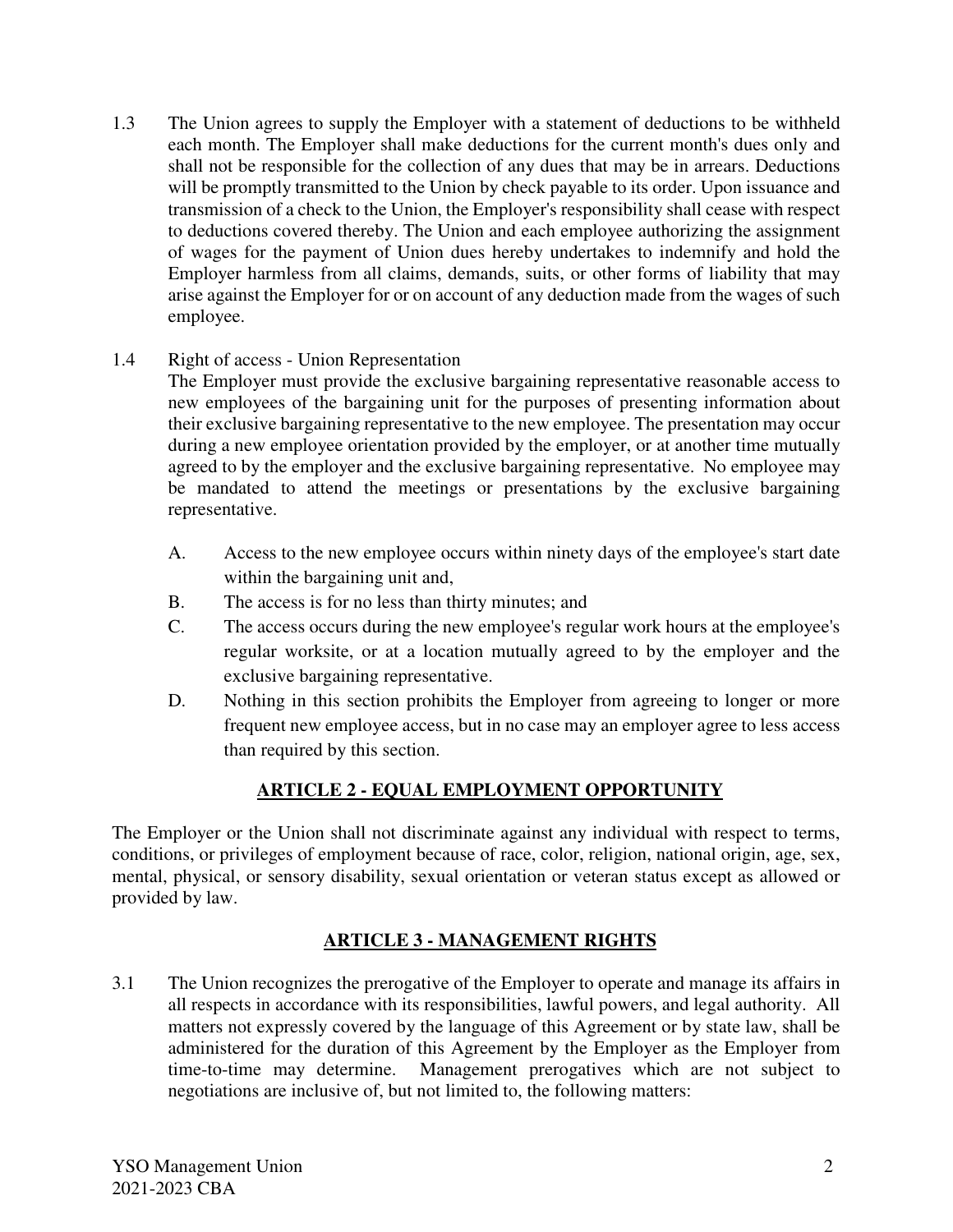- A. The right to establish lawful work rules and procedures.
- B. The right to schedule work and the methods and processes by which said work is to be performed in a manner most advantageous to the Employer and consistent with the requirements of the public interest.
- C. The right to appoint, transfer, suspend, discharge, lay off, recall, promote, or discipline employees as deemed necessary by the Employer as provided by this Agreement and/or as provided by the General Rules and Regulations of the Yakima County Civil Service Commission.
- D. The right to determine the size and composition of the work force and to assign employees to work locations and shifts.
- E. The right to determine what law enforcement duties shall be performed by various Sheriff personnel.
- F. The parties understand that incidental duties connected with operations, not enumerated in job descriptions, shall nevertheless be performed by the employee when requested by a superior officer.
- G. The right to take actions as may be necessary to carry out Employer's services in emergencies.
- 3.2 Nothing in this Agreement shall be interpreted to restrict or limit the responsibilities of the Board of County Commissioners and the Sheriff to carry out services to the public.

# **ARTICLE 4 - MANUAL OF RULES AND PROCEDURES AND AGREEMENT**

- 4.1 The Sheriff agrees to furnish each employee of the bargaining unit with a copy of written rules, orders, regulations, and procedures and provide them with a copy of this Agreement.
- 4.2 New members of the Union shall be provided with the same at the time of their appointment or promotion.
- 4.3 Employees shall comply with all rules not in conflict with the expressed terms of this Agreement; provided that the rules be in writing and reasonable notice be given of the existence of said rules and that the rules are uniformly applied and enforced.
- 4.4 Changes or updates to rules, regulations or orders shall be provided in writing. Employees shall be required to sign or initial for same to acknowledge receipt. A reasonable time will be given to allow employees to review and absorb major or significant changes.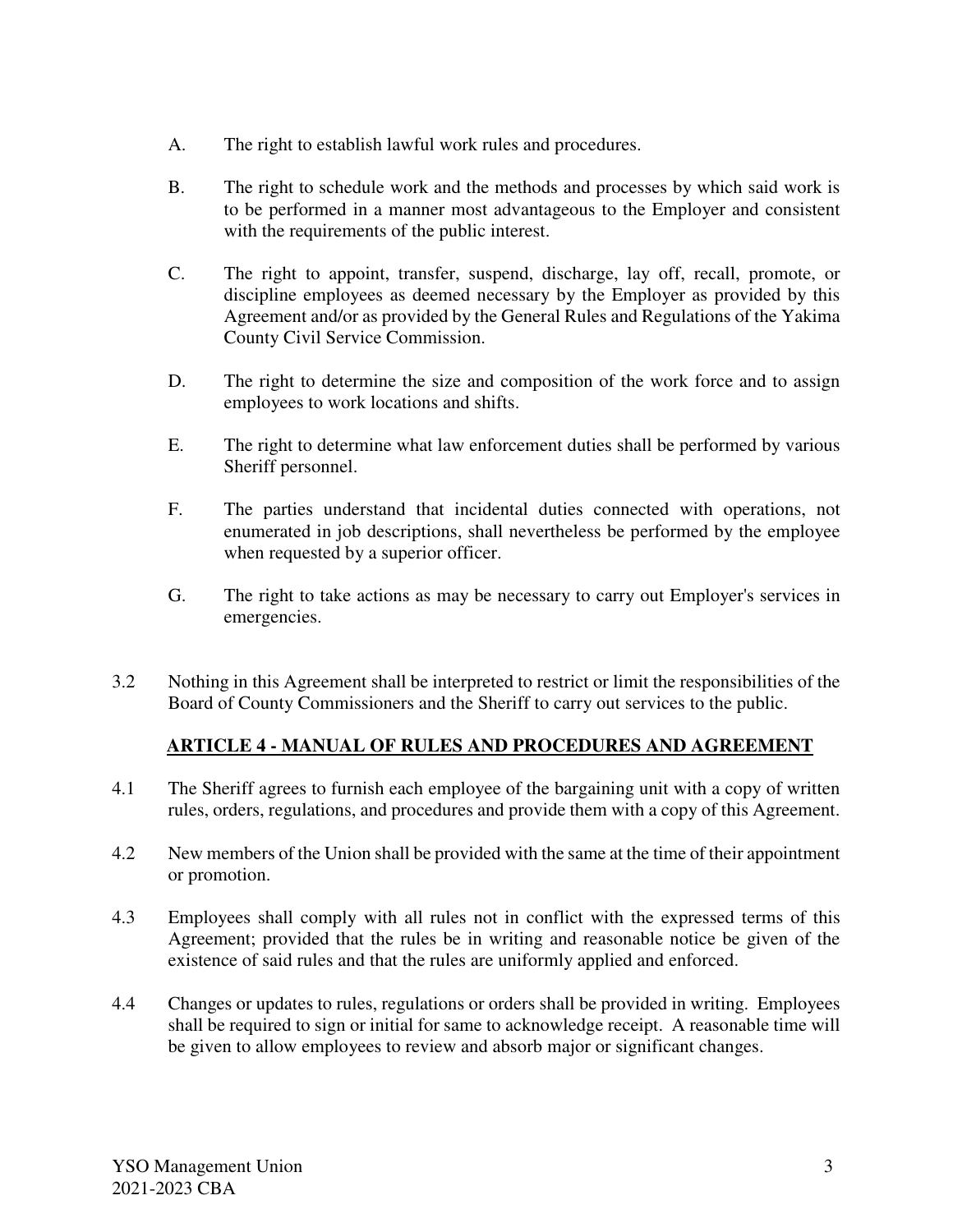4.5 In the event that the Employer implements any written standard of care or performance for employees, it shall provide training for such standards using currently accepted training standards.

# **ARTICLE 5 - WORK WEEK SHIFTS**

- 5.1 The Sheriff will determine the work week assignments for employees based on the Sheriff's assessment of availability of personnel and service requirements. Subject to the Sheriff's determinations, a work week may consist of five (5) days, four (4) days or a combination thereof with a variation in the number of hours per day. The Sheriff will make a reasonable effort to provide consecutive days off where possible.
- 5.2 Work Period and Overtime: Parties have agreed that employees in this bargaining unit shall be paid on a monthly basis. The County may implement a semi-monthly pay period in lieu of the monthly pay period. Lieutenants, who actually work in excess of forty (40) hours in a work week, shall receive overtime at the rate of time and one half their base hourly rate, either in compensation or by way of compensatory time off. Work performed includes time actually worked, compensatory time used, and vacation time used. Compensatory time shall be granted at such time and in such time blocks as are mutually agreed upon between the employee and Sheriff. Compensatory time accrued shall not exceed a maximum of eighty (80) hours.

The Chief Deputies shall be expected to work up to whatever number of hours are necessary to complete the work criteria established by the Sheriff. The parties have bargained and agreed that the Chief Deputies are exempt from the overtime provisions of the FLSA.

# **ARTICLE 6 - LABOR/MANAGEMENT RELATIONS**

6.1 Positive and productive labor/management relations are important to both parties of this agreement. Employees representing the Union shall be granted release time (without loss of pay) for collective bargaining sessions, Labor-Management meetings concerning labor law issues between the parties and for the processing or investigation of grievances.

# **ARTICLE 7 - HOLIDAYS**

7.1 The following days shall be observed as legal paid holidays:

 January 1 - New Year's Day; 3rd Monday in January - Martin Luther King Day; 3rd Monday in February - President's Day; last Monday in May - Memorial Day; July 4 - Independence Day; 1st Monday of September - Labor Day; November 11 - Veteran's Day; 4th Thursday in November - Thanksgiving Day; the day following Thanksgiving Day; December 25 - Christmas Day; and two (2) floating holidays per calendar year.

7.2 The two (2) floating holidays per calendar year as listed above, may be selected by an employee provided prior approval is received from the Sheriff or his designee.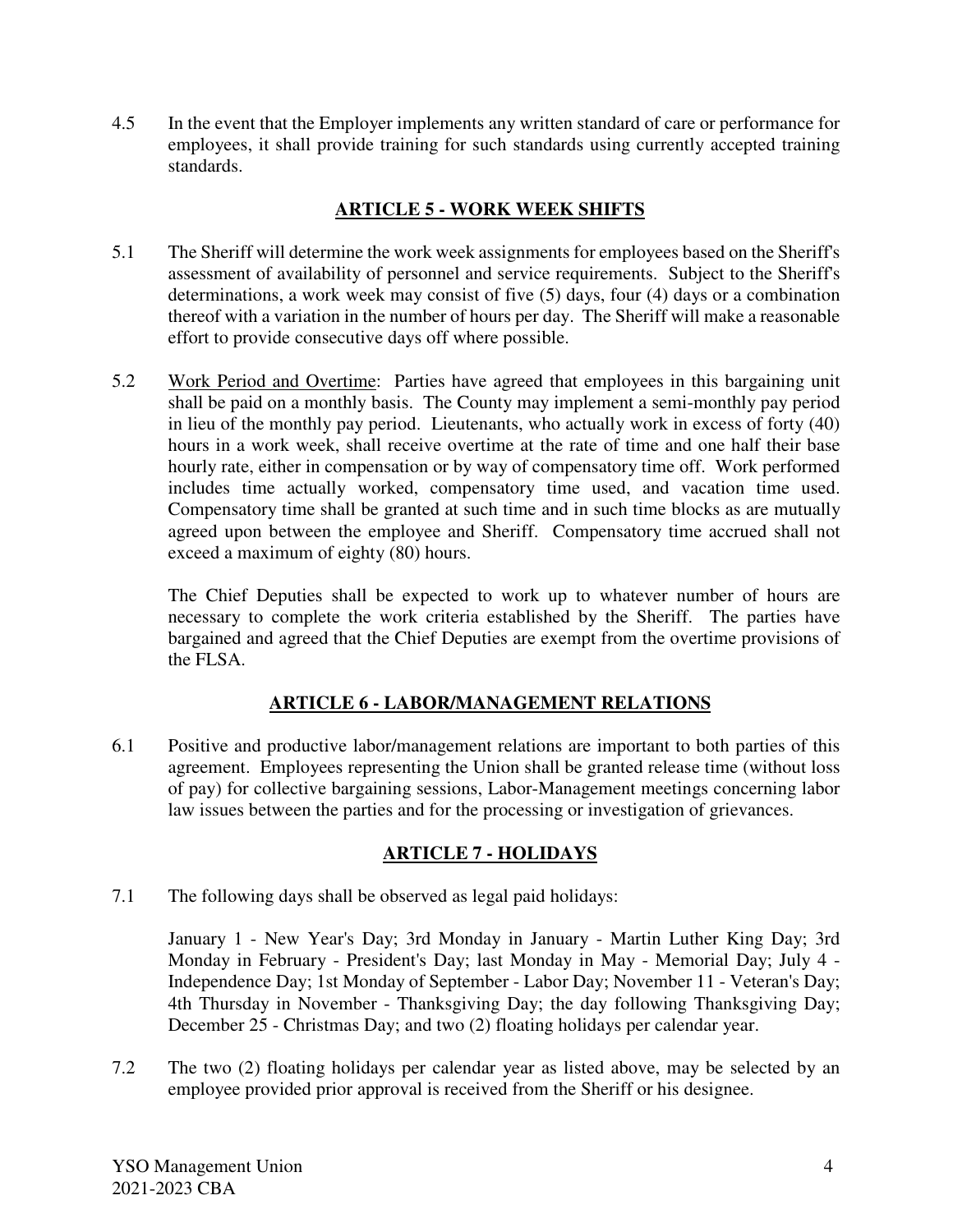- A. One  $(4)$  floating holiday shall be available for employees working the first six  $(6)$ months of a calendar year.
- B. The second floating holiday shall be available for employees working only in the second six (6) months of a calendar year.
- C. The floating holiday for the first six (6) months may be carried over to the second six (6) months.
- D. Floating holidays may not be carried into the next calendar year.

7.3 Any employee who is on scheduled and approved vacation when a holiday occurs shall not have his vacation accrual charged for that day.

7.4 Any employee who is on medically authorized leave when a holiday occurs will receive a day's pay for that holiday and will not have his sick leave accrual charged, provided that an employee absent due to sickness who has exhausted his sick leave shall not receive the holiday pay.

# **ARTICLE 8 - ANNUAL LEAVE**

- 8.1 Annual Leave. Annual leave is accrued by regular full-time employees of the Sheriff's Department as outlined below for each year of completed service. Regular part-time employees earn annual leave on a pro-rated basis.
- 8.2 Eligibility. Annual leave is not available to an employee until after the employee has served six (6) consecutive months employment.
	- A. The Sheriff shall determine completion of continuous service. If continuous service is broken for any reason, then annual leave credits accumulated are canceled automatically. Any employee returning to work after termination shall be treated as a new employee.
- 8.3 The maximum amount of annual leave to be accrued shall be thirty (30) days (240 hours). Employees shall attempt to use annual leave during the year in which it is earned. No more than two hundred and forty (240) hours of annual leave may be carried from one calendar year to the next.
	- A. Exception that may apply is: The Sheriff or his designee denies the request because the use of leave would cause an undue burden on the operations of the YSO.

In a month where both circumstances are present, the employee may convert the amount of leave that would have been accrued and credited to the employee if the leave request had not been denied to a cash equivalent contribution to the employee's HRA VEBA account.

The maximum amount of annual leave that can be converted under this exception is twenty (20) hours per calendar year.

8.4 Annual leave shall be accumulated and credited in the following manner: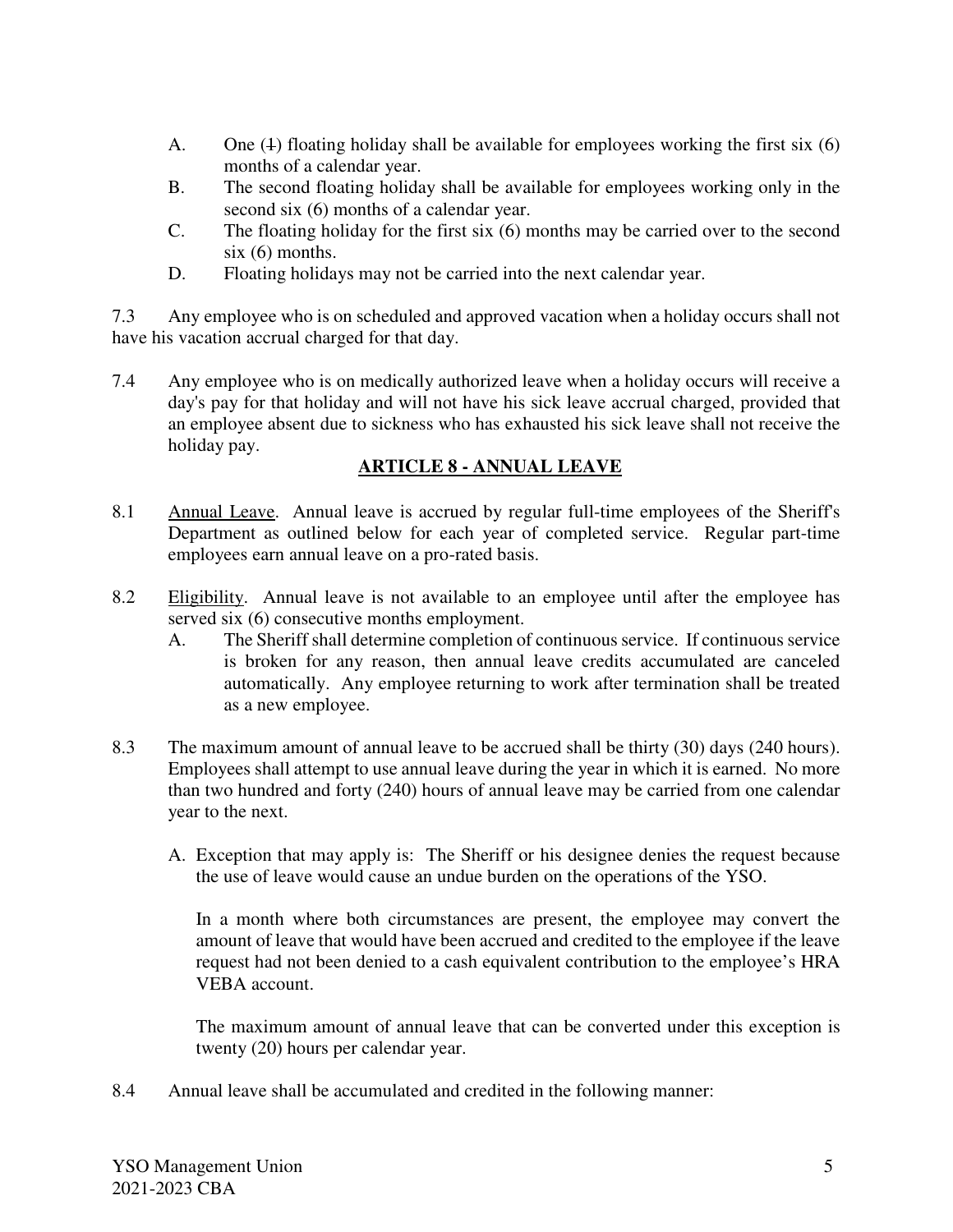- A. Full time employees with less than two (2) years' service earn annual leave at the rate of 9.34 hours per month.
- B. Full time employees with two years' service, earn annual leave at the rate of 10.0 hours per month.
- C. Full time employees with five years' service earn annual leave at the rate of 11.34 hours per month.
- D. Full time employees with ten years' service earn annual leave at the rate of 13.34 hours per month.
- E. Full time employees with fifteen years' service earn annual leave at the rate of 14.67 hours per month.
- F. Full time employees with twenty years' service earn annual leave at the rate of 16.0 hours per month.
- G. Full time employees with twenty-five years' service earn annual leave at the rate of 18.0 hours per month.
- 8.5 If date of employment is on or before the fifteenth (15th) of the month, that month will count as one (1) month of continuous employment. If date of employment is after the fifteenth (15th) of the month, that month will not count as a month of continuous employment.
- 8.6 Anniversary dates for the accrual of additional annual leave hours shall be adjusted for breaks in service or periods when employees are on leave without pay.
- 8.7 Computation of Payment: Annual leave may be charged in quarter-hour increments. Annual leave is accrued on the basis of the above schedule for a full month's continuous service.
	- A. All accumulated annual leave is paid when an employee leaves employment of Yakima County for any reason, provided adequate notice has been given. In case of death, all accumulated leave is paid to the estate of the employee. Payment of accumulated annual leave is paid by multiplying the employee's base hourly rate, at the time of termination, times the total number of accumulated annual leave hours.
- 8.8 The Sheriff shall determine when an employee may take annual leave. The Sheriff will maintain records of annual leave.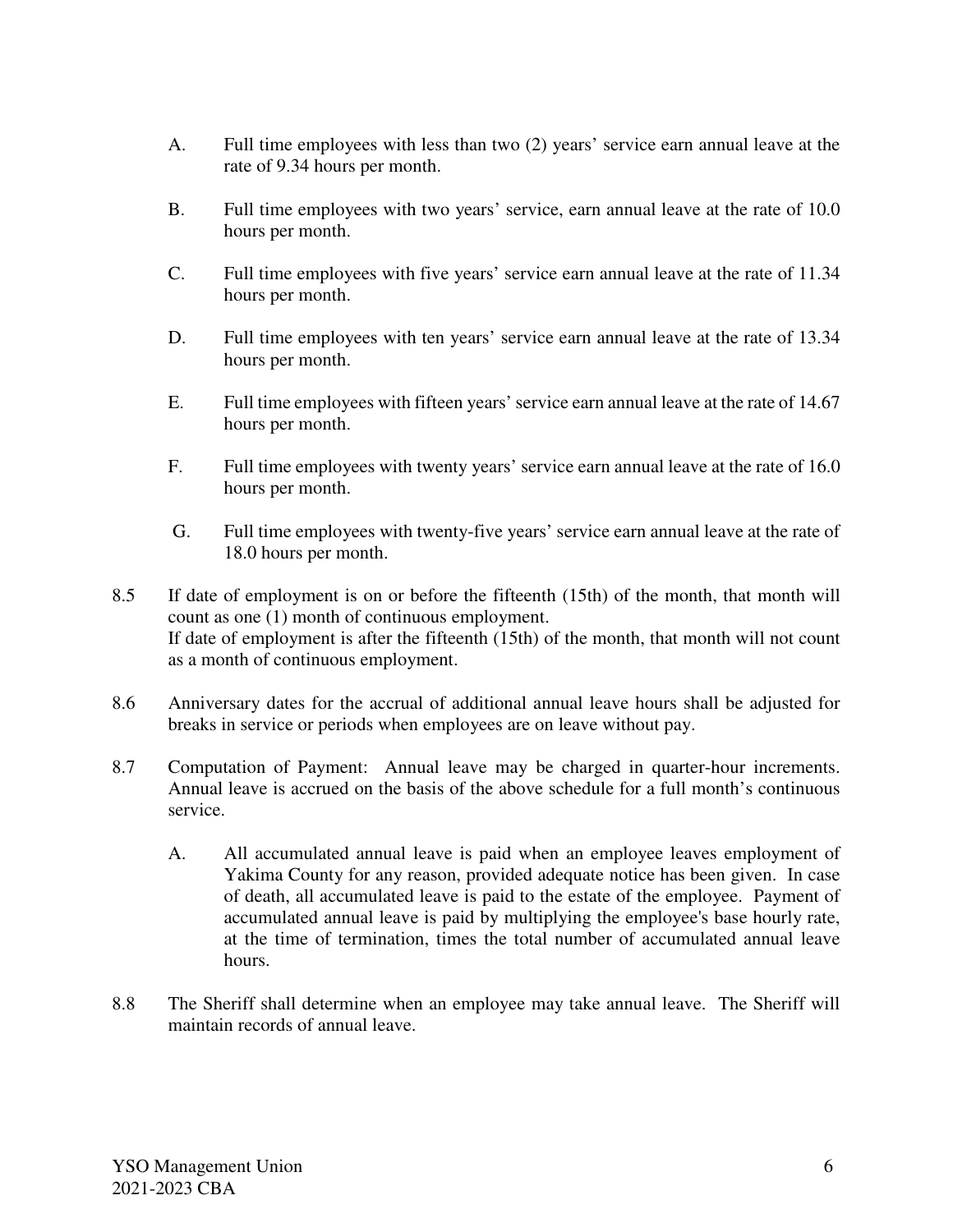### **ARTICLE 9 - SICK LEAVE**

- 9.1 Sick leave is earned by regular full-time employees at the rate of eight (8) hours per month of continuous completed service.
- 9.2 The Sheriff will determine eligibility for the usage of sick leave. Sick leave is automatically canceled upon separation from employment except for death or retirement. In the case of death or retirement, twenty-five percent 25% of the employee's accumulated sick leave shall be paid to the employee's MSA VEBA or to his/her estate based on the base hourly rate.
- 9.3 Full-time regular employees earn eight (8) hours of sick leave for their first month of continuous service. Sick leave may be accumulated up to a total of 960 hours. Sick leave accrued in excess of 960 hours shall be converted to a cash equivalent contribution to the employee's HRA VEBA account in December at the rate of one hour for every four hours of sick leave accrued.
- 9.4 Employee's shall contribute to the employee's MSA VEBA, at a rate of 1% of base monthly wages per month by way of pre-taxed payroll deduction.
- 9.5 Sick leave usage is based on the following criteria:
	- A. Illness or injury or temporary disability which incapacitates the employee to the extent that work can no longer be performed.
	- B. Doctor appointments for employee only.
	- C. When the employee's attendance is required to care for the employee's spouse, state registered domestic partner, child, parent, parent-in-law or grandparent with a health condition requiring treatment or supervision, or for emergency purposes, as provided under the Washington Family Care Act.
	- D. Employees may only use the actual number of hours sick leave accumulated.
	- E. Sick leave cannot be claimed for the employees on annual leave or compensatory time unless the employee immediately notifies the Employer of the illness. Upon return to work, the employee must present a written doctor's certification stating the nature, extent, and length of the illness.
	- F. Employees may use five (5) days of sick leave for bereavement leave for death in the immediate family. "Immediate family" shall include those individuals as described in paragraph 10.4.C and those individuals for whom sick leave may be approved under paragraph 10.6.
	- G. Sick leave may be used in as little as 15-minute increments.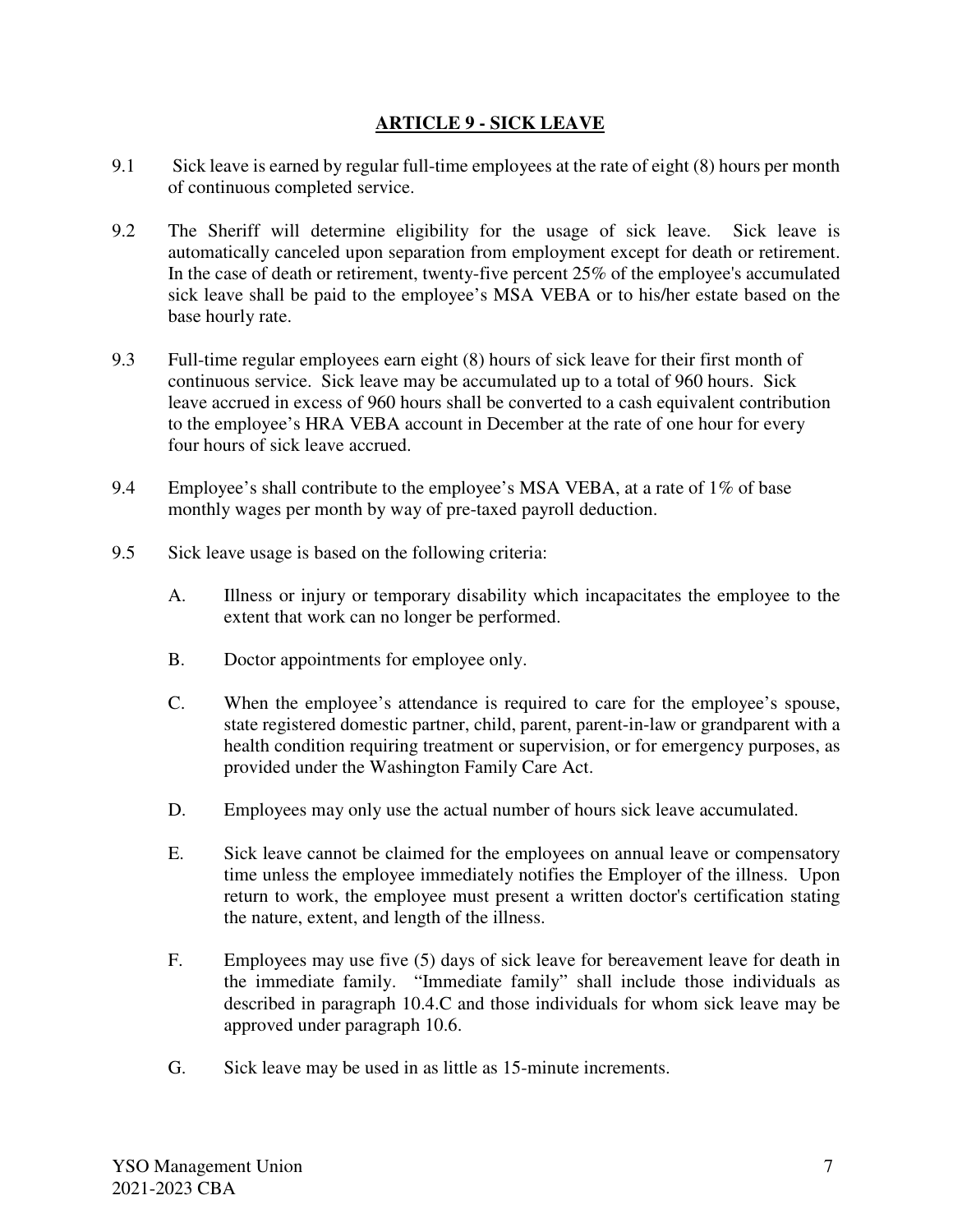- 9.6 Reporting. Approval of sick leave usage is subject to an employee notifying his/her immediate supervisor or the Sheriff on an immediate basis. The Sheriff or his designee has the right to require a doctor's certification of illness verifying the illness in order to establish a justifiable basis for approval or disapproval of sick leave usage subject to the medical confidentiality provisions of the Washington Family Leave Act, Americans with Disabilities Act (ADA) and the Family Medical Leave Act (FMLA).
- 9.7 Family Illness: An employee may use accrued sick leave to care for a brother, sister, grandchild, or step-grandchild of the employee, subject to the discretion of the immediate supervisor. Approval of such leave will be subject to the family member having a serious emergency illness requiring the attendance of the employee and shall be limited to three (3) days in any one instance. The Sheriff or his designee has the right to require a doctor's certification of illness to confirm a proper basis for approval or disapproval of such sick leave. Sick leave may not be used to care for an aunt, uncle, cousin, niece or nephew, unless living in the employee's household, in which case the three (3) day limitation would apply.

Each instance means "condition or period of illness." Thus, for one individual, there possibly could be allowed three days, or there can be recurring periods of illness such as in chronic cases.

- 9.8 Sick Leave Incentive: In July of each calendar year, employee sick leave usage will be reviewed. Regular, full-time employees who have used sixteen (16) or less hours of sick leave in the preceding twelve (12) months (July - June) and who have been continuously employed during the entire twelve (12) months, shall be allowed to convert twenty-four (24) hours of sick leave to annual leave. The hours converted to annual leave shall be deducted from the sick leave balance. This provision does not affect the total number of annual leave days allowed to be carried, which shall remain at thirty (30) days.
- 9.9 Non-LEOFF I Leave: This section applies to non-LEOFF I employees who suffer an injury or illness. In addition to accrued sick leave and annual leave such employees shall be entitled to up to three (3) months unpaid leave of absence for purposes of recovery. A doctor's certification may be requested outlining the diagnosis of the problem and the prognosis for recovery. Such employees may request a leave of absence prior to exhausting their accrued sick leave or annual leave.
- 9.10 Annual Leave Sharing Program for Catastrophic Illness. Employees may transfer accumulated annual leave to another employee of Yakima County under specific circumstances. The recipient employee must: have an extraordinary or serious illness or injury; have depleted or shortly will deplete all leave reserves (annual leave, sick leave, and compensatory time); have diligently attempted to accrue sick leave; and not be eligible for industrial insurance or other disability leave benefits. The donating employee must not request a transfer amount that would result in his or her leave balance falling below ten (10) days. Unused leave is returned to donating employees on a pro rata basis.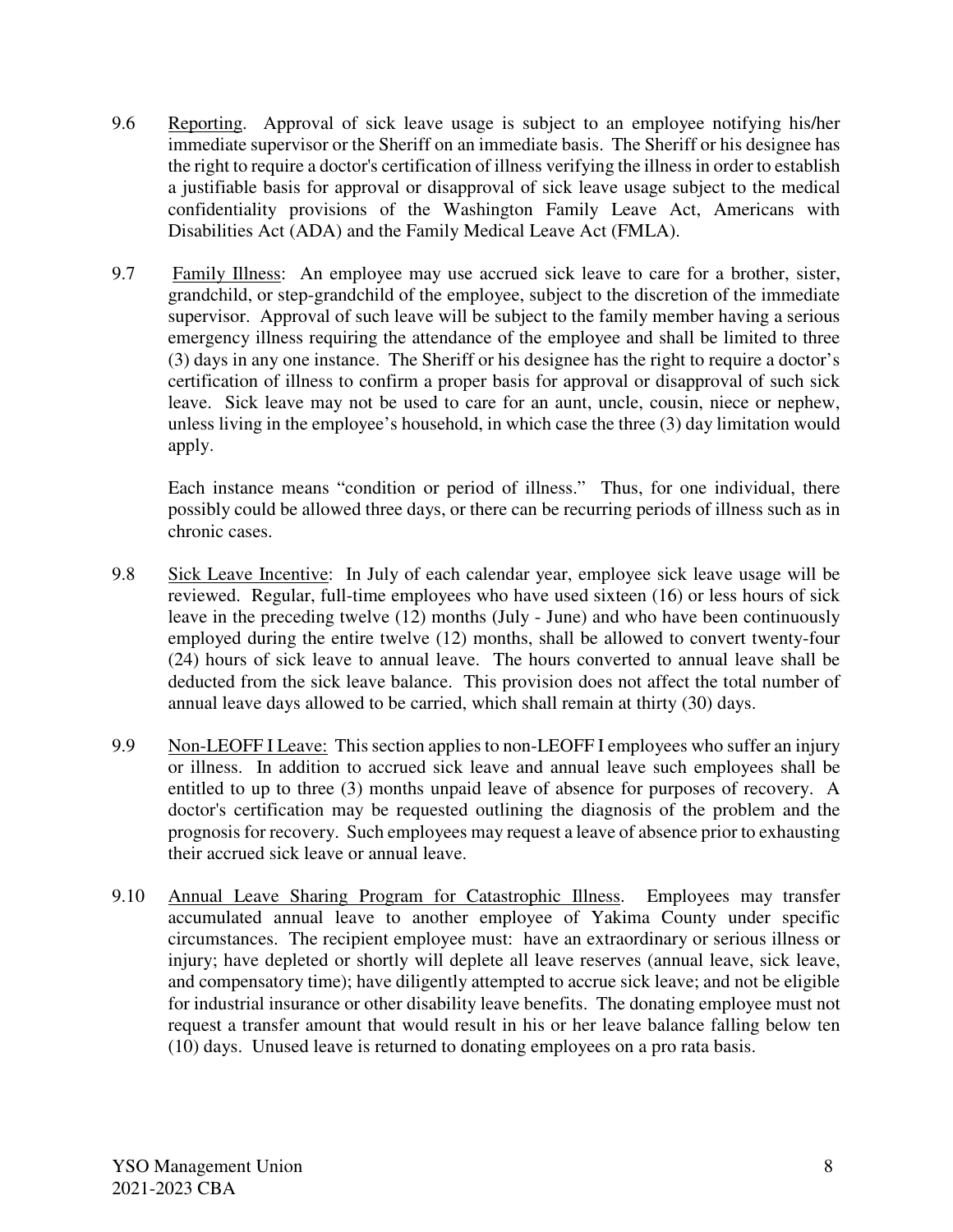## **ARTICLE 10 – OTHER LEAVE**

10.1 Family and Medical Leave: The Employer shall grant up to 12 weeks of family and medical leave during any twelve-month period to eligible employees in accordance with the Family and Medical Leave Act of 1993 (FMLA) and the Yakima County Family and Medical Leave Policy.

In order to qualify to take family and medical leave an employee must have worked for Yakima County for at least 12 months or 52 weeks. The 12 months or 52 weeks need not have been consecutive. Additionally, the employee must have worked at least 1250 hours during the 12-month period immediately before the date when the FMLA leave would begin.

An employee's paid leave as applicable must be exhausted prior to use of leave without pay unless the employee has elected unpaid leave under worker's compensation.

- 10.2 Pregnancy Leave: Leaves of absence resulting from childbirth or temporary disability due to pregnancy shall be authorized in accordance with the Yakima County Pregnancy Leave Policy.
- 10.3 Military Leave: The County abides by the provision of the laws of the State of Washington (RCW 38.40.060). Employees of Yakima County shall be granted all rights and privileges provided for under the Uniformed Services Employment and Re-employment Rights Act (USERRA), as amended. Employees who are members of the National Guard or Federal Military Reserve Units are entitled to be absent from their duties for up to twenty-one (21) calendar days with pay during each year beginning October 1 through September 30, while engaged in the performance of ordered military duty. Such military leave shall be in addition to any vacation or sick leave to which the employee might otherwise be entitled, and shall not involve any loss of efficiency rating, privileges or pay. Employees participating in training shall provide the Employer with their annual training schedule in the month of January or as soon as the information is available
- 10.4 An employee may upon request, be granted a leave of absence without pay for educational purposes to attend an accredited institution when it is related to said employee's employment. The period of such leave may be for one year at the discretion of the Sheriff. Requests for educational leaves and educational leave renewals may be granted at the discretion of the Sheriff.

# **ARTICLE 11 - LIABILITY INSURANCE**

11.1 The Employer agrees to either provide insurance coverage on behalf of employees or provide liability defense and indemnification for employees, or a combination of both, to protect and indemnify employees from liability to third parties resulting from allegations of negligence, wrongful acts, errors, or omissions of the employees occurring within the scope of employment, whether on or off scheduled duty.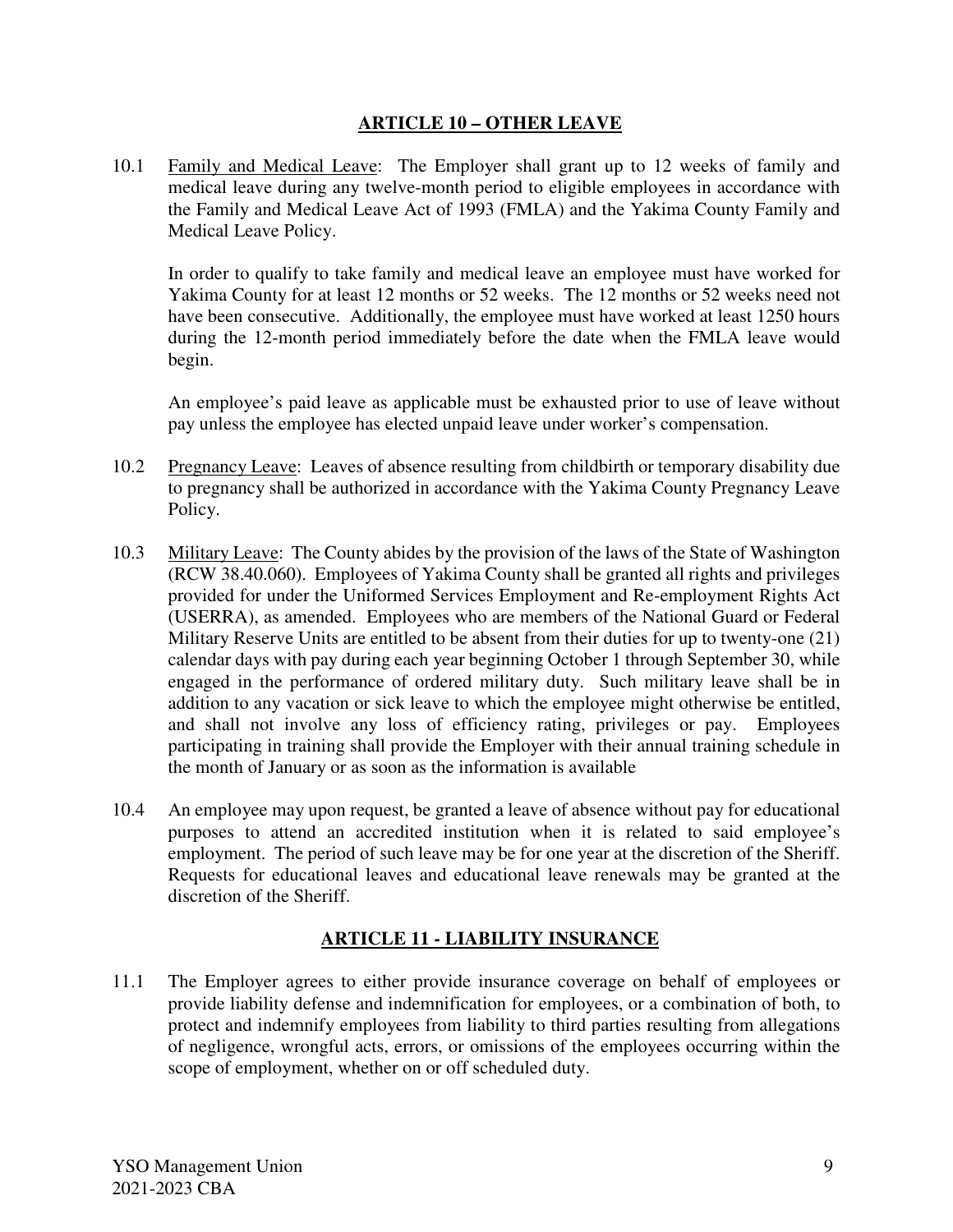- 11.2 In the event that an employee is required to participate in any official proceeding to investigate or determine criminal liability on the part of the employee for acts or omissions occurring in the scope of employment, (including inquests, hearings, judicial inquiry proceedings, state or federal grand jury proceedings, and criminal trials) and no criminal charges are brought or the employee is acquitted after trial, the Employer shall pay on behalf of the employee the reasonable costs of investigation and legal representation for the employee in such proceedings. This shall not prevent the Employer from providing for such costs before and during such proceedings if the Employer deems such expense to be appropriate under the circumstances.
- 11.3 Intentional wrongful acts, fraud and theft are excluded from coverage.

## **ARTICLE 12 - DISCIPLINE**

- 12.1 The Sheriff or his designee may discipline Lieutenants only for just cause. The Chief Deputies are appointees and therefore are at-will employees and not covered by this Article.
- 12.2 Disciplinary action for Lieutenants shall include the following:
	- A. Verbal reprimand,
	- B. Written reprimand,
	- C. Suspension without pay,
	- D. Demotion,
	- E. Discharge.
- 12.3 The parties agree that progressive and escalating levels of discipline are preferable; provided, however, the Employer has the right to implement more serious disciplinary action for serious misconduct.
- 12.4 The Sheriff may suspend without pay or discharge a Lieutenant for serious misconduct inclusive of just cause set forth in the Yakima County Civil Service Commission's Rules and Regulations.
- 12.5 Probationary employees and Chief Deputies may be terminated without cause and without recourse. A classified employee having civil service status may take a promotion to a higher civil service position and may return to the employee's former position subject to Civil Service Rules and Regulations and subject to the Sheriff's determination both as to the viability of the employee and the promoted position and the availability of the prior position held. The Sheriff's determination shall be final and binding on all parties.
- 12.6 The disciplinary process will be carried out in accordance with the provisions of Article 13.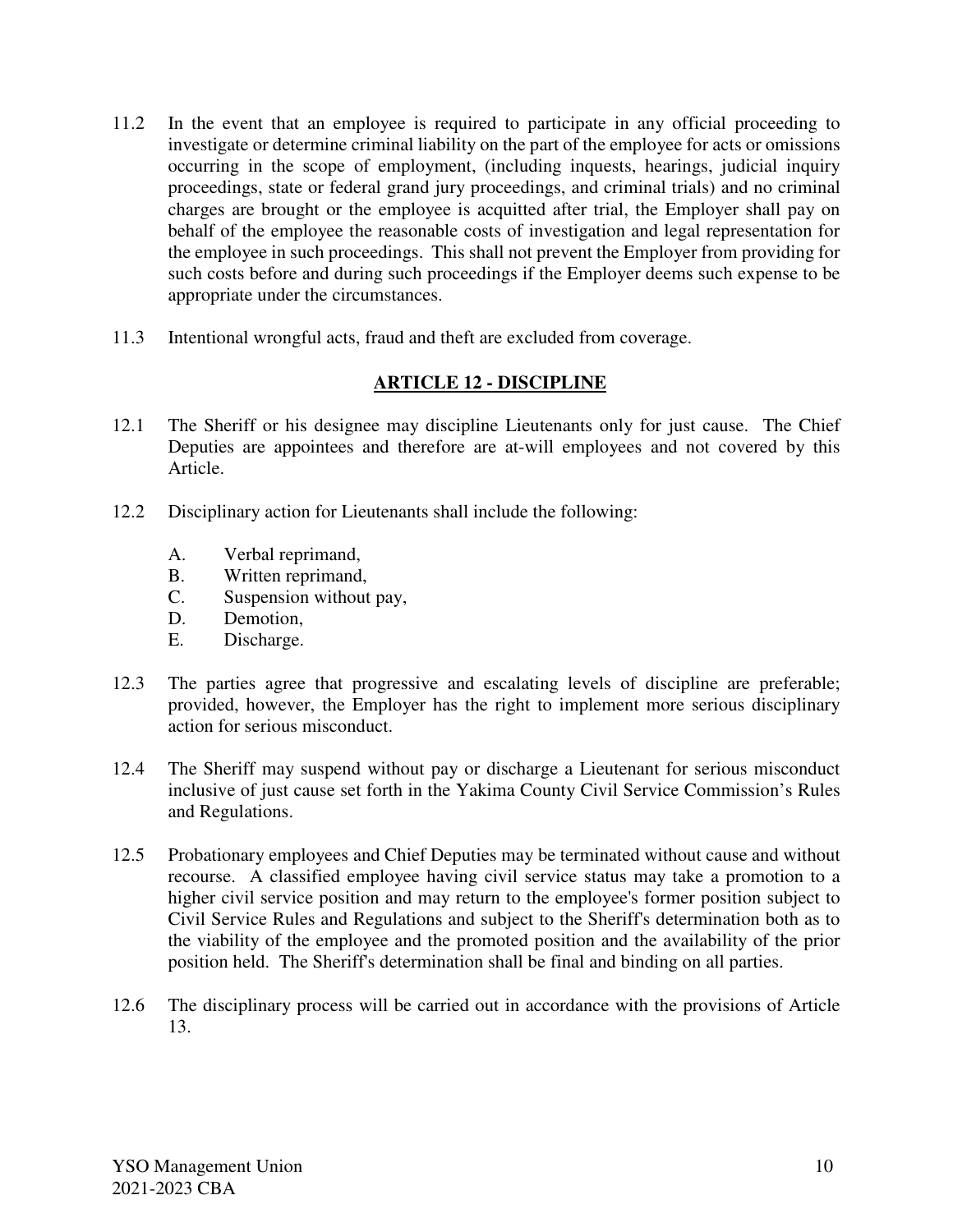- 12.7 Written reprimands shall be removed from the Lieutenant's personnel file eighteen (18) months from the date of issuance and no longer be considered for evaluating future discipline provided no other written reprimands have been issued during the eighteen (18) month period. If there has been another written reprimand during the eighteen (18) month period, then both written reprimands shall remain in the employee's personnel file for an additional eighteen (18) months from the last written reprimand. Suspensions without pay, demotions and discharge documents shall remain permanently in the employee's personnel file.
- 12.8 Lethal Force: When an employee, whether on or off duty, uses deadly force which results in the injury or death of a person, or discharges a firearm in which no injury occurs, the employee shall not be required to make a written or recorded statement for forty-eight (48) hours after the incident except that immediately following the incident the employee shall verbally report to a superior a brief summary of the incident and any information necessary to secure evidence, identify witnesses, or apprehend suspects. The affected employee may waive the requirement to wait forty-eight (48) hours.
- 12.9 No provision of this contract shall be construed to in any way limit the authority of the Sheriff to appoint or remove persons to or from unclassified positions.

# **ARTICLE 13 - DISCIPLINARY PROCEDURES**

- 13.1 Any employee who is under investigation for disciplinary action which may result in a permanent notation in his/her personnel file, or which may result in suspension without pay, demotion or discharge, shall, before being required to respond or answer questions pertaining thereto, be informed of the existence and nature of the allegations, the facts supporting them, and the name of the complainant, if any. If an employee requests, they may have a reasonable time (not to exceed three working days) to consult with a Union representative. The employee has the right to have his/her choice of a Union representative present during further disciplinary meetings or questioning. In criminal matters the employee shall be afforded the constitutional rights available to any citizen.
- 13.2 The employee under such investigation shall be informed of the name of the person in charge of the investigation and their agency, and the name of the questioners and their agency, and all other persons to be present during the questioning. The employee will be required to answer any questions involving non-criminal matters under investigation and will be afforded all rights and privileges to which she/he is entitled under the collective bargaining agreement, and Sheriff's Office rules and regulations. Prior to any questioning where the employee is the focus of an administrative investigation, the employee shall be advised of the following (or the equivalent of their Garrity Rights):

 You are about to be questioned as part of an administrative investigation being conducted by the Yakima County Sheriff's Office. You are hereby ordered to answer the questions that are put to you that relate to your conduct and/or job performance, and to cooperate with this investigation. You are required to answer questions relating to the performance of your official duties or fitness for duties. Your failure to cooperate with this investigation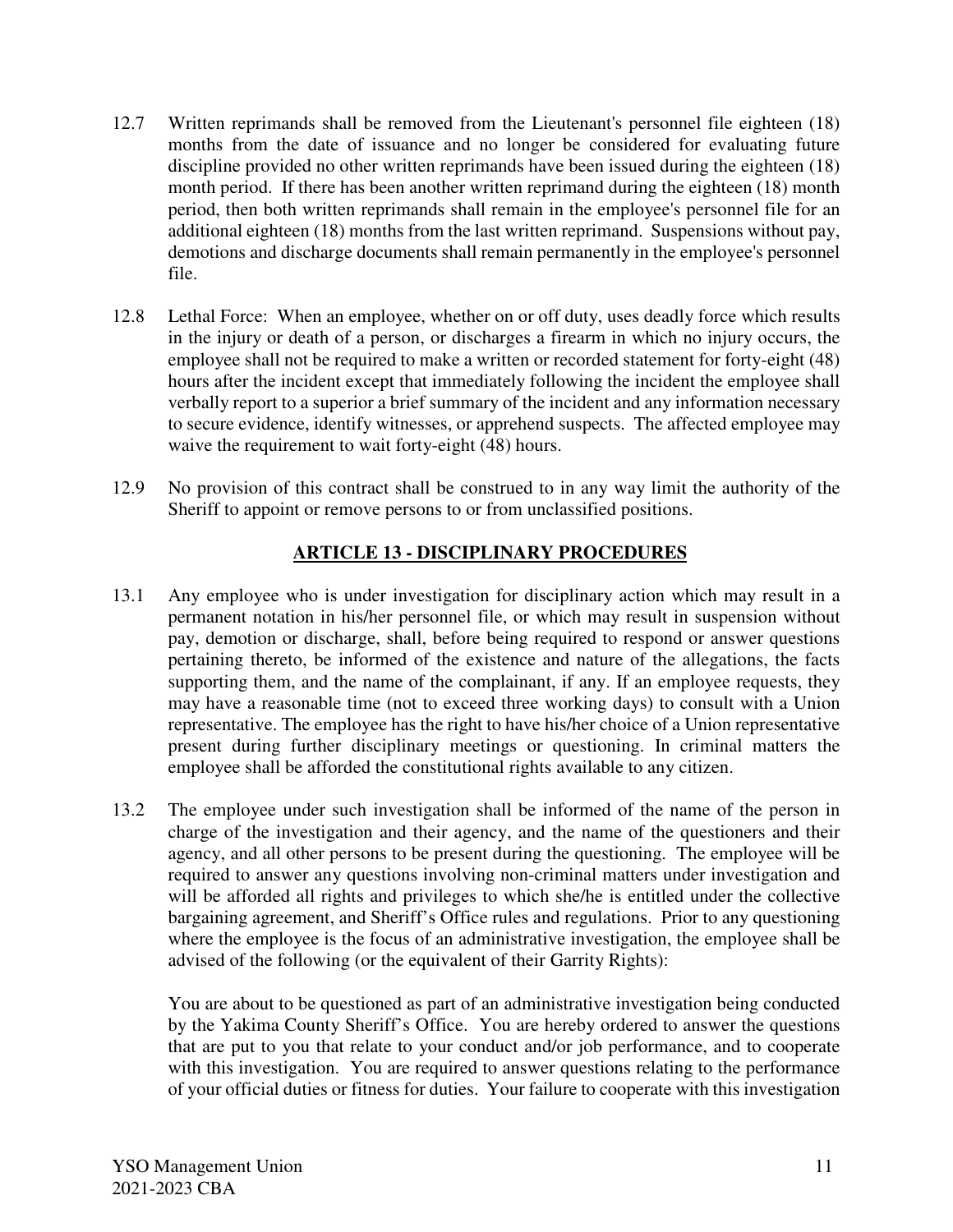such as refusal to answer questions can be the subject of disciplinary action in and of itself, including discharge. The statements you make, or evidence gained as a result of this required cooperation are admissible for administrative purposes such as discipline but will not be used or introduced into evidence in a criminal proceeding.

- 13.3 When possible, the questioning shall be conducted at a reasonable hour, preferably at a time when the employee is on duty or during the normal waking hours, unless the seriousness of the investigation requires otherwise. If such questioning occurs during offduty time of the employee being questioned, the employee shall be compensated for such off-duty time in accordance with regular employer procedures. Any questioning session shall be for a reasonable period, taking into consideration the gravity and complexity of the issue being investigated. Persons being questioned shall be allowed to attend to their own personal physical necessities whenever reasonably possible. The employer shall not require employees being questioned to be subjected to visits by the press or news media nor, except as required by the Public Disclosure Act, shall their home address be given to the press or news media without the employee's express consent.
- 13.4 The complete questioning of an employee shall be recorded by the employer subject to the consent of the interviewed employee. Upon request, the employee shall be given a copy of any recording in which they participated. As an operation of this agreement, all other participants to the interview will be deemed to have already consented to being recorded.
- 13.5 Any disciplinary action by a supervisor other than the Sheriff, except informal verbal reprimands of which no record is kept or entered in the employee's personnel file, shall not be final unless affirmed in writing by the Sheriff.
- 13.6 The investigation of any potential disciplinary action shall be completed within 30 days of first notice to the employee's superiors. However, the 30-day period shall be extended by additional 30-day periods if the sheriff provides written notice to the employee of the extension prior to the expiration of the 30-day period. The notice must explain the reasons for the extension. Expiration of the 30-day period without notice of extension shall constitute a final resolution of the disciplinary action in favor of the employee.
- 13.7 Loudermill Meeting: In the event that a misconduct or violation may warrant suspension without pay, demotion or discharge, the employee shall, before the disciplinary action is finalized, have the opportunity to discuss the matter with the Division Chief and Sheriff and be informed in writing of the facts and nature of the charges and the intended discipline and the investigatory file. The employee shall be given an opportunity to respond to the charges, including, if requested, a reasonable time (not to exceed three working days) to consult a Union representative. The Sheriff or his designee will make a reasonable effort to schedule the Loudermill meeting within fifteen (15) days of completion of the investigation. Any pre-disciplinary meeting shall be recorded. Following a consideration of any additional information provided by the impacted employee, the final determination will be made. The employee will be notified in writing of the final determination and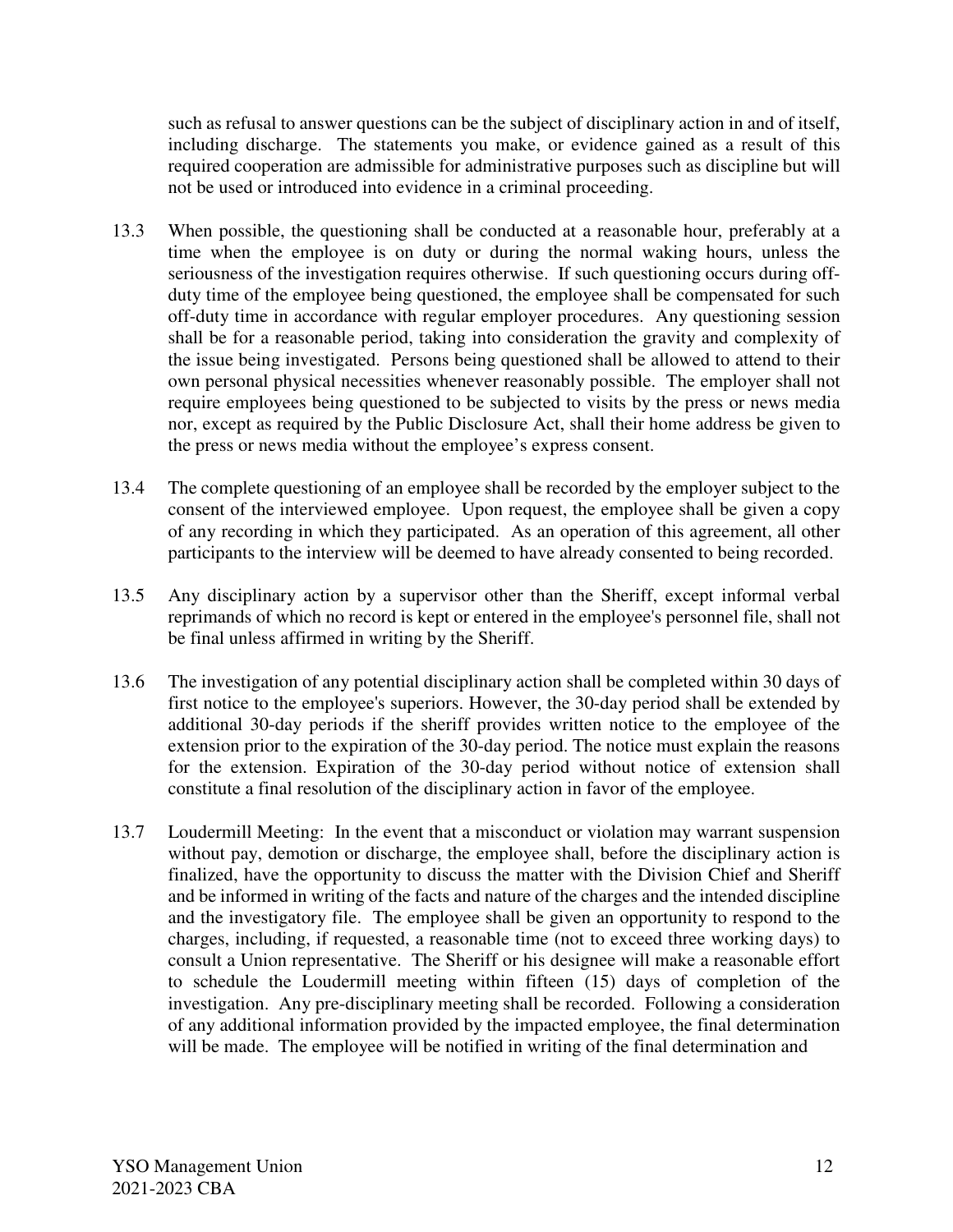provided with a copy of any additional documents generated through the Loudermill meeting process.

- 13.8 Within 15 days of the completion of the Loudermill meeting, the employer shall furnish the employee with a written decision regarding any disciplinary action. However, if further investigation is necessary as a result of matters raised during the Loudermill meeting, the Sheriff or his designee shall have an additional fifteen (15) days from the conclusion of the investigation to issue a final written decision. The employer shall furnish the Union president and the Union with a copy of all final disciplinary actions within three days after such action is taken. The employer shall, on request, provide the factual and procedural basis for such action to the Union. The Union will not distribute such information beyond the Union board of directors without the affected employee's consent.
- 13.9 The Sheriff or his designee has the right to suspend an employee with pay pending the outcome of an investigation. Such suspension is appropriate if the Sheriff or his designee determines that there are circumstances which could result in interference with an investigation, harm to the employee, harm to fellow employees and/or the potential for liability/damages to the County if the employee were to continue working and/or be present at the workplace.
- 13.10 "Days" for the purposes of this article means calendar days unless otherwise indicated.

# **ARTICLE 14 - GRIEVANCE PROCEDURE**

- 14.1 The parties hereto recognize the need for fairness and justice in the adjudication of Lieutenant grievances and enter into this Agreement in a cooperative spirit to adjust such actions promptly and fairly. If, however, a grievance cannot be resolved through normal means, the grievance will be settled as hereinafter provided. This Article only applies to Lieutenants and does not apply to the Chief Deputies.
- 14.2 A grievance is defined as a dispute involving the interpretation, application or alleged violation of any provision of this Agreement.
- 14.3 Any employee who believes that he/she has a grievance arising out of the terms of this Agreement may personally, or through a Union representative, apply for relief under the provisions of this Article.
- 14.4 The parties agree that the time limitations provided are essential to the prompt and orderly resolution of any grievance and that each will abide by the time limitations, unless waived or extended by mutual agreement of the parties to the grievance. "Days" as defined in this Article means "calendar days".
- 14.5 Either the employee or the Union, but not both may file a grievance. If an employee or the Union does not file a grievance within thirty (30) days of its occurrence or knowledge of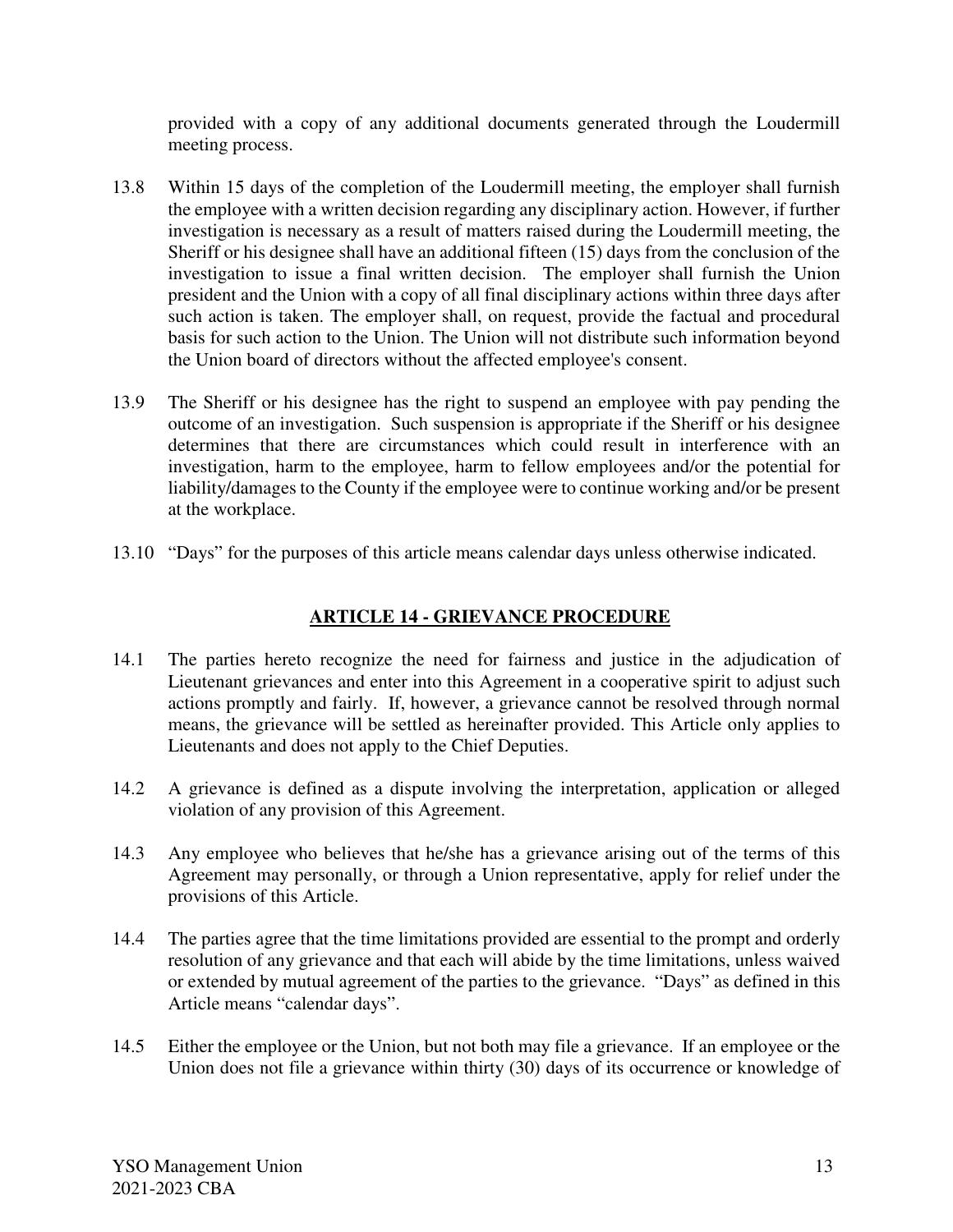its occurrence, then said employee or Union shall have waived all rights and remedies under this Article relating to said grievance. Failure to pursue a grievance to the next step renders final the determination. The Union, at its option, may file a grievance directly with the Sheriff. An employee may pursue a grievance up to Step 2 but the decision as to whether or not to arbitrate is retained solely by the Union, not the individual employee.

- 14.6 The parties agree an election of remedies must be exercised by the employee and the Union and that said employee as well as the Union shall not be provided a hearing before both the Civil Service Commission and an arbitrator regarding any disciplinary matter. In the event the Union chooses to pursue a discipline grievance to arbitration, then the appeal before the Civil Service Commission shall be dismissed prior to any proceedings to arbitration. Should an employee decline to withdraw his/her Civil Service Appeal, then the Union shall withdraw their grievance and the request for arbitration.
- 14.7 A grievance may be verbally presented by the aggrieved employee to the employee's immediate supervisor. The immediate supervisor shall respond within five (5) days. If the matter is not satisfactorily resolved, then the employee may initiate a formal grievance in accordance with the following procedure which in any case, shall be done within thirty (30) days of the date of the occurrence. The employee may elect to file a grievance directly at Step 1 of the procedure set forth below.
- 14.8 The grievance procedure shall be as follows:
	- Step 1: The grievance shall be presented in written form to the employee's division head within thirty (30) days from its occurrence. The division head shall respond in writing within ten (10) days after receiving said grievance.
	- Step 2: If the grievance is not resolved to the satisfaction of the concerned parties at Step 1, then within ten (10) days of the response in Step 1, above, the grievance in written form, shall be presented to the Sheriff. Thereafter, the Sheriff shall respond in writing to the aggrieved employee within ten (10) days after receipt of the grievance.
	- Step 3:
	- (a) Final and Binding Arbitration: If the grievance has not been resolved at Step 2, either party to this Agreement may refer unsettled grievances to final and binding arbitration subject to the election of remedies provisions reflected in Section 15.6 above if the matter relates to discipline.
	- (b) Notice Time Limitation: The referring party shall notify the other party in writing by certified mail of submission to arbitration within ten (10) days after receipt of the Step 2 response.
	- (c) Arbitrator Selection: After timely notice, the parties shall attempt to select an arbitrator by agreement. In the event the parties are unable to reach agreement on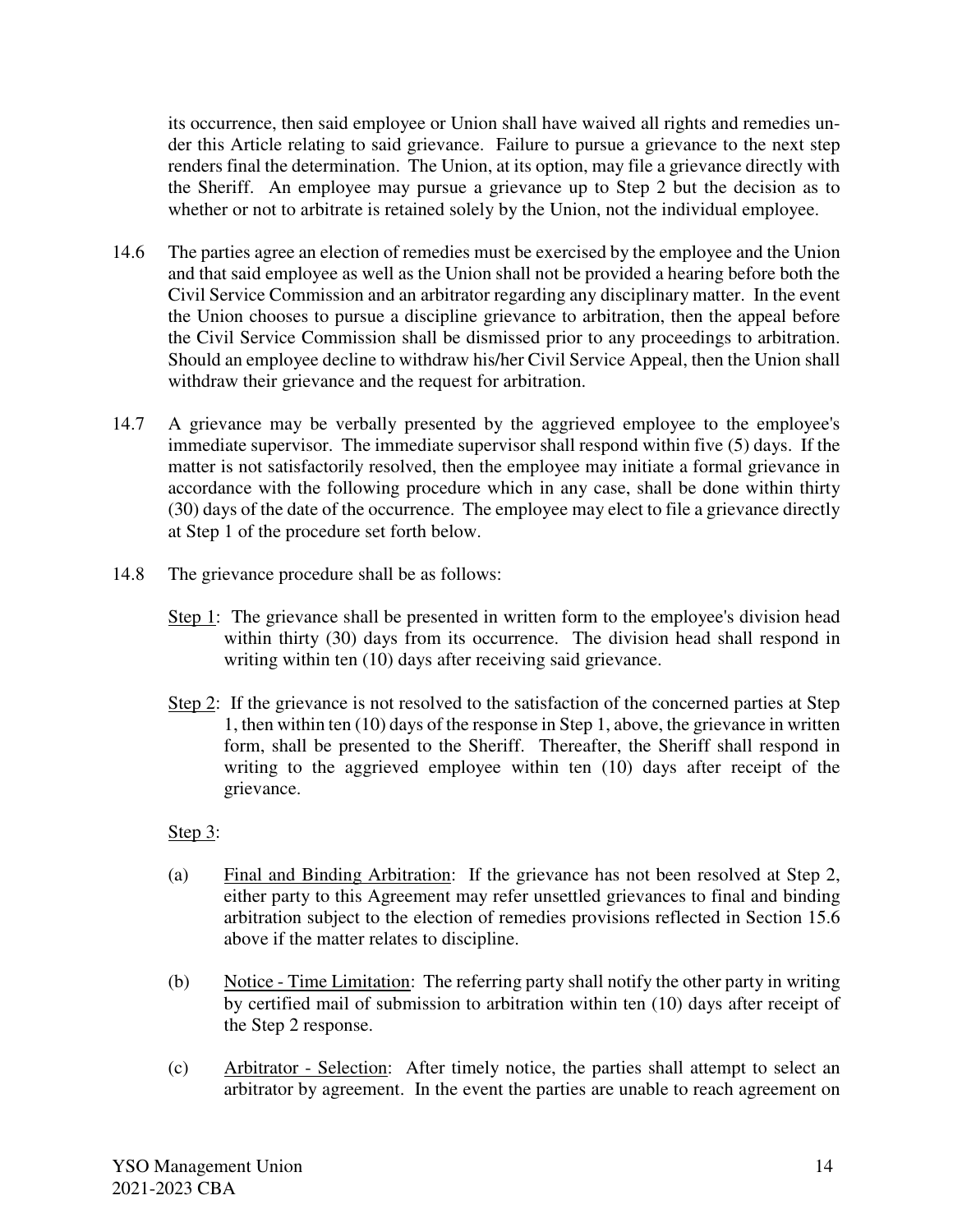the appointment of an impartial arbitrator within seven (7) days from the receipt of the request for arbitration, the parties may jointly request that the Washington State Public Employment Relations Commission appoint an arbitrator. If the parties are unable to jointly agree to such request within three (3) days then either party may request that the Washington State Public Employment Relations Commission provide a list of eleven (11) qualified and approved non-staff or private arbitrators from which list an arbitrator shall be selected by alternatively striking one (1) name from the list until one (1) name shall remain.

- (d) Decision Time Limit: The arbitrator shall meet and hear the matter at the earliest possible date after his or her selection. After completion of the hearing, a decision shall be entered within thirty (30) days, unless an extension of time is agreed upon by the parties.
- (e) Limitation Scope Power of Arbitrator:
	- (i) The arbitrator shall not have the authority to add to, subtract from, alter, change, or modify the terms of this Agreement.
	- (ii) The arbitrator shall have the power to interpret and apply the terms of the Agreement and to determine whether there has been a violation of the terms of the Agreement.
	- (iii) The arbitrator shall consider and decide only the questions or issues raised at Step 1 and/or Step 2 and shall have no authority to determine other issues not so submitted. If the parties fail to agree on joint submission of the issue for arbitration, each party shall submit a separate submission and the arbitrator shall select from the issues submitted and determine the issue or issues to be heard and resolved.
	- (iv) The arbitrator shall have the authority to receive evidence and question witnesses and shall keep a verbatim record of testimony.
- (f) Arbitration Award Damages Expenses:
	- (i) The arbitrator shall not have the authority to award punitive damages.
	- (ii) Each party hereto shall pay the expenses of their own representatives, witnesses and other costs associated with the presentation of their case. The cost and expense of the arbitrator shall be borne equally by the parties.
	- (iii) Any dispute over the arbitrator's remedy shall be returned to the arbitrator for resolution.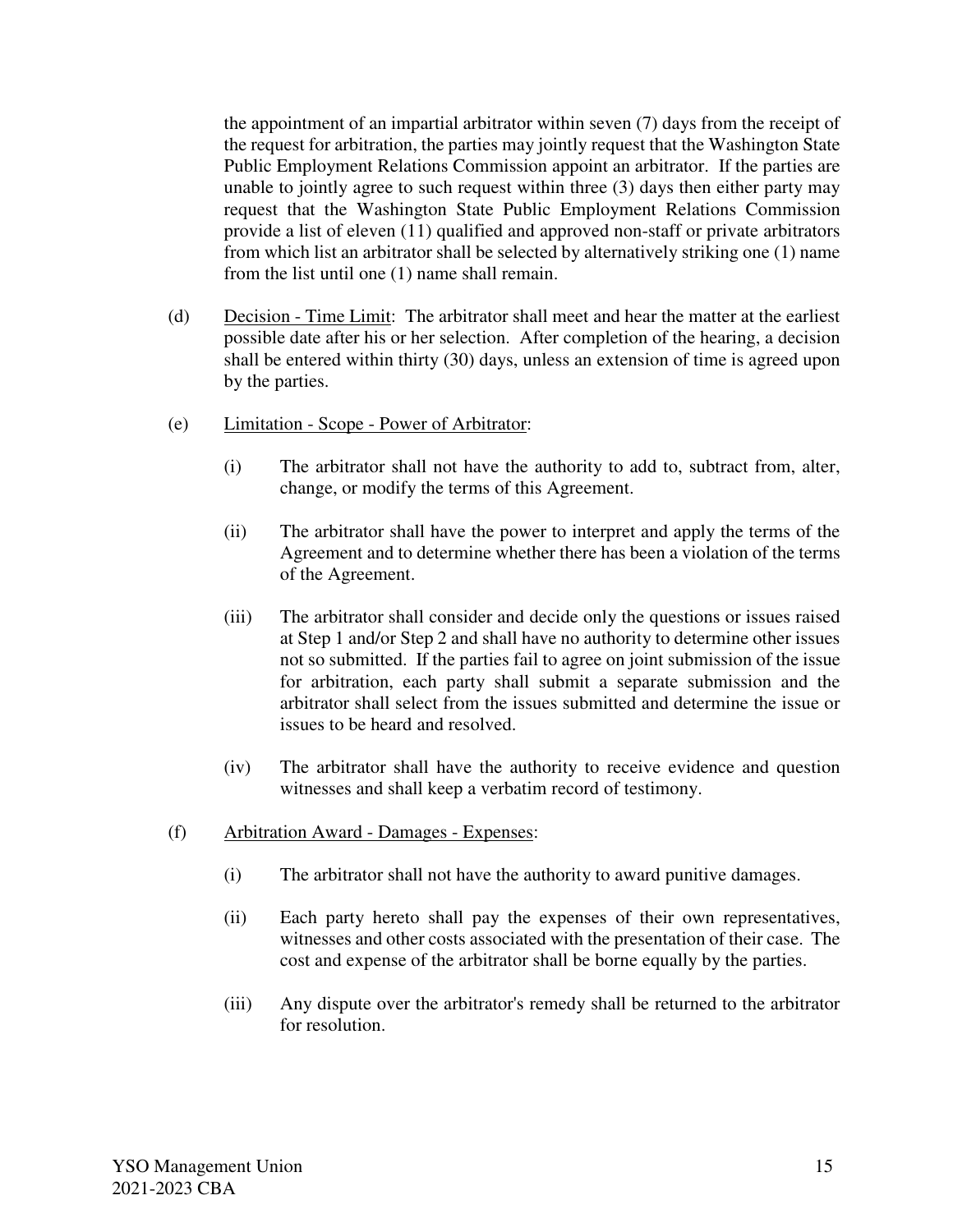14.9 No provisions of this Article shall be construed in a way contrary to the authority of the Sheriff to appoint or remove persons from or to unclassified positions.

## **ARTICLE 15 - UNIFORM & EQUIPMENT SUPPLY & UNIFORM CLEANING**

- 15.1 The County shall maintain the complement of clothing and equipment issued to each member of the Union. The basic complement of clothing and equipment is listed in the Agreement between Yakima County and the Yakima County Law Enforcement Officers Union. Any changes in items of clothing and equipment mandated by the Sheriff shall be provided by the County.
- 15.2 Personal property of any employee which is lost, destroyed, or damaged in the line of duty not caused by the direct or sole negligence of the employee shall be replaced at County expense subject to the Sheriff's approval.
- 15.3 The County agrees to repair or replace defective and/or unserviceable clothing and equipment. The determination as to defects or unserviceability shall be made by the Sheriff.
- 15.4 Uniform Cleaning: The County agrees to provide for a contract cleaning arrangement whereby pickup service will be available at both the Yakima and Lower Valley offices of the Sheriff's Office. Cleaning shall be authorized for all personnel required to wear uniforms in the course of their employment. The County shall determine the place where such clothing shall be cleaned and make disbursements directly to the contract cleaner.
- 15.5 Non-Uniformed Personnel: The County agrees to provide non-uniformed personnel with a combined cleaning and clothing allowance per year in the sum of six hundred dollars payable in one hundred fifty-dollar quarterly installments to non-uniformed personnel assigned to such duties as of January 1, April 1, July 1 and September 1 of each year. Detectives and those other employees determined by the Sheriff to constitute nonuniformed personnel shall be eligible for the clothing and cleaning allowance.
- 15.6 Footwear Allowance: The Employer shall provide and maintain footwear for each employee by the expenditure of up to two hundred dollars per year per employee for the purchase of any quantity of footwear of the employee's choice appropriate to that employee's assignment. Cost of footwear in excess of \$200 per year shall be paid by the employee.

 The County will pay each employee the footwear allowance each year, to be included in the February paycheck.

15.7 The Employer shall furnish a bulletproof vest to each employee. In lieu of the Employer furnishing a bulletproof vest, the employee may select a bulletproof vest of his choice which meets the minimum bullet proof vest standards determined by the Employer. If the employee chooses to purchase a vest that is different from that furnished by the Employer, the Employer shall contribute the dollar amount of the vest being furnished by the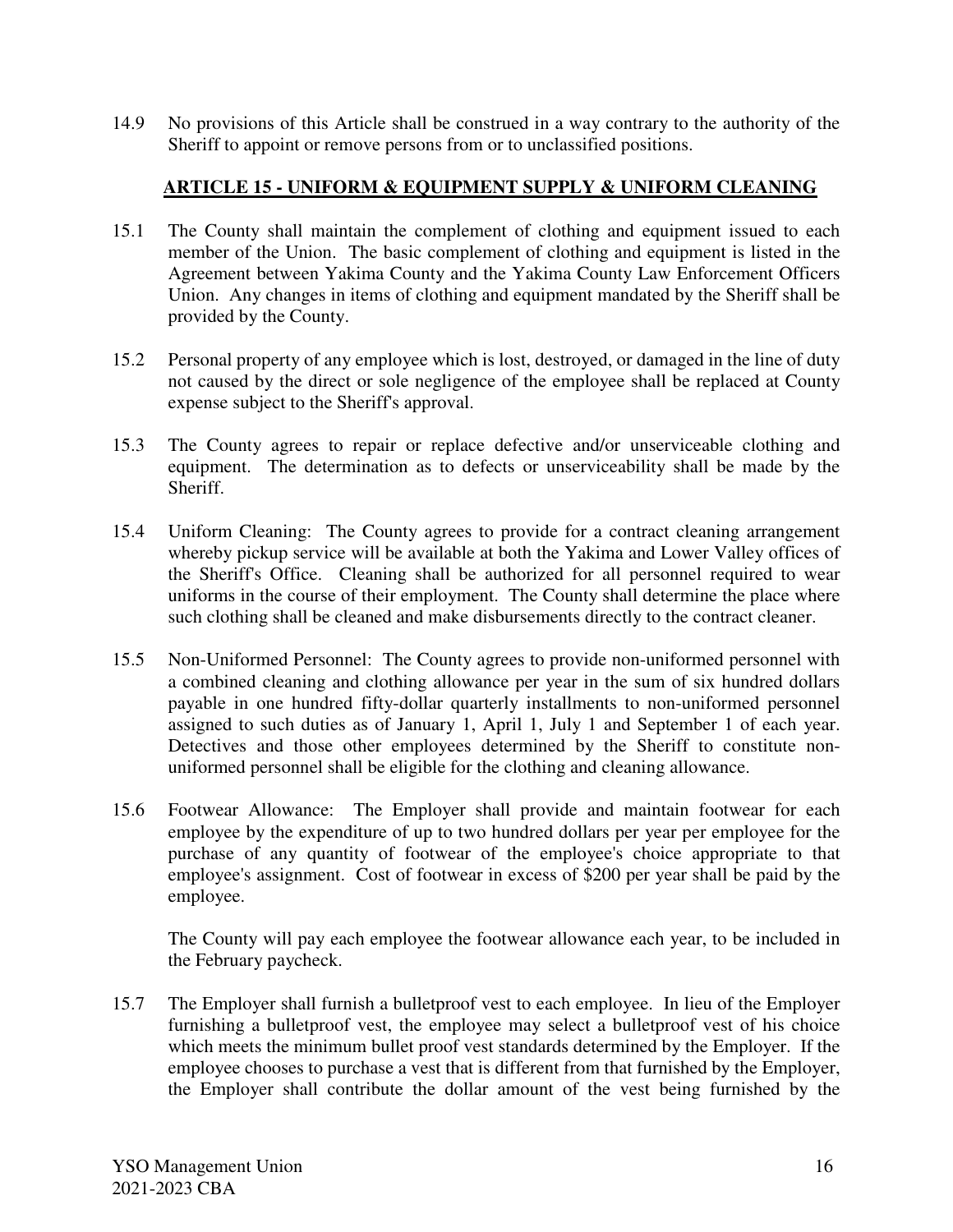Employer toward the purchase of the vest of the employee's choice. Bulletproof vests shall be replaced as required by the manufacturer's warranty, or sooner, if necessary, to ensure officer safety as determined by the Employer. The Employer shall notify the employees of the vest designation and shall advise the employees of the price of the vest, and the name and address of the supplier.

## **ARTICLE 16 - SERVICE EQUIPMENT**

- 16.1 The County will supply a standard set of handcuffs, holster, and leather gear which the employee will maintain and return to the County upon the termination of his service.
- 16.2 The employee may purchase his own gear, but it must meet County requirements.
- 16.3 Each employee will be issued fifty rounds of new duty ammunition each year for the weapon carried by the employee.

## **ARTICLE 17 - PERSONNEL FILES**

- 17.1 Personnel files are the property of the Employer. The Employer agrees that the contents of the personnel files, including personal photographs, may be confidential and the Employer may restrict the use of information in the files to internal use by the Sheriff's department and Human Resources department. It is further agreed that the information in the employee personnel file shall not be released to outside entities without the approval of the Sheriff except in response to a Public Disclosure Act request and/or an appropriate court order. The employee shall be notified three (3) days prior to the release of any information from the personnel file in this circumstance. However, these provisions do not restrict the Employer from utilizing any of the information in the employee's personnel files or elsewhere with respect to disciplinary actions, grievances and/or any other proceedings wherein the information would be relevant to the particular proceeding.
- 17.2 The employee will be entitled to inspect his/her personnel file at a reasonable time upon at least one day's notice to the Human Resources Department. Copies of materials in an employee's personnel file shall be provided to the employee upon request. Preemployment information such as reference checks and responses or information provided to the employer subject to the specific requests by the provider that the material remain confidential, shall not be subject to inspection or copying by the employee or their representative.

### **ARTICLE 18 - FIREARMS**

18.1 No employee shall be required to work without a firearm.

### **ARTICLE 19 - STRIKES AND LOCKOUTS**

19.1 Strikes, slowdowns, work stoppages, or any other interference with the work by the employees are prohibited.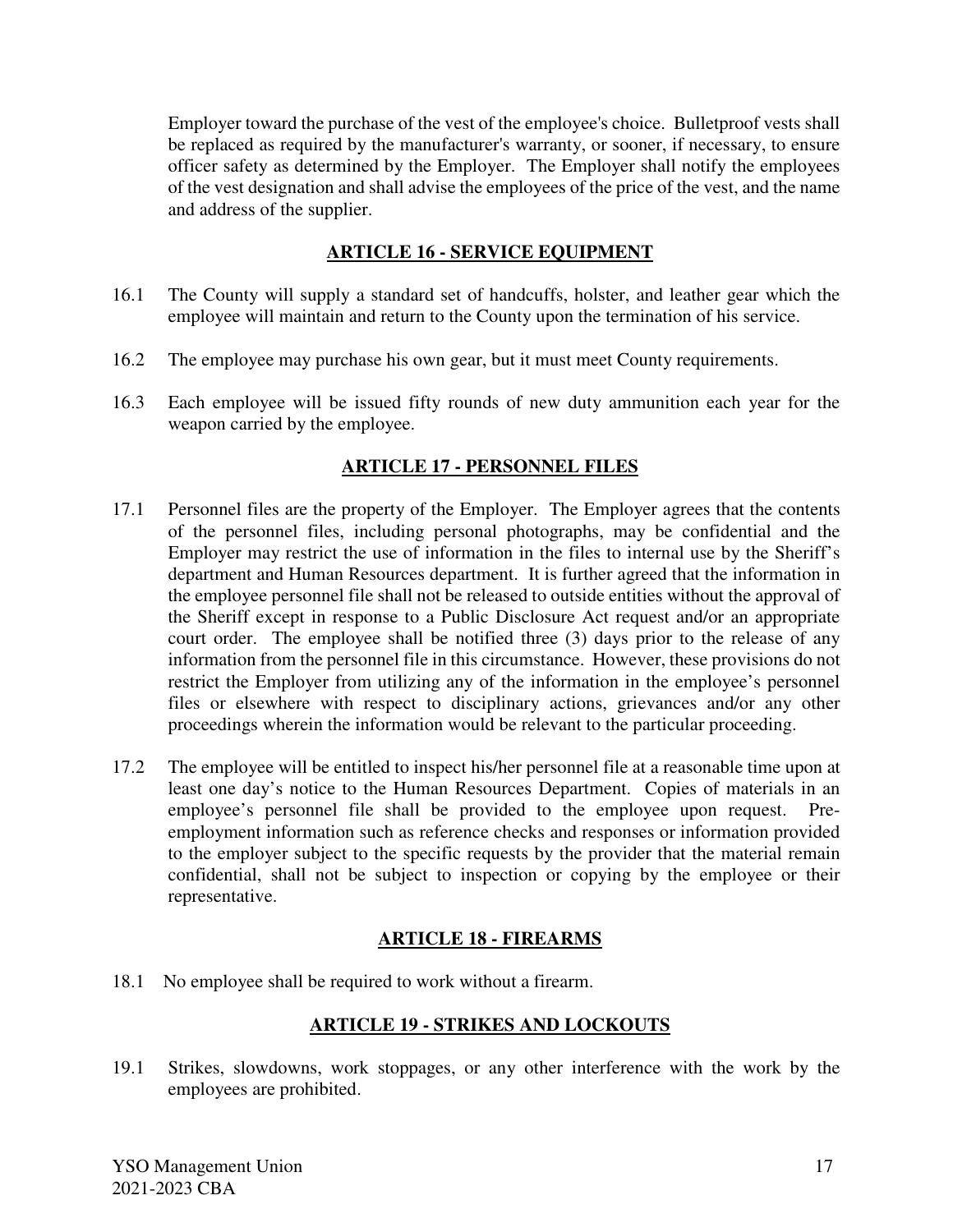- 19.2 The Employer may discharge and/or discipline any employee who violates Section 20.1. No employee shall be entitled to any pay and/or benefits for the period in which he/she is engaged in any strikes, slowdowns, work stoppages or other interference with work.
- 19.3 Nothing contained herein shall preclude the Employer from obtaining judicial restraint and damages in the event of a violation of this Article.
- 19.4 No lockout of employees shall be instituted by the Employer.

### **ARTICLE 20 - SAVINGS CLAUSE**

20.1 Should any section or portion thereof of this Agreement be held unlawful and unenforceable by any court of competent jurisdiction, such decision of the court shall apply only to the specific section or portion thereof, directly specified in the decision. Upon the issuance of such a decision, the parties agree immediately to negotiate a substitute, if possible, for the invalidated section or portion thereof.

### **ARTICLE 21 - SALARY AND OTHER COMPENSATION**

- 21.1 The base pay plan for bargaining unit employees is set forth in Exhibit "A" which is attached hereto and incorporated herein by reference.
- 21.2 In addition to base salary, each employee shall receive a longevity increment in accordance with the following:
	- A. From the beginning of the  $6<sup>th</sup>$  year to the end of the  $10<sup>th</sup>$  year 1.5% of base pay per month.
	- B. From the beginning of the 11<sup>th</sup> year to the end of the 15<sup>th</sup> year 2.75% of base pay per month.
	- C. From the beginning of the 16<sup>th</sup> year to the end of the 20<sup>th</sup> year 4% of base pay per month.
	- D. From the beginning of the  $21^{st}$  year to the end of the  $25^{th}$  year 5.5% of base pay per month.
	- E. From the beginning of the 26<sup>th</sup> year to the end of the 30<sup>th</sup> year 6.75% of base pay per month.

The Longevity structure for the Sheriff Management employees shall not be less than the Longevity structure outlined in the Sheriff Deputy agreement.

### **ARTICLE 22 - MEDICAL BENEFITS**

22.1 Non-LEOFF I Employees: Effective for January 2016 coverage, the Employer contribution shall be 100% of the premium cost for employee only, and 85% of the premium for each dependent tier respectively, all based on the costs of the Yakima County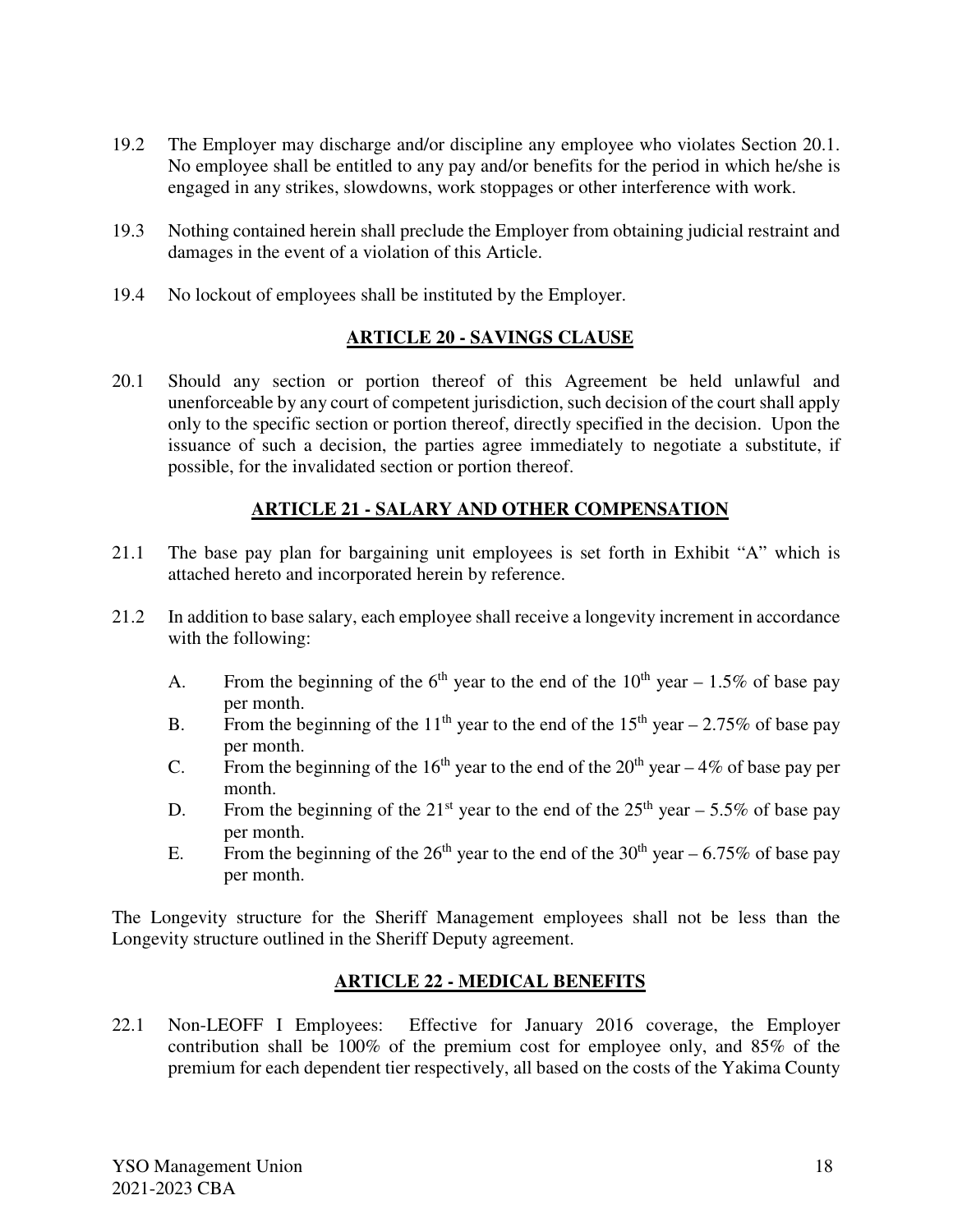"high plan", for medical, vision, life, and dental insurance. Non-LEOFF I employees may select from all plans and use such contribution for themselves and their dependents.

- A. Effective for January 2018 coverage, The PEBB Uniform Medical Plan Classic will be the insurance plan for all employees. The Employer contribution shall be 100% of the premium cost for employee only, and 85% of the premium for each dependent tier such as spouse, child(ren), and full family.
- B. Employees can waive medical coverage; however, employees are still required to enroll in the mandatory PEBB Dental, Basic Life Insurance, and Basic Long-Term Disability (LTD) Insurance. The employer shall contribute only the premium amount for the mandatory PEBB Dental, Basic Life and Basic LTD for employees that waive coverage through the PEBB.
- C. Effective April 1, 2020, Retiree's Welfare Plan RWT-Plus XL, an employer contribution rate of \$175.00 per month will be provided. Any increases forward, as determined by the Trustees for future years, shall be the sole responsibility of the Bargaining Unit Employees.
- 22.2 Employees are not entitled to receive any funds not applied to coverage for themselves and their dependents under the available plans.
- 22.3 Except for the continuation of full contribution for employee only LEOFF I medical premiums, the Employer contribution for employee and dependent medical, vision, life and dental shall not exceed the applicable year Employer dollar amount contribution.

# **ARTICLE 23 – TEAMSTERS PENSION CONTRIBUTION**

23.1 Effective as designated below; the Employer shall pay the amounts stated below to the Western Conference of Teamsters Pension Trust Fund on account of each member of the bargaining unit for every hour for which compensation was paid not to exceed 2080 hours per calendar year. Said amounts are to be computed monthly.

> Contribution Rate Effective October 1, 2021 \$3.25

- 23.1.1 The total amount due for each calendar month shall be remitted in a lump sum not later than twenty days after the last business day of the month. If the Employer fails to make monetary contributions as required, such shall be a breach and the Union without liability, therefore, may implement any economic persuasion deemed expedient and such shall not be a violation of this Agreement.
- 23.1.2 The Employer agrees to abide by the rules established by the Trustees of said Trust Fund to facilitate the accurate determination of hours for which contributions are due, prompt, and orderly collection and accurate reporting and recording of amounts paid. Upon Union request, a copy of Pension transmittals shall be posted on the bulletin board.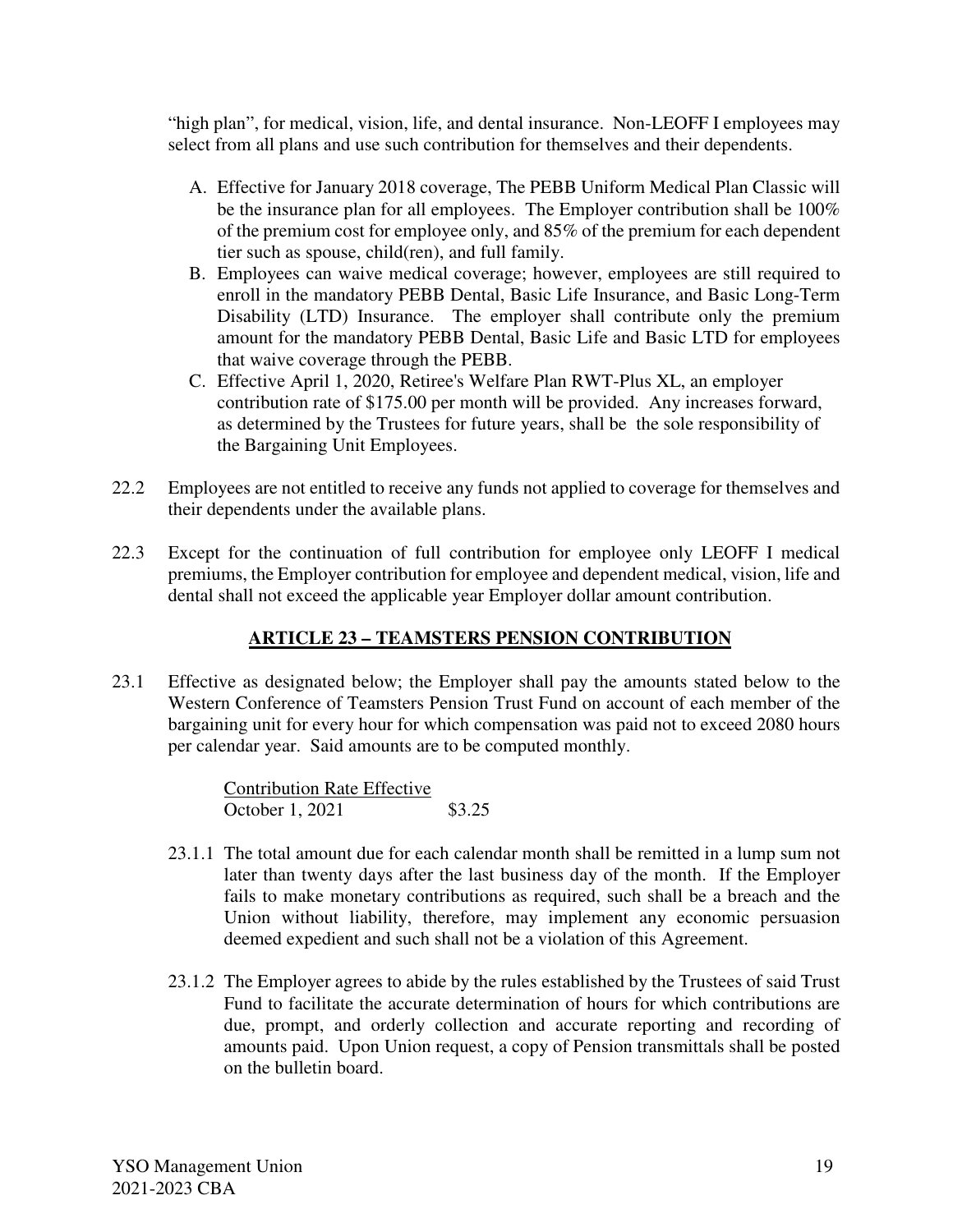- 23.1.3 If during the life of this Agreement the Trust completes the process to allow pension payment to be deposited via electronic transmittal, Yakima County will have the opportunity to participate in the program.
- 23.2 The parties recognize that pension contributions made by the Employer on behalf of the employees in this bargaining unit to the Western Conference of Teamsters Pension Trust, are considered an employee tax deferred contribution to a qualified retirement plan. Therefore, such contributions are not considered reportable wages or earnings for tax purposes.

## **ARTICLE 24 - EDUCATIONAL INCENTIVE**

24.1 Effective April 1, 2018, employees who possess an AA degree/90 Credits, BA degree or MA degree shall be eligible for an education attainment incentive in accordance with the following schedule: The educational incentive for Yakima County Sheriff Managers shall not be less than the education incentive outlined in the Yakima County Sheriff Guild agreement.

| AA Degree / 90 Credits | 1.75 |
|------------------------|------|
| <b>BA</b> Degree       | 3.25 |
| MA Degree              | 3.50 |

## **ARTICLE 25 - NEGOTIATION PROCEDURES**

25.1 The parties agree to commence negotiations for a subsequent collective bargaining agreement approximately six (6) months before the expiration date. Meetings will be established on a mutually acceptable basis.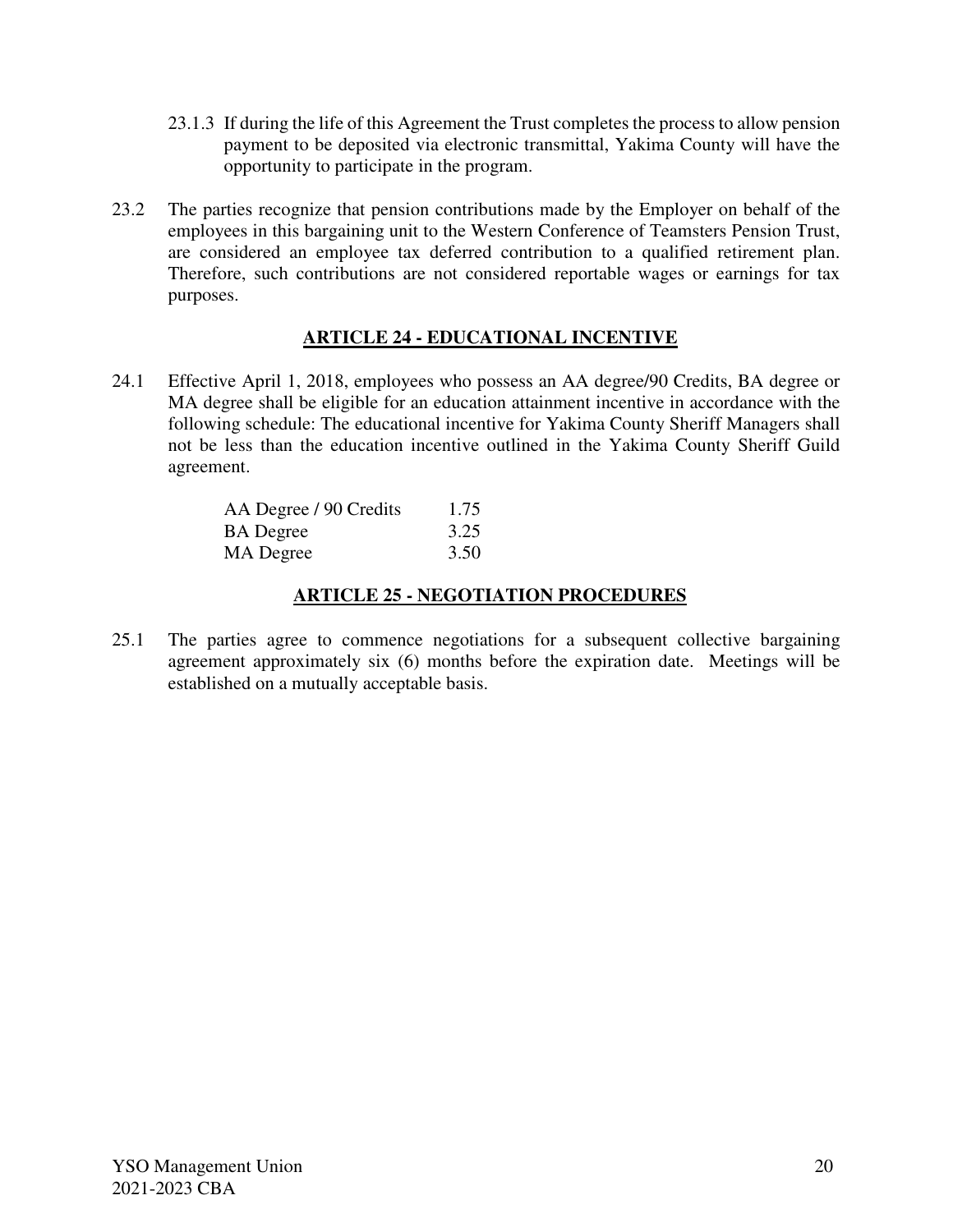#### **ARTICLE 26 - DURATION OF AGREEMENT**

- 26.1 This Agreement is effective January  $1<sup>st</sup>$ , 2021, and shall continue in effect until December 31, 2023. Provided, however, the language provisions shall be effective from the date signed forward except where otherwise so specified in the Agreement and provided further that any economic terms are applicable retroactively only for current employees on the County payroll at the time of ratification.
- 26.2 This Agreement shall be administered and implemented in good faith by both parties. The parties agree that if they have not reached an agreement during the collective bargaining process, then the terms and conditions of this Agreement will continue in full force and effect until such time as a new agreement is reached or until one party gives notice of termination of the Agreement.

|    | IN WITNESS WHEREOF, the parties have set their hands this |  |  |  |  | dav |
|----|-----------------------------------------------------------|--|--|--|--|-----|
| of | 2021.                                                     |  |  |  |  |     |

**FOR TEAMSTERS LOCAL FOR THE EMPLOYER: UNION NO. 760:**

Adopted Copy Available at Yakima County Human Resources 128 N. 2<sup>nd</sup> Street, Room B27 Yakima, WA 98901

\_\_\_\_\_\_\_\_\_\_\_\_\_\_\_\_\_\_\_\_\_\_\_\_\_ \_\_\_\_\_\_\_\_\_\_\_\_\_\_\_\_\_\_\_\_\_\_\_\_\_\_\_\_\_\_\_\_\_\_ Leonard J. Crouch Ron Anderson, Chairman Secretary Treasurer Yakima County Board of County Commissioners

> Amanda McKinney, Commissioner Yakima County Board of County Commissioners

\_\_\_\_\_\_\_\_\_\_\_\_\_\_\_\_\_\_\_\_\_\_\_\_\_\_\_\_\_\_\_\_\_\_

 $\_$ 

LaDon Linde, Commissioner Yakima County Board of County Commissioners

 $\_$ Robert Udell, Yakima County Sheriff

 $\_$ 

Jacqui Lindsay, Human Resources Director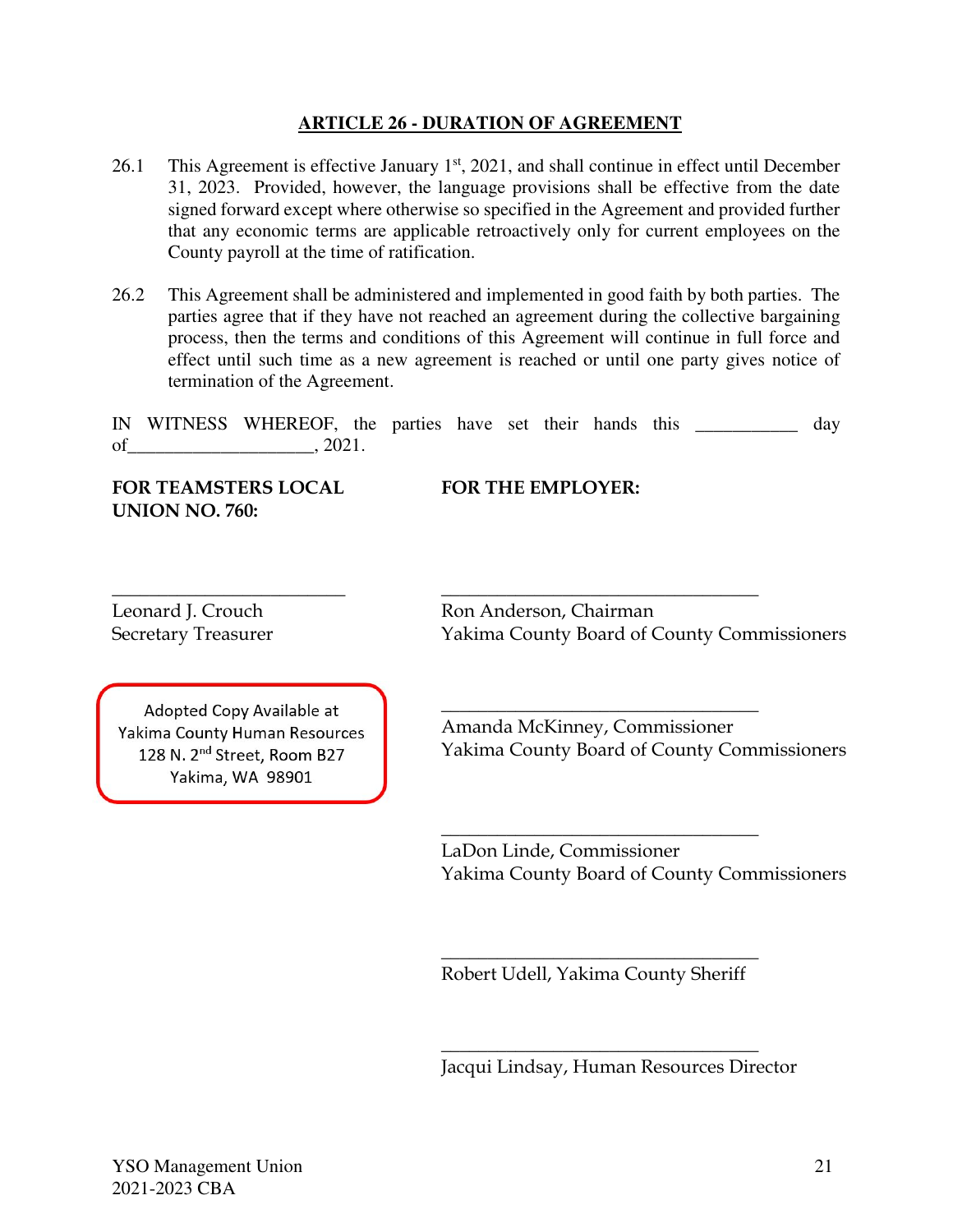#### **EXHIBIT A YAKIMA COUNTY SHERIFF'S DEPARTMENT YSO MANAGEMENT GROUP PAY PLAN**

# **Effective January 1st, 2021**

**CHIEF** 

The Salary for The Chief position: The Chief salary shall be no less than 12% above the Lieutenant salary.

LIEUTENANT

The Salary for the Lieutenant position: The Lieutenant salary shall be no less than 16% above the top step Sergeant salary.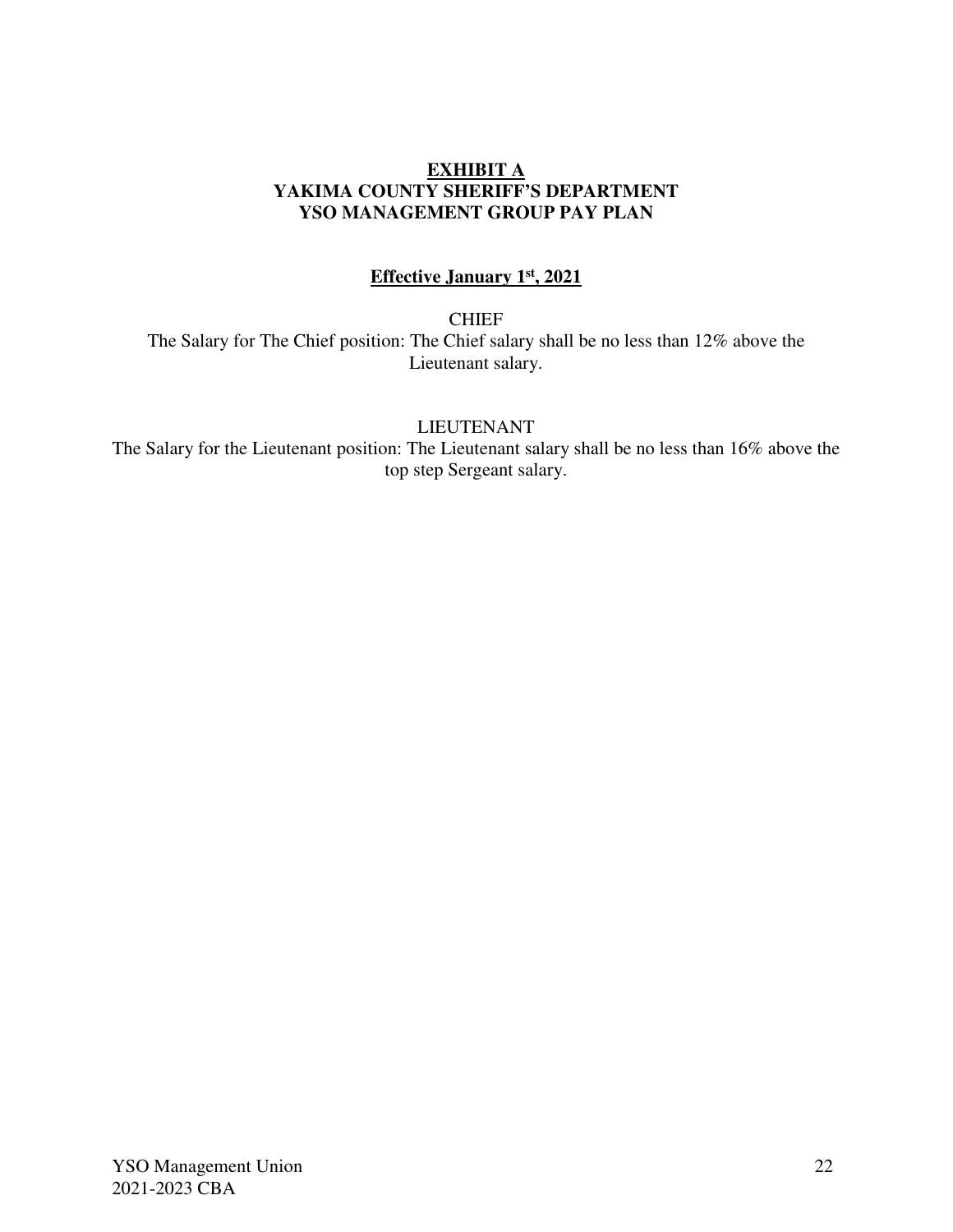## **EXHIBIT B Drug Testing Policy**

#### **SUBSTANCE ABUSE POLICY**

### **POLICIES AND PROCEDURES FOR DRUG/ALCOHOL TESTING AND TREATMENT**

#### A. PURPOSE

The County recognizes that employees are our most valued resource. The goal of this policy is to ensure a substance abuse free workplace providing prevention, training, and rehabilitation for employees. In order to protect the health, welfare, and safety of its employees, and the citizens whom they serve, the following policy regarding substance abuse in the workplace is adopted.

#### B. POLICY

- 1. It is the policy of the County to provide an alcohol and drug-free workplace for its employees.
- 2. The County's philosophy on substance abuse is to emphasize prevention, training, rehabilitation, and recovery from substance abuse. Counseling and support will be made available through an Employee Assistance Program, and the employees' right to privacy will be respected at all times.
- 3. It is the responsibility of the County and the Union to preserve and protect public trust, public safety, and fitness for duty.
- 4. It is the responsibility of all employees to report for duty and be able to perform their jobs safely and effectively, unimpaired by drugs, alcohol, or any other intoxicating substance.
- 5. The possession, manufacture, use, distribution, or sale of alcohol, unlawful drugs or drug paraphernalia on County premises or while on duty is prohibited.

#### C. APPLICABILITY

This policy applies to all bargaining unit employees through the rank of Chief.

#### D. DEFINITIONS

For purposes of this policy, the following terms have the meanings indicated:

1. Alcohol use means the consumption of any beverage, mixture, or preparation, including any medication, containing alcohol.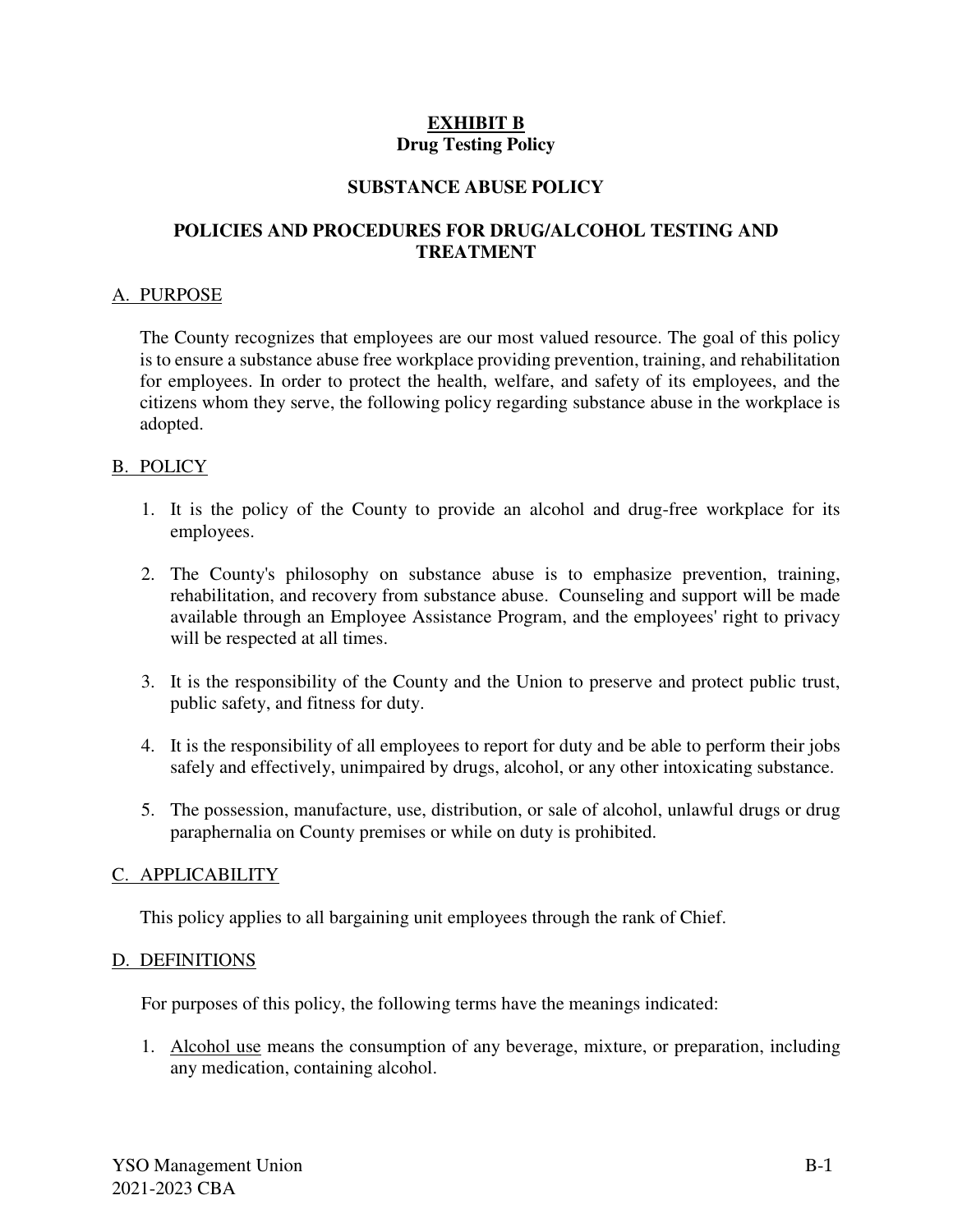- 2. Conviction means a finding of guilt (including a plea of nolo contendere) or imposition of sentence, or both, by any judicial body charged with the responsibility to determine violations of Federal, State, or County drug laws.
- 3. Counseling means participation in a substance abuse treatment or rehabilitation program provided through the County 's Employee Assistance Program (EAP).
- 4. Criminal drug statute means a criminal law involving the manufacture, distribution, dispensing, use, or possession of any controlled substance.
- 5. Medical Review Officer (MRO) is a licensed physician selected by joint agreement between the parties to receive positive drug test results from the laboratory, analyze and interpret the results, and report to the employer those results as outlined in Section I of this policy.
- 6. Prohibited Substances are those substances whose dissemination is regulated by law, including, but not limited to narcotics, depressants, stimulants, hallucinogens, cannabis, and alcohol. For the purpose of this policy, substances that require a prescription or other written approval from a licensed health care provider or dentist for their use shall also be included when used other than as prescribed. The drugs and/or their metabolites that are included in these categories are as follows:
	- a) marijuana
	- b) cocaine
	- c) opium or opiates
	- d) phencyclidine (PCP)
	- e) amphetamines
	- f) or methamphetamines
- 7. Random Testing is a process whereby employees are subject to testing on the basis of a blind sample testing process.
- 8. Reasonable suspicion means facts and circumstances sufficiently strong to lead a reasonable person to suspect that the employee is under the influence of drugs and/or alcohol which is corroborated by a second individual other than the designated Union representative.
- 9. Representation mean Employee's right to Union or legal representation at testing sites and at any subsequent disciplinary action related to implementation of substance abuse procedures.
- 10. Substance abuse means the use of a substance, including medically authorized drugs other than as prescribed for the user, which impairs job performance or poses a hazard to the safety and welfare of the employee, the public or other employees.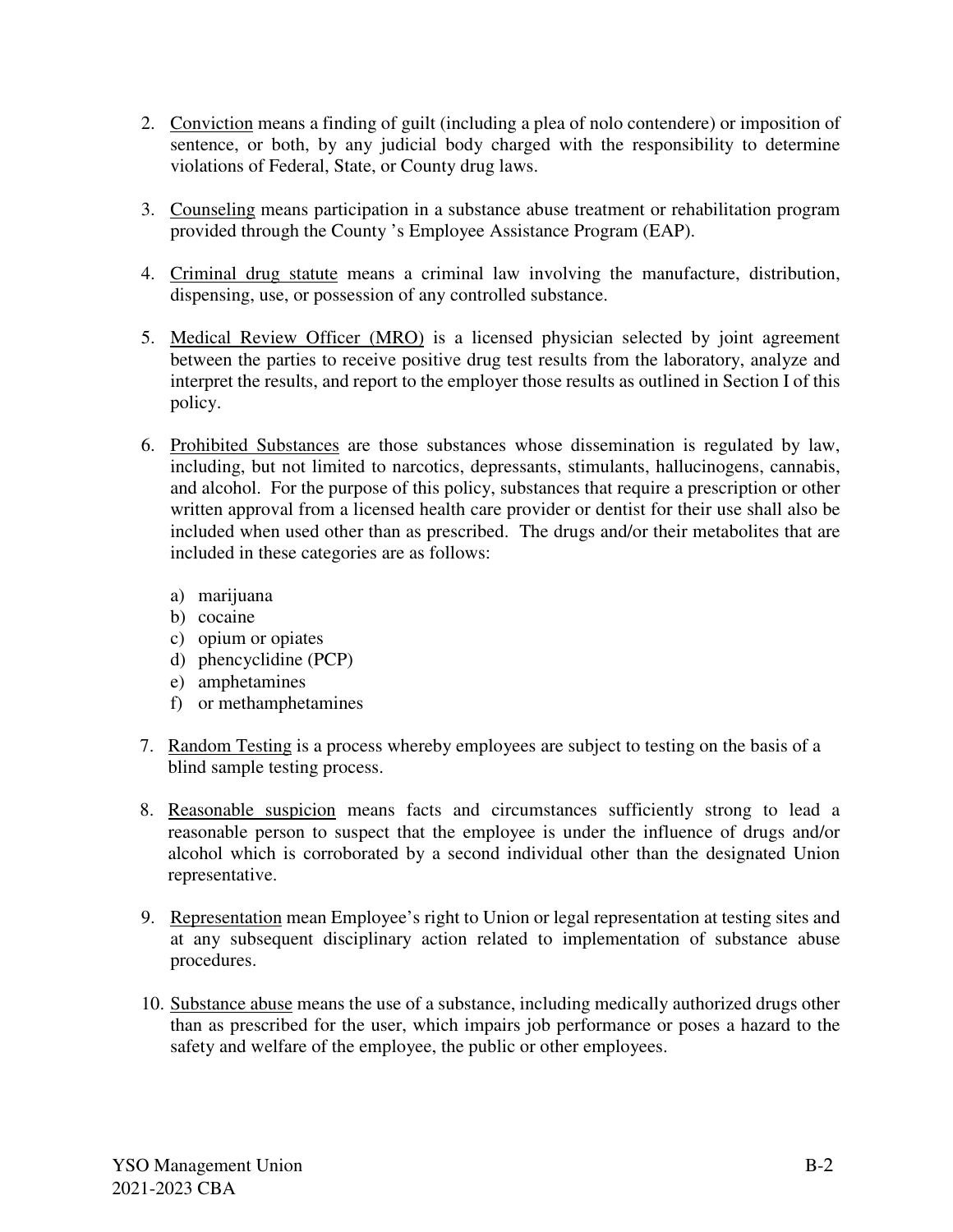- 11. Substance Abuse Professional (SAP) is a licensed physician, psychologist, social worker, employee assistance professional, or addiction counselor certified by the National Association of Alcoholism and Drug Abuse Counselors Certification Commission with knowledge of and clinical experience in the diagnosis and treatment of drug and alcoholrelated disorders.
- 12. Unreasonable delay means a delay of the testing procedure for a period of time, as defined by the collection site or laboratory personnel, which would render the test useless or inaccurate.

## E. EDUCATION

 Pursuant to the provisions of the Drug-Free Workplace Act of 1988, the County will establish an education and training program to assist employees to understand and avoid the perils of drug and alcohol abuse. The County will use this program in an ongoing educational effort to prevent and eliminate drug and alcohol abuse that may affect the workplace.

The County's program will inform employees about:

- 1. The dangers of drug and alcohol abuse in the workplace;
- 2. The County's policy of maintaining a drug- and alcohol-free workplace;
- 3. The availability of drug and alcohol treatment, counseling, and rehabilitation programs; and
- 4. The penalties that may be imposed upon employees for drug and alcohol abuse violations.

As part of its program, the County shall provide educational materials that explain the County's philosophy regarding drug and alcohol use, requirements of applicable regulations, and the County's Substance Abuse policy and procedures. Employees shall be provided with information concerning:

- 1. The effects of alcohol and drug use on an individual's health, work and personal life;
- 2. Signs and symptoms of an alcohol or drug problem; and
- 3. Available methods of intervening when an alcohol or drug problem is suspected, including confrontation and/or referral to management.

In addition to the training above, the County shall provide training to supervisors who may be asked to determine whether reasonable suspicion exists to require an employee to undergo drug and/or alcohol testing. The supervisory training shall include training on alcohol abuse and drug use. This training shall cover the physical, behavioral, speech, and performance indicators of probable alcohol abuse and drug use. Supervisors who have not received the initial training described above will not be asked to determine whether reasonable suspicion exists to initiate drug/alcohol testing. However, these supervisors may request another supervisor who has undergone this training to make the determination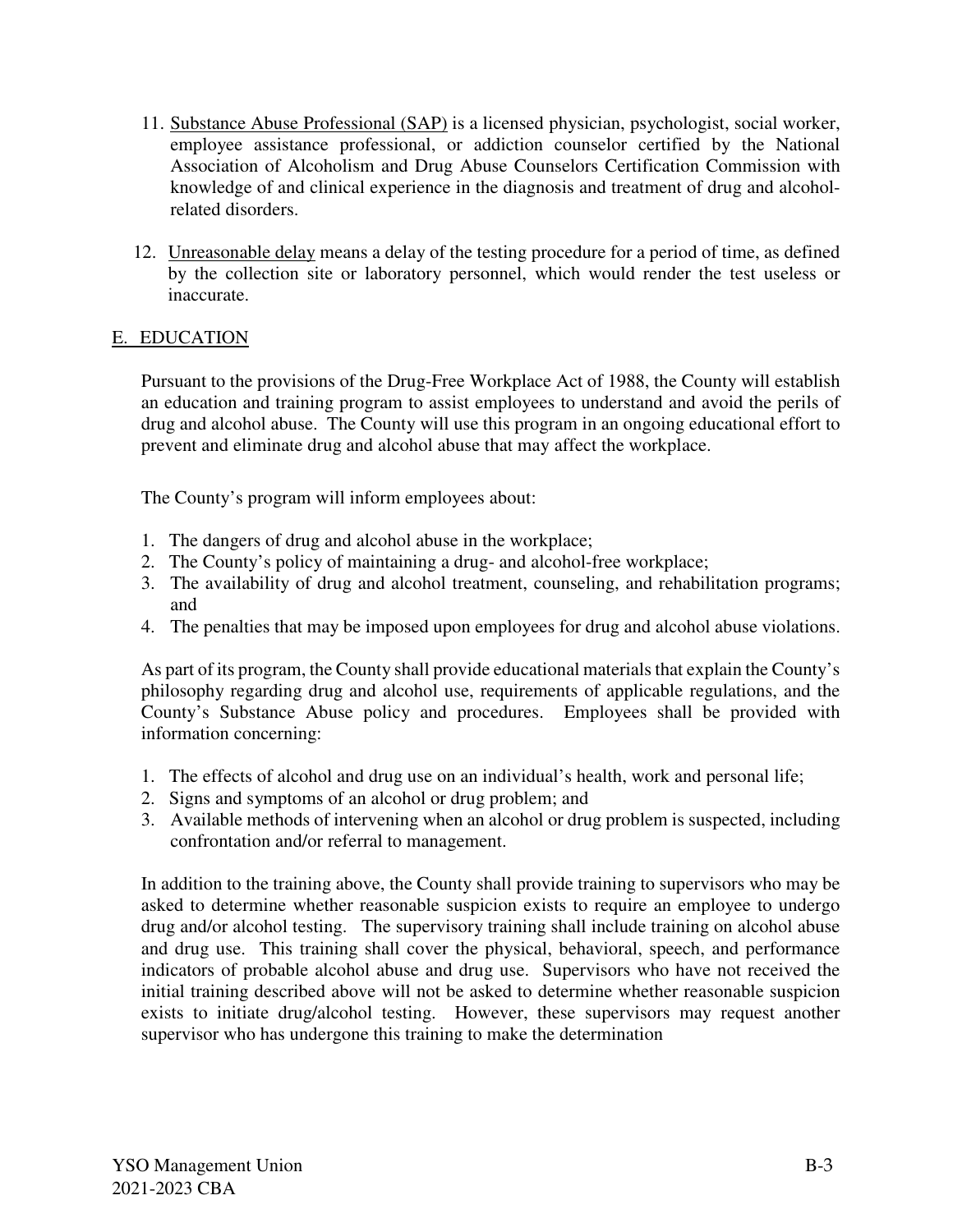### F. EMPLOYEE RIGHTS AND RESPONSIBILITIES

- 1. The County may require an employee to undergo a drug and/or alcohol test as a result of a random sample selection or when there is reasonable suspicion to indicate the employee is under the influence of a substance which causes the employee to pose a hazard to the safety of the employee, the public, or other employees. An employee may also be required to undergo a re-examination drug and/or alcohol test as provided in Section J.2. of this policy.
- 2. It is the employee's responsibility to report for duty, able to perform his/her job safely and effectively, unimpaired by drugs, alcohol, or any other intoxicating substance.
- 3. Employees are responsible for:
	- a) Obtaining from their health care provider adequate information about the effects of prescription medication on job performance; and
	- b) Promptly notifying his/her supervisor of same; OR
	- c) Promptly notifying his/her supervisor of the effects on job performance of over-thecounter medication being taken.
- 4. Employees are prohibited from possessing, manufacturing, using, distributing, or selling alcohol, controlled substances, or drug paraphernalia on County premises or while on duty. For purposes of this policy, "on duty" time includes meal and break periods during the workday.
- 5. Employees are encouraged to request assistance with drug use and/or alcohol abuse problem(s), with the understanding that a voluntary request for assistance will not be used as the basis for disciplinary action. However, a request for assistance shall not be used to exempt employees from job performance requirements.
- 6. In accordance with the Drug-Free Workplace Act of 1988, an employee who is convicted of a violation of a criminal drug statute shall notify the County's Human Resources Manager no later than 5 days after such conviction. For purposes of this policy, a criminal drug statute means a criminal law involving the manufacture, distribution, dispensation, use, or possession of any controlled substance.
- 7. Employees have the right to challenge the results of any tests and any discipline imposed in accordance with the Grievance procedure of their labor contract. Employees who dispute the results of a drug test may have their split sample tested at their cost at another DHHS-certified laboratory. This request must be made within 72 hours of notification of a positive drug test result by the MRO.
- 8. Employees having knowledge of another employee's condition/behavior that poses a potential threat to the safety of employees and/or the public are to assist the employee in getting help with the problem. This may be in the form of advising the immediate supervisor, assisting the employee in contacting the County's EAP, or by encouraging the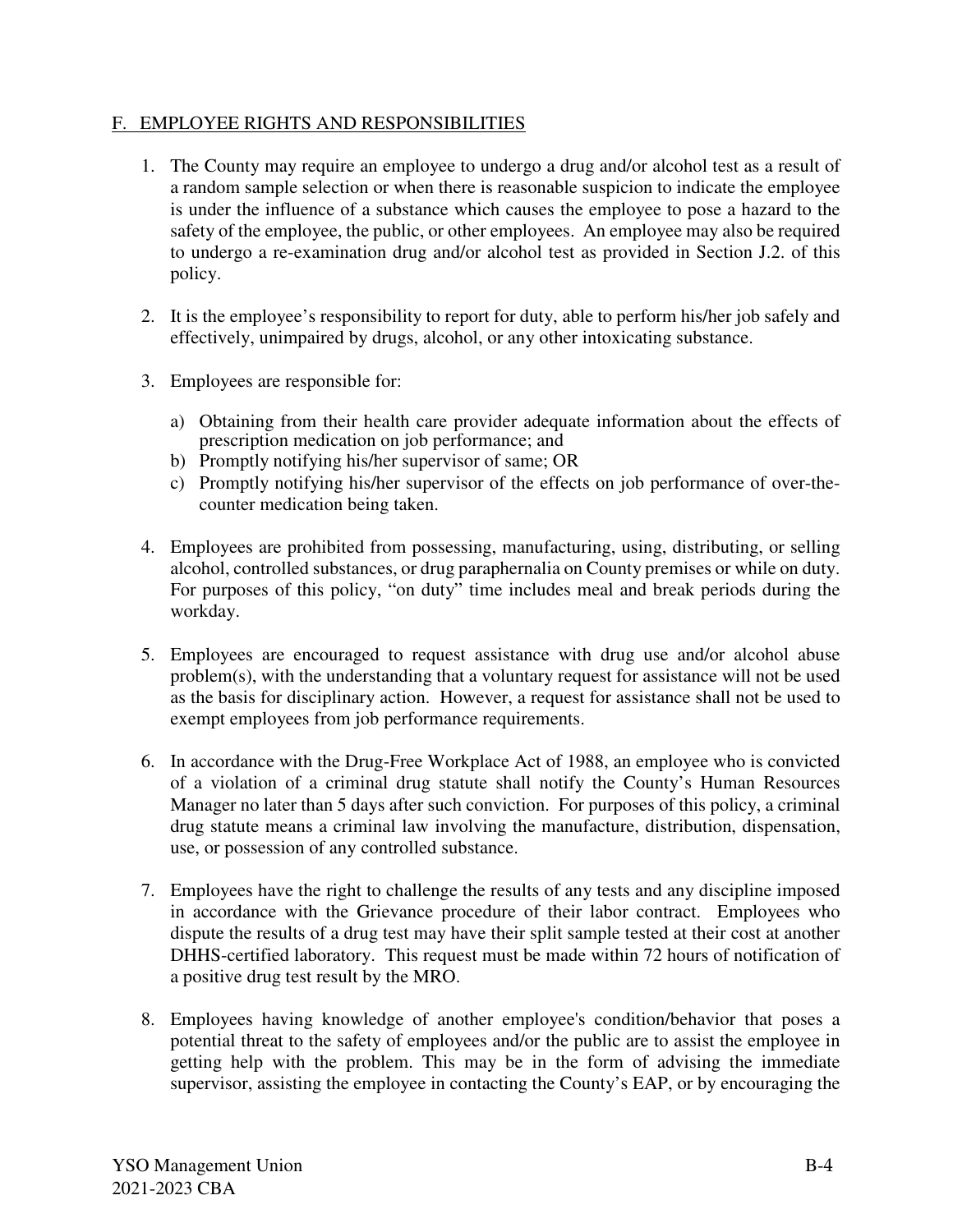employee to leave the workplace on sick leave. If the employee refuses intervention, the employee having the knowledge shall immediately inform the supervisor.

- 9. Employees who are required to undergo a drug and/or alcohol test will be provided transportation to the collection facility and shall also be offered transportation home by a Department representative. If suspected of being impaired, the employee will be advised against driving him/herself home or otherwise operating a motor vehicle.
- 10. Employees may have a Union representative or legal counsel present at the collection facility. However, the lack of Union representation or legal counsel shall not cause unreasonable delays in the collection process.
- 11. Employees shall fully cooperate in the collection process.

### G. DETECTION

- 1. Random Testing: The Employer shall institute a random testing procedure effective January 1, 2008. None of the provisions pertaining to "reasonable "suspicion" shall apply to the random testing policies and procedures, but non "reasonable suspicion" provisions will be applicable for purposes of random testing.
- 2. Reasonable Suspicion. Once the steps outlined in the attached "Supervisor's Guidelines" are followed, an employee may be required to undergo a drug and/or alcohol test when reasonable suspicion exists to indicate that the employee is under the influence of a prohibited substance.
- 3. The decision to conduct a drug and/or alcohol test shall be made by the reporting supervisor and the highest-ranking supervisor on duty. For purposes of this policy, acting officers are considered supervisors. The higher of the two supervisors will make timely notification of the situation to the department head or the department head's management level designee, and the Human Resources Manager or his/her designee. Refusal to submit to a drug and/or alcohol test authorized by this policy shall be grounds for discipline, up to and including discharge.

#### 4. Searches

- a) The Department has the right to search, without employee consent, County-owned property to which the employee has no reasonable expectation of privacy. These areas may include office space, desks, file cabinets and the like, that several different individuals may use or access. A reasonable expectation of privacy shall exist personal containers marked and locked inside an Officers desk drawer.
- b) If the employee's consent to search is first obtained, the Department shall have the right to search (1) County-owned property to which the employee has a reasonable expectation of privacy, and (2) private property belonging to the employee, such as a personal equipment bag, briefcase, or private vehicle. If such consent is given, the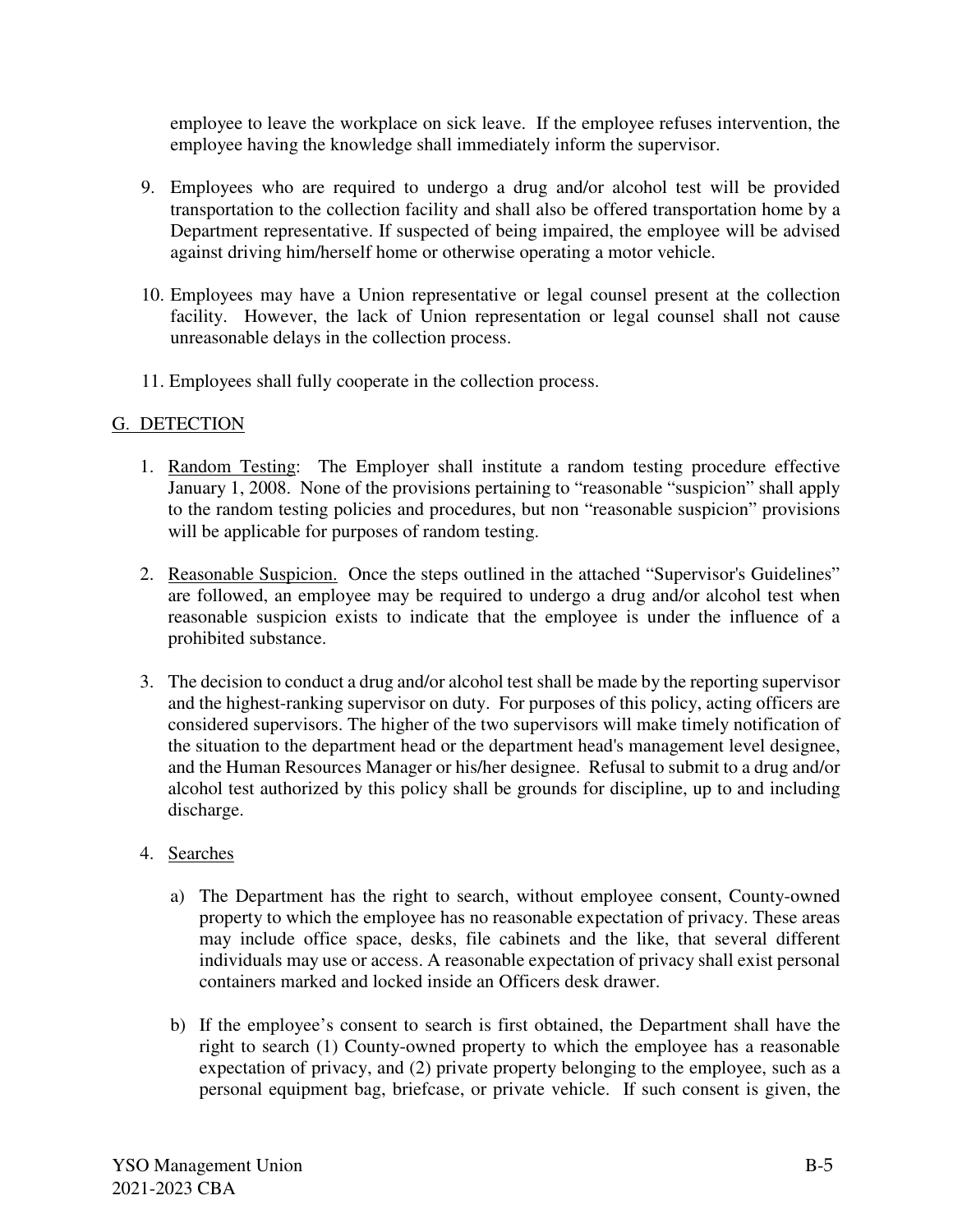employee shall have the right to Union representation during the search. Countyowned areas where the employee has a reasonable expectation of privacy are the employee's personal lockers.

- c) If the Department requests the employee's consent to search, the Department shall first inform the employee that:
	- (1) The Department has reasonable suspicion to suspect that evidence exists within the area or item to be searched which could be used in disciplinary and/or legal proceedings against the employee; and
	- (2) The employee has the right to Union representation during the search if consent is given; and
	- (3) Refusal to give consent to search will not be considered by the Department to be an admission of guilt or cause for disciplinary or retaliatory action.
- d) An employee's refusal to give consent to search shall not preclude the Department from contacting the police authority having jurisdiction to conduct a search according to and in the manner authorized by law.
- 5. Possession, manufacture, distribution or sale of alcohol, drugs, or drug paraphernalia on County property or during work time is expressly prohibited and may provide a basis for discipline under department rules and regulations but shall not in and of itself constitute cause for drug and/or alcohol testing under this policy. For purposes of this policy, work time includes meal and break periods or any other time when the employee is on paid status. Alcoholic beverages that are properly stored, unopened, in the trunk of an employee's vehicle will not be considered a violation of this policy. Any illegal drugs and/or drug paraphernalia coming into the County's possession will be turned over to the police authority having jurisdiction.

### H. TESTING PROCEDURES

- 1. Drug and alcohol testing shall be conducted in a manner designed to protect employees, protect the integrity of the testing process, safeguard the validity of test results, and ensure that those results are attributed to the correct employee. The County and Union agree that if the security of the urine or blood sample is compromised in any way, any positive test shall be invalid and may not be used for any purpose.
- 2. Employees who are required to undergo a drug and/or alcohol test will be provided transportation to the collection facility and shall also be offered transportation home by a Department representative.
- 3. Employees may have a Union representative present at the collection facility. However, the lack of Union representation shall not unreasonably delay the collection process.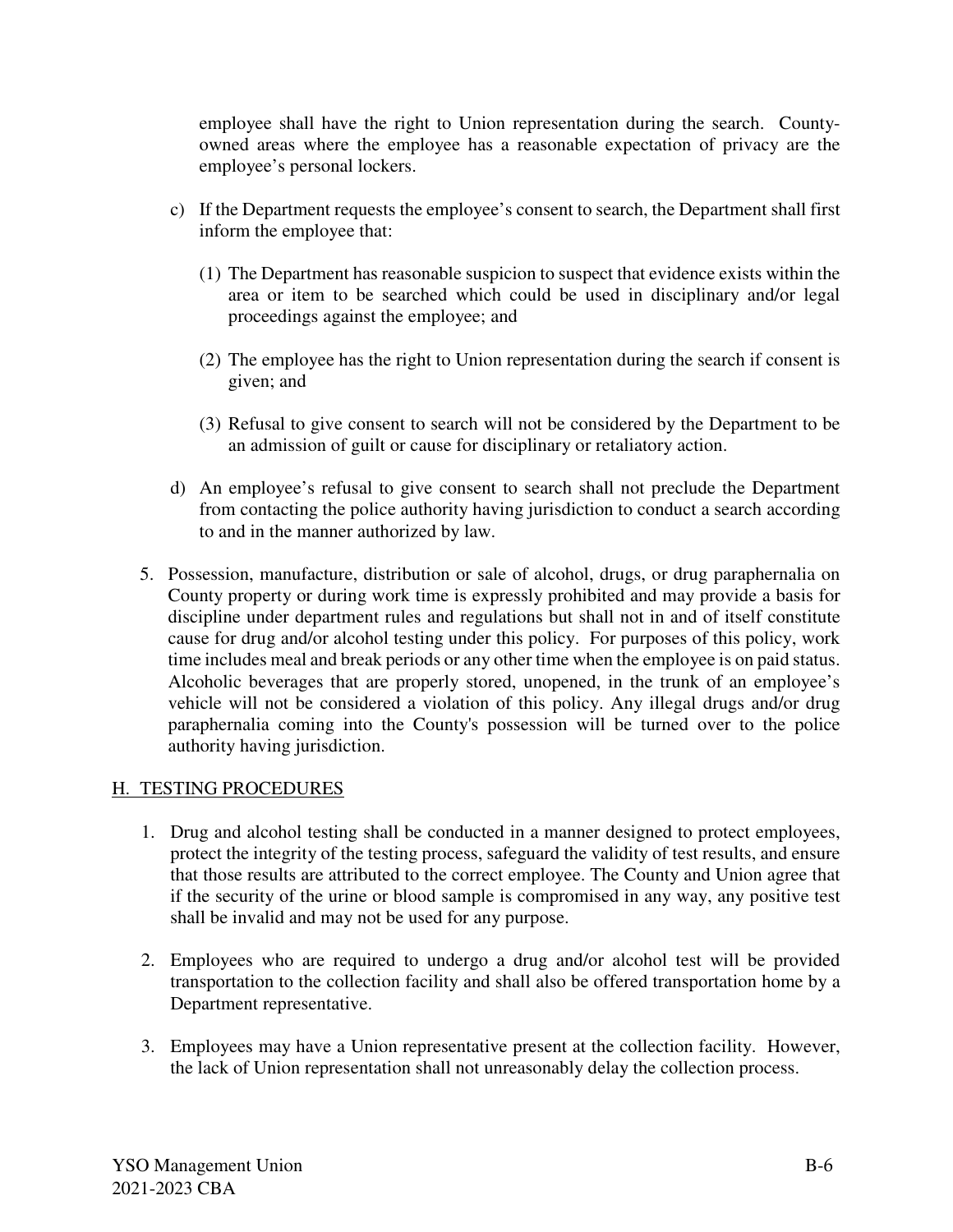- 4. Employees required to undergo a drug and/or alcohol test shall cooperate fully in the collection process and complete all required forms and documents. These forms may include a Consent/Release form and an Interview form.
- 5. Urine samples for drug testing shall be collected at a collection site designated by the County and Union using the split sample collection method. The split sample is made available if re-testing becomes necessary. Any specimen that tests positive for drugs shall be retained in long-term frozen storage by the laboratory conducting the analysis for a minimum of one year.
- 6. If medical personnel at the collection site have reason to believe that an adulterated or substituted sample has been provided (or that the employee may alter or substitute the sample), the employee will be required to submit a second sample (or the original sample). This collection shall be under the direct observation of a same gender collection site staff person. The employee will be required to provide the additional or original sample during an observed collection prior to leaving the collection site.
- 7. An approved chain of custody procedure shall be followed in the administration of all drug tests. Urine samples shall be sealed and initialed by the employee and a witness.
- 8. Urine samples shall be promptly sent to and tested by a laboratory that is certified to perform drug tests by the Department of Health and Human Services (DHHS). Initial drug screening shall be conducted using an accepted immunoassay method. All positive tests shall be confirmed using the gas chromatography/mass spectrometry (GC/MS) drug testing method. The laboratory shall test for only the substances and within the limits as follows for the initial and confirmation tests, as provided within NIDA standards, unless this section is modified by amended agreements provided for in Section L.3.:
	- a) Initial Tests

| $(1)$ Alcohol                  | $0.02$ g/210 ml expired air |
|--------------------------------|-----------------------------|
| (2) Marijuana metabolites      | $50$ ng/ml                  |
| (3) Cocaine metabolites        | $300$ ng/ml                 |
| $(4)$ Opiate metabolites $(1)$ | $300$ ng/ml                 |
| (5) Phencyclidine              | $25$ ng/ml                  |
| (6) Amphetamines               | $1000$ ng/ml                |

(7) If immunoassay is specific for free morphine the initial test level is 25 ng/ml.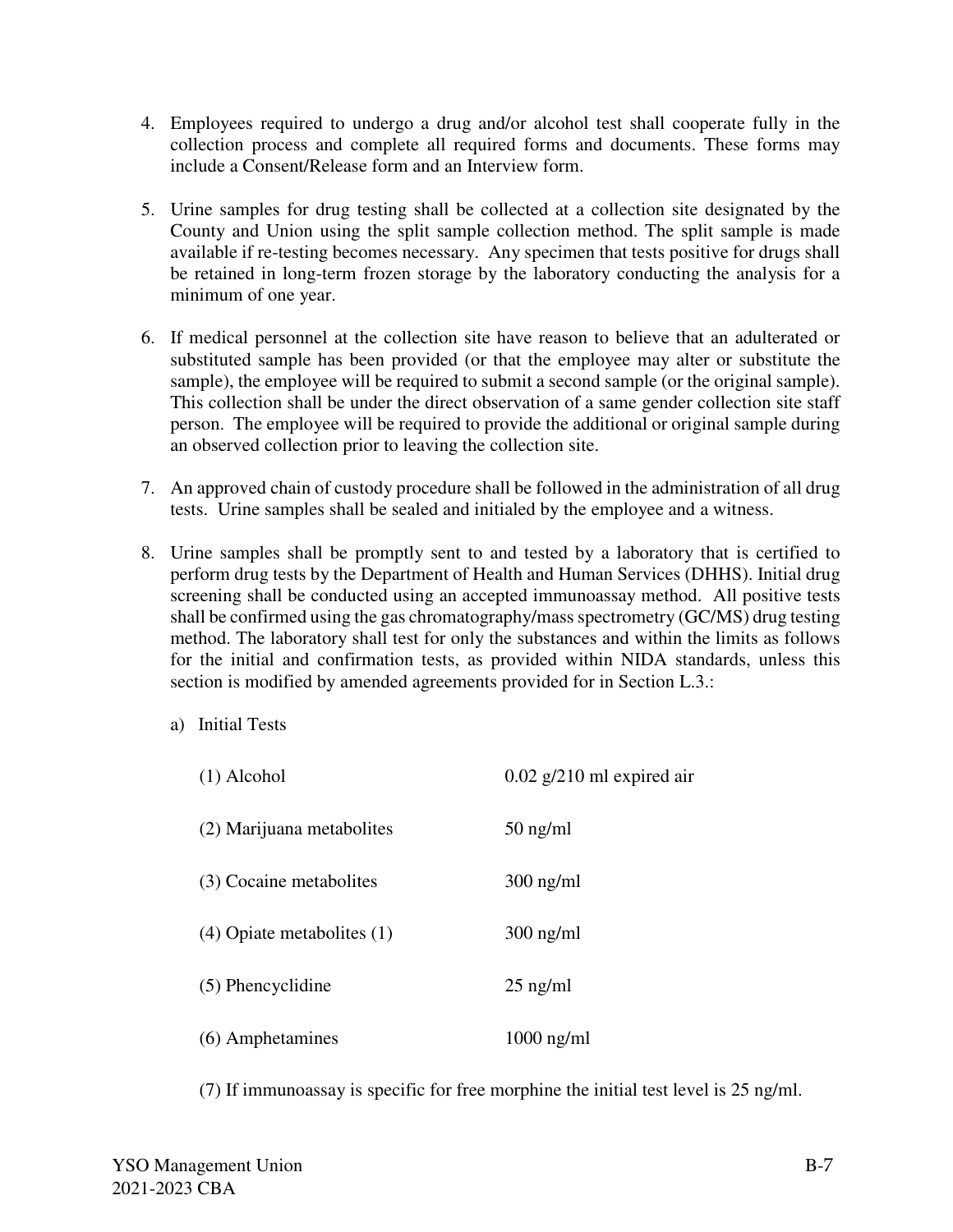### b) Confirmatory Test

| $(1)$ Alcohol             | .02 $g/210$ ml expired air |
|---------------------------|----------------------------|
| (2) Marijuana metabolites | $15$ ng/ml                 |
| (3) Cocaine metabolites   | $150$ ng/ml                |
| (4) Opiates               |                            |
| (a) Morphine              | $300$ ng/ml                |
| (b) Codeine               | $300$ ng/ml                |
| (c) Phencyclidine         | $25$ ng/ml                 |
| (d) Amphetamine           | $500$ ng/ml                |
| (e) Methamphetamine       | $500$ ng/ml                |

- 9. Alcohol shall be tested by means of Breathalyzer machine currently in use (B.A.C.) or future equipment which may supersede the B.A.C. machine (but excludes the P.B.T. device). Breathalyzer alcohol tests shall be conducted in private at the collection site designated by the County and the Union. The testing shall follow the protocols established for criminal investigations, including the requirement of two breath samples within the proper variance. If the initial test indicates an alcohol concentration of 0.02 or greater, a second test shall be performed to confirm the results of the initial test at the election of the employee. The confirmatory test shall also use a 0.02 blood alcohol concentration level to measure a positive test. If the Employee refuses to take the second confirmatory test, the first test will be used to determine alcohol concentration.
- 10. Upon written request by the employee, the County shall make one legible copy of the results of his/her drug and/or alcohol tests available to the employee.
- 11. All information collected in the process of conducting a drug and/or alcohol test shall be treated as confidential information. These files shall be separate from the personnel file and sealed and maintained in a secure medical file.
- 12. Employees who refuse or fail to fully cooperate in the collection process may be subject to discipline up to and including discharge. Examples of a failure to fully cooperate include such actions as, refusing to sign the necessary consent/release forms; delaying and/or obstructing the collection process; failing to provide the specimen for testing; and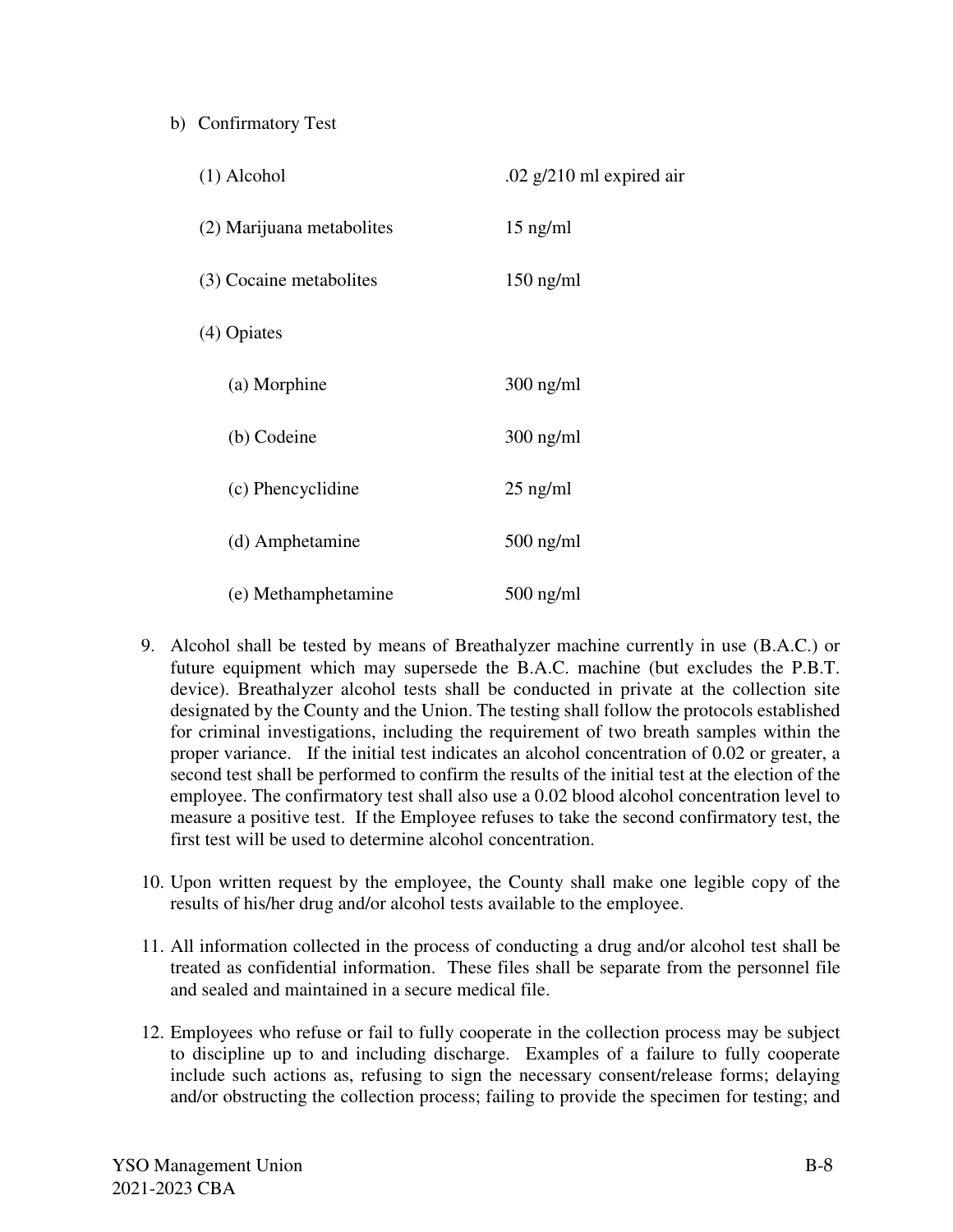attempting to substitute or adulterate a specimen. The foregoing list is not intended to be an all-inclusive list. County management shall, in all circumstances, have the final right to determine the appropriate level of discipline depending on the specific circumstances, the employee's performance record, and any other pertinent facts.

#### I. REPORTING OF RESULTS

- 1. The County shall have a designated Medical Review Officer (MRO) who must be a licensed physician with knowledge of substance abuse disorders and familiar with the characteristics of the laboratory tests (sensitivity, specificity, and predictive value). The role of the MRO will be to review and interpret the positive drug test results.
- 2. Alcohol Test Results. Laboratory or collection site personnel will report the test results to the County's Human Resources Manager, or his/her designee. The Human Resources Manager will promptly advise the appropriate Department Head of these test results. If the confirmation test meets or exceeds 0.02 g/210 ml expired air, the laboratory or collection site personnel shall report to the Human Resources Manager that the employee tested positive for alcohol. If the test result is below 0.02 g/210 ml expired air, the laboratory or collection site personnel will report to the Human Resources Manager that the employee tested negative for alcohol.
- 3. Drug Test Results. Laboratory personnel will advise the Human Resources Manager, or his/her designee directly of all negative drug test results. The Human Resources Manager will promptly advise the appropriate Department Head of these test results.

 The laboratory will advise only the MRO of any positive drug test results. The MRO must examine alternate medical explanations for any positive test results. This process shall include an interview with the affected employee and a review of the incident file, employee's medical history and any other relevant biomedical factors. The MRO must review all medical records made available by the tested employee when a confirmed positive test could have resulted from legally prescribed medication. Employees involved in this step of the examination shall make themselves and any relevant records they wish to present available to the MRO within 48 hours after request.

 After reviewing the incident file and interviewing the employee, the MRO shall report to the County's Human Resources Manager or his/her designee the name of the employee, and whether a positive test of a prohibited substance has been verified. The Human Resources Manager shall promptly notify the appropriate Department Head of the test result.

4. Rehabilitation Program. If the tested employee is referred on to rehabilitation or treatment, the MRO is authorized to communicate specific results to the Substance Abuse Professional (SAP) or counselor overseeing the employee's treatment program.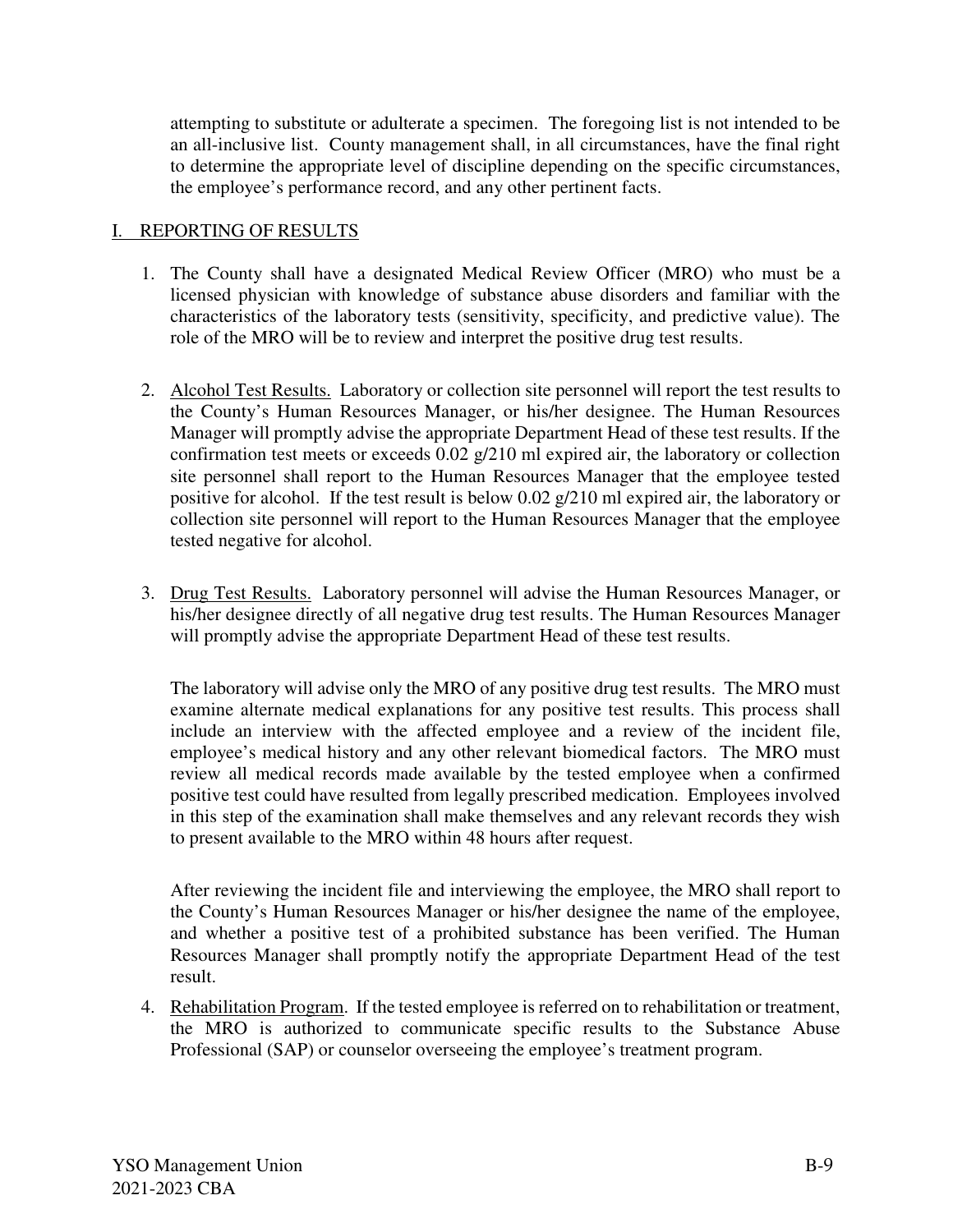5. Grievance. The laboratory and/or the MRO will be authorized to release specific test results to the County and the Union in cases of a grievance and/or a legal challenge.

#### J. REHABILITATION AND RETURN TO DUTY

- 1. The County recognizes that substance abuse can be successfully treated, enabling an employee to return to satisfactory job performance. Employees who are concerned about their own drug use and/or alcohol abuse are encouraged to voluntarily seek assistance through the County's EAP. All such voluntary requests for assistance will remain confidential.
- 2. Any employee who tests positive for a prohibited substance or is otherwise required to submit to a drug and/or alcohol test by this policy shall be medically evaluated, counseled, and treated for rehabilitation as recommended by the SAP. If the employee is required to participate in such a program, his/her reinstatement or continued employment shall be contingent upon:
	- a) Successful completion of the program and remaining drug- and/or alcohol-free for its duration; and
	- b) Passing a return to duty drug and/or alcohol test as recommended by the SAP; and
	- c) Obtaining a final release for duty by the SAP (the final release for duty may be preceded by a temporary release for duty).
- 3. Employees who successfully complete a rehabilitation program and are released for duty, in addition to being subject to reasonable suspicion testing at any time, will be subject to follow up testing, which involves unannounced drug and/or alcohol testing at least 6 times during the following 12 months. The SAP will determine the dates for these drug and/or alcohol tests. These test dates will be communicated to the Human Resources Manager who will inform the employee of those dates. The appointment for the collection will be made in advance and maintained in a confidential manner by the Human Resources Manager until the day of the collection. The Human Resources Manager shall provide the supervisor with adequate notice of the test dates. The employee will not be notified until just prior to the testing. The employee may request a Union representative to accompany him/her to the collection site, provided the sample is collected within two (2) hours following notification.
- 4. Upon notification of selection for the follow up tests, the employee must proceed directly to the collection site for testing. At this time, the employee will receive an Employee Notification of Scheduled Drug/Alcohol Test letter from the designated contact. The employee will be required to sign this letter and a Consent/Release form. The employee must present photo identification to collection site personnel. The Human Resources Manager or his/her designee will retain a copy of all the forms.
- 5. Refusing to submit to a return to duty or a follow up test will be considered grounds for discharge. If the selected employee fails to report to the collection site within 2 hours of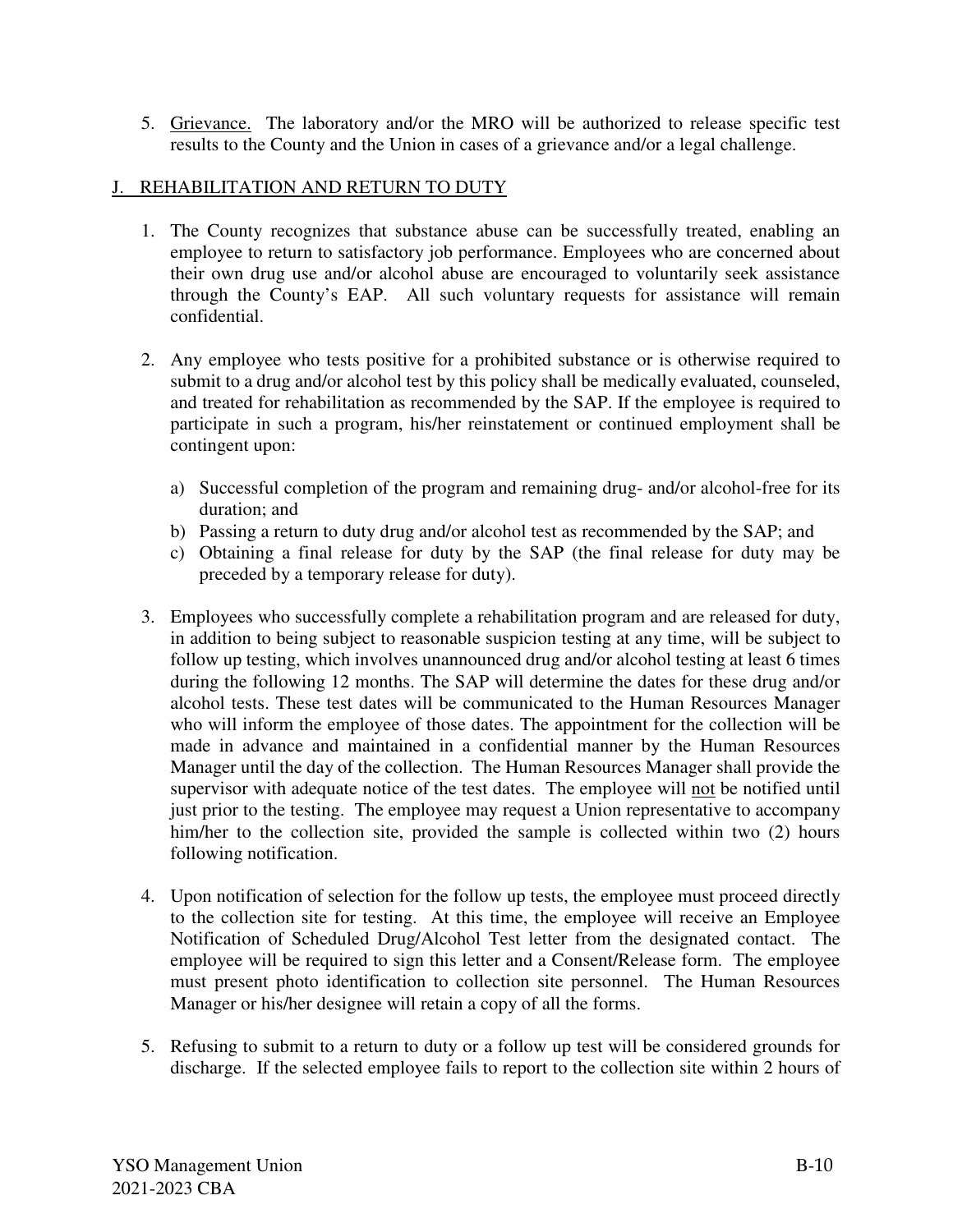notification of testing, this will also be considered grounds for disciplinary action up to and including discharge.

- 6. If an employee voluntarily enters a drug/alcohol rehabilitation program, it shall not be considered an offense under this policy. Such employees are, however, still subject to this policy and may be required to undergo a drug and/or alcohol test if reasonable suspicion exists.
- 7. All appointments with the SAP may be scheduled as vacation or leave without pay with prior approval of the supervisor, Department Head, or management designee. The SAP will contact the Department Head or his/her designee to make a recommendation as to the need for further treatment. Once vacation leave is exhausted, the employee will be placed on leave without pay. The Department Head or his/her management level designee shall maintain confidentiality regarding the reason for the leave.
- 8. The employee will be responsible for all costs, not covered by insurance, which arise from such treatment.
- 9. Once an employee has tested positive for substance abuse and the MRO has notified the County, the employee will be placed on leave status (vacation, holiday leave bank, compensatory time or leave without pay). The employee will remain on leave until s/he has a release for duty from the SAP and has passed a return to duty drug and/or alcohol test as recommended by the SAP. The release for duty may be a temporary or final release as described below depending on the circumstances.
- 10. Temporary Release for Duty. The SAP shall sign a temporary release for duty indicating that the employee can satisfactorily return to regular work assignment and continue treatment on an outpatient basis. The temporary release for duty shall indicate the length of time such release is valid not to exceed 4 months. The employee must present a final release for duty on or before the expiration date of the temporary release. A temporary release shall include follow up testing. The employee must present both the temporary and final release for duty to his/her supervisor.
- 11. Final Release for Duty. A final release for duty shall be signed by the SAP indicating that the employee has:
	- a) Satisfactorily completed treatment and follow up testing; or
	- b) Does not require treatment at this time, and the employee may return to regular work assignment without restrictions. Failure to provide a final release for duty to the supervisor may result in disciplinary action up to and including discharge.
- 12. Once an employee provides the supervisor with the final release for duty the employee shall be returned to his/her regular duty assignment. After three years of no further violation of this policy, the employee's personnel file shall be purged of any reference to the incident, including any disciplinary actions taken, provided, however, records may be retained beyond 3 years when retention is required by applicable law. Should applicable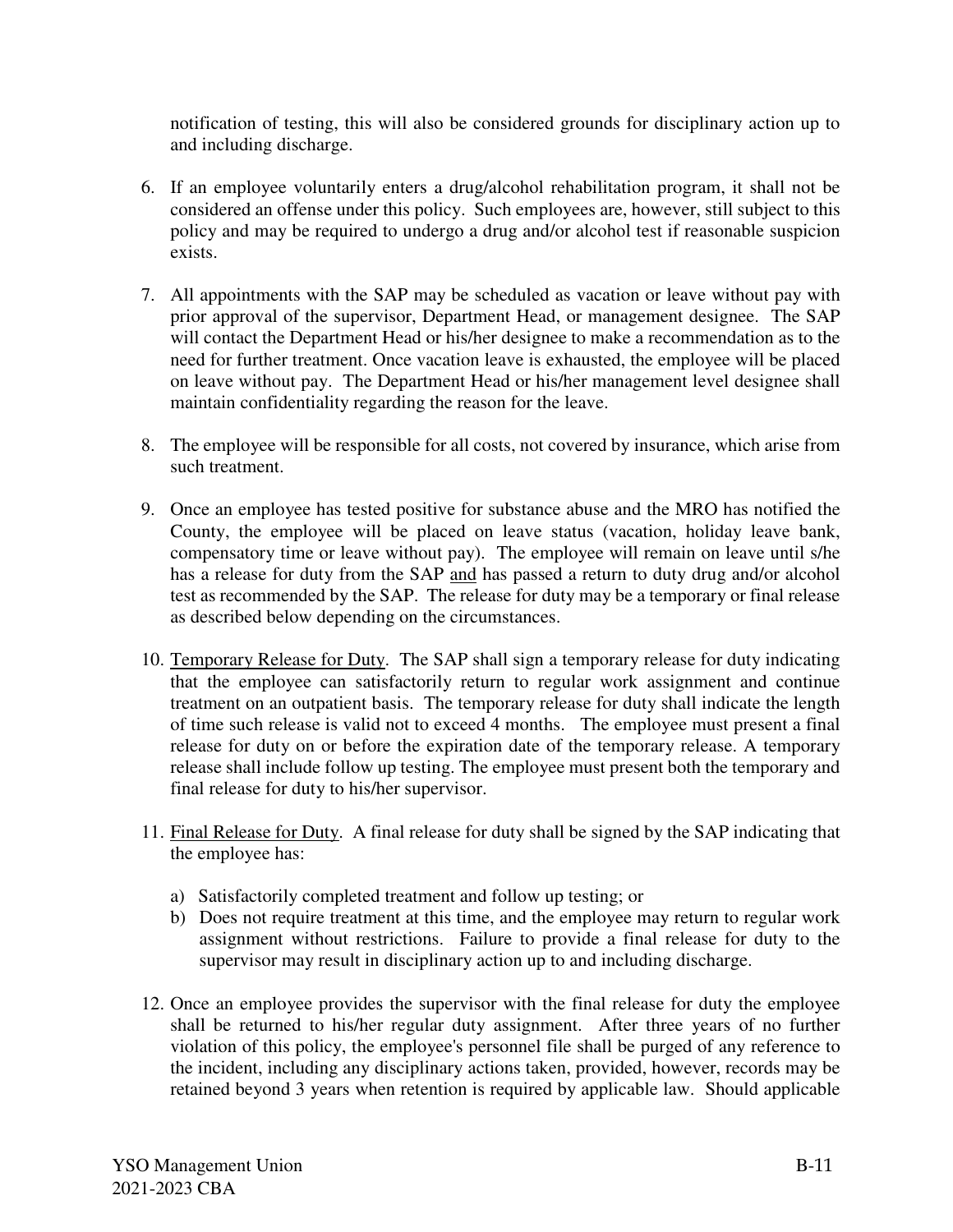law require retention of records past 3 years, and if allowed by such law, such records shall be sealed and may not be opened without consent of the employee.

- 13. If an employee tests positive during the 24-month period following rehabilitation on a forcause drug or alcohol test, the employee will be subject to discipline, up to and including discharge.
- 14. If an employee tests positive during the 24-month period following rehabilitation on a random drug or alcohol test, the employee will be placed on leave without pay during the period the SAP makes a decision on the need for further treatment. The employee will remain on leave without pay during any treatment period and until they have provided the employer with a return to duty form signed by the SAP. If such an employee completes the return to duty process and again tests positive on either a - for cause or random drug or alcohol test, they shall be subject to discharge.

### K. RANGE OF CONSEQUENCES

- 1. Employees who violate this policy will be subject to a range of disciplinary consequences depending upon the severity of the infraction and/or the employee's past performance record. In all cases, the County reserves the right to determine the appropriate disciplinary measures, which may be more or less severe than those included in this guideline. The following list of actions and the related consequences is intended as a guideline only, and further, is not intended to be an all-inclusive list of possible disciplinary consequences.
- 2. If an employee has an alcohol concentration of 0.02 or greater in any authorized alcohol test, and/or tests positive for drugs and/or their metabolites in any authorized drug test and it is the employee's *first offense*, then s/he shall be referred to the EAP for counseling and/or completion of a substance abuse treatment or rehabilitation program. However, if an employee violates a work rule in conjunction with failing a drug and/or alcohol test, then s/he may be subject to disciplinary action. The County shall have the right to take disciplinary action, up to and including discharge, based on the severity of the incident and/or the employee's past record.
- 3. Employees will be subject to disciplinary action, up to and including discharge, for any of the following infractions:
	- a) Refusal to submit to an authorized drug and/or alcohol test. Refusal to submit to testing means that the employee fails to provide an adequate urine or breath sample for testing without a valid medical explanation after s/he has received notice of the requirement to be tested or engages in conduct that clearly obstructs the testing process. Refusal to submit to testing includes, but is not limited to, refusal to execute any required consent forms, refusal to cooperate regarding the collection of samples, refusal, or failure to provide necessary documentation to the MRO when requested, and/or submission or attempted submission of an adulterated or substituted urine sample.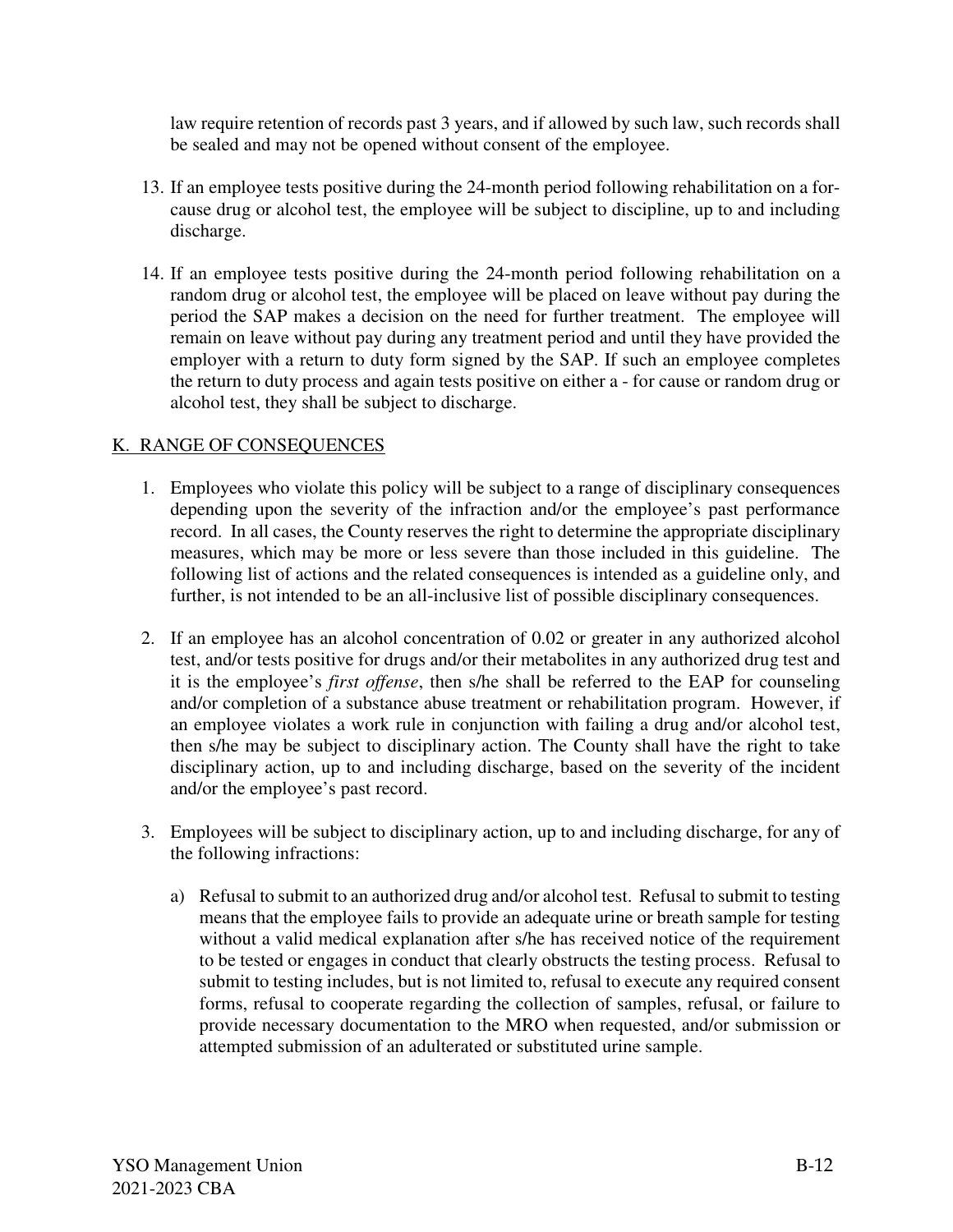- b) Drinking alcoholic beverages or using drugs while on duty, on County property, in County vehicles, or during breaks and/or meal periods during work hours.
- c) Unlawful manufacture, distribution, dispensation, possession, concealment, or sale of any controlled substance, including an alcoholic beverage, while on duty, on County property, in County vehicles, or during breaks and/or meal periods during work hours.
- d) Any criminal drug statute conviction and/or failure to notify the County of such conviction within 5 days.
- e) Failure to complete a counseling, treatment, or rehabilitation program as prescribed by the SAP.
- f) Testing positive on a return to duty.
- g) Any two failures on follow up drug and/or alcohol testing during the 24-month following rehabilitation.
- h) Failure to report to a collection site within two (2) hours of notification for return to duty or follow up testing.
- i) Second offense alcohol concentration of 0.02 or greater in any reasonable suspicion authorized alcohol test, and/or testing positive for drugs and/or their metabolites in any authorized reasonable suspicion drug test.
- j) Employee's failure to participate in the temporary and/or final releases for duty testing in a timely manner.
- 4. Although the foregoing infractions will ordinarily result in discharge regardless of the employee's position, the County reserves the right to consider extenuating circumstances and to impose lesser discipline when such action is deemed appropriate.

### L. OTHER

- 1. The County shall pay for initial costs of the substance abuse examination including the expenses of the Medical Review Officer.
- 2. This policy was initiated at the request of the County and the Employer shall assume sole responsibility for the administration of this policy. The County agrees to indemnify and hold the Union and its officers harmless from any and all claims of any nature (except those arising from the negligence of the Union and/or its officers) arising from the Employer's, laboratories', or Medical Review Officer's implementation of this policy.
- 3. The parties recognize that during the life of this agreement there may be improvements in the technology of testing procedures which provide more accurate testing for on-the-job impairment, or which constitute less invasive procedures for the employees. In that event,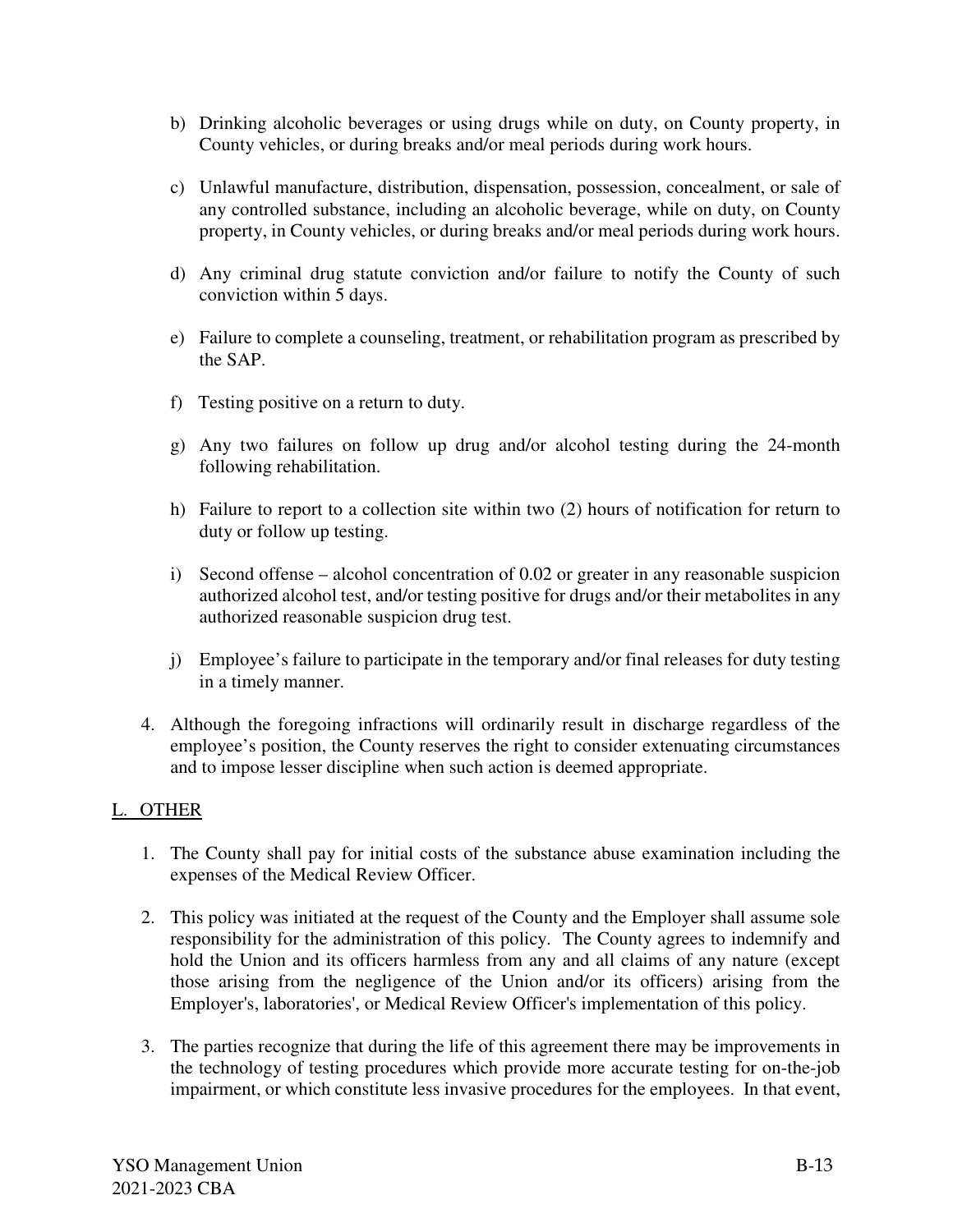the parties will bargain in good faith whether to amend this procedure to include such improvements. If the parties are unable to agree, the issue will be submitted to impasse procedures under RCW 41.56.

- 4. If any provision of this Agreement shall be held invalid by operation of law, or any Tribunal of competent jurisdiction, or if compliance or enforcement of any provision should be restrained by such Tribunal pending final determination as to its validity, the remainder of this Agreement shall not be held to be invalid, and will remain in full force and effect, and the parties, upon request of one to the other shall initiate immediate negotiations for the purpose of arriving at a mutually satisfactory replacement of such provision.
- 5. The following attachments shall be a part of this Policy: Supervisor's Guidelines, Report Form, Interview Form, Consent/Release Form.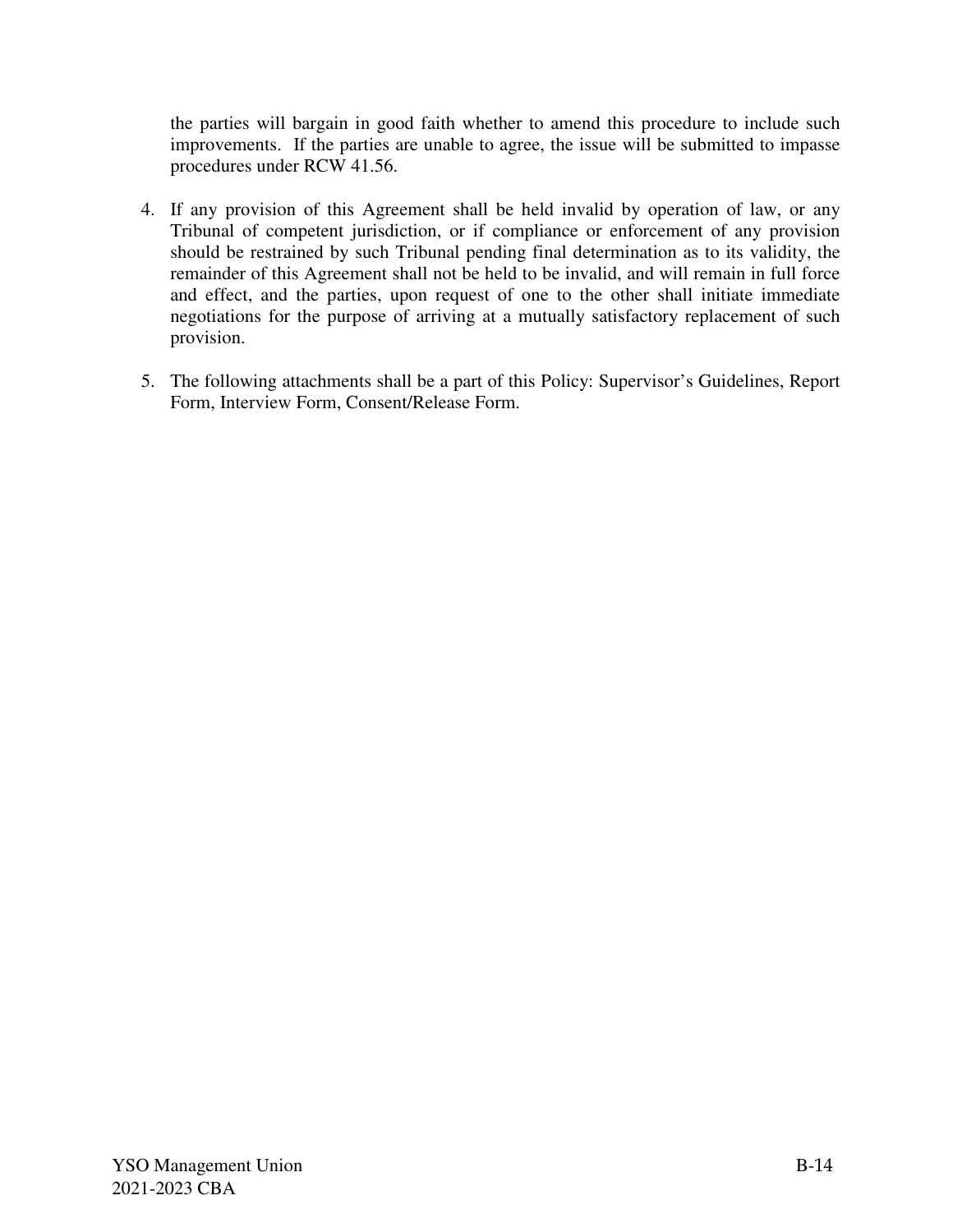#### **YAKIMA COUNTY SHERIFF'S MANAGEMENT GROUP Substance Abuse Policy**

#### **SUPERVISOR'S GUIDELINES**

NOTE: These Guidelines do not pertain to random testing.

The primary goal of the Substance Abuse Policy is to provide a working and service delivery environment free from the effects of alcohol/drug abuse. The supervisor's role is to identify employees who may be a threat to the safety and welfare of the employee, other employees, and the public by being under the influence of drugs and/or alcohol while on-duty. Such employees *must* be removed from the workplace.

Follow the steps below to ensure that you are proceeding correctly. It is important that proper procedures are followed to preserve the privacy of the individual and to comply with legal and contractual requirements.

- 1. Contact your appropriate command staff and explain the situation.
- 2. Your supervisor will:
	- a) Advise you of what appropriate action to take regarding your status as the shift supervisor.
	- b) Notify the Sheriff and the Human Resources Manager (or their designees) in a timely manner, then join you at your location to assist you and corroborate your observations during the interview.
- 3. Prepare yourself for an interview with the employee by completing the Report Form. Refer to Attachment 1 for descriptions of physical and behavioral signs which may indicate substance abuse.
- 4. After your supervisor has arrived, advise the employee you wish to interview him/her and provide a private location to conduct the interview.
	- a) Be sure to advise the employee that you suspect him/her of being under the influence of a prohibited substance (defined in the policy) and that s/he may have a Union representative present during the interview.
	- b) Do not argue with a belligerent or threatening employee. Advise him/her that his/her cooperation during the interview and testing procedure (if warranted) are direct orders and that continued disruptive behavior, preventing completion of the interview, shall be the same as refusal to submit to testing and shall be cause for discipline (cooperation **does not** mean that any employee must give facts or evidence which may incriminate himself/herself).
	- c) Complete the Interview Form with your supervisor.
- 5. Review the relevant information with your supervisor. If your supervisor decides that the test is required, relieve the employee of duty, with pay, during the course of the exam and MRO review.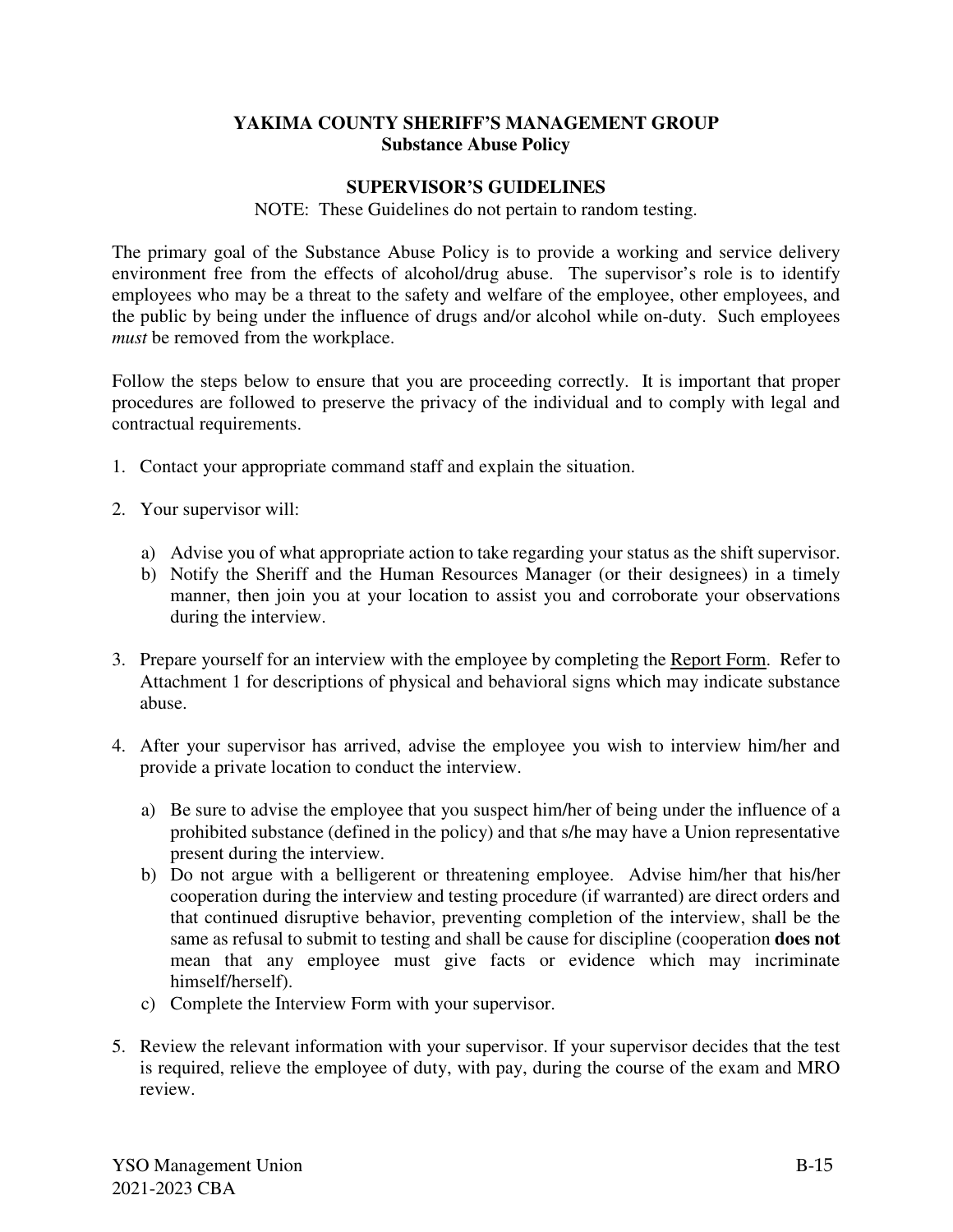- 6. Have the employee sign a Consent/Release Form.
	- a) Read the form to the employee and direct him/her to sign it. Do not alter the form in any way.
	- b) Be sure, if the employee has declined Union representation, that s/he understands that s/he may choose to have a Union representative accompany him/her to the testing facility.
	- c) If the employee refuses to sign the form, advise him/her that this is a direct order and that failure to comply shall be cause for discipline.
	- d) Issue a second order for the employee to sign the consent form. If s/he still refuses, relieve the employee of duty, with pay, explain that disciplinary action may follow. You or your supervisor will transport the employee home. (No employee suspected of impairment from alcohol/drug abuse shall be allowed to drive.)
- 7. Your supervisor shall transport the employee to the testing facility and wait at the testing facility until the testing is completed.
- 8. When the exam is completed, your supervisor will:
	- a) Reconfirm with the employee that s/he has been relieved of duty, with pay, and
	- b) Advise the employee that s/he will be contacted by the MRO to review the results (if positive), and
	- c) Advise the employee that s/he will be contacted by the department advising him/her how to return to duty, and
	- d) Drive or arrange transportation for the employee home. Do not return the employee to a County facility.
- 9. Once the employee has been sent home, your supervisor will:
	- a) Gather copies or originals of the Report Form, Interview Form, Consent/Release Form, and any other written notes or reports and forward them to the Sheriff and Human Resources Manager.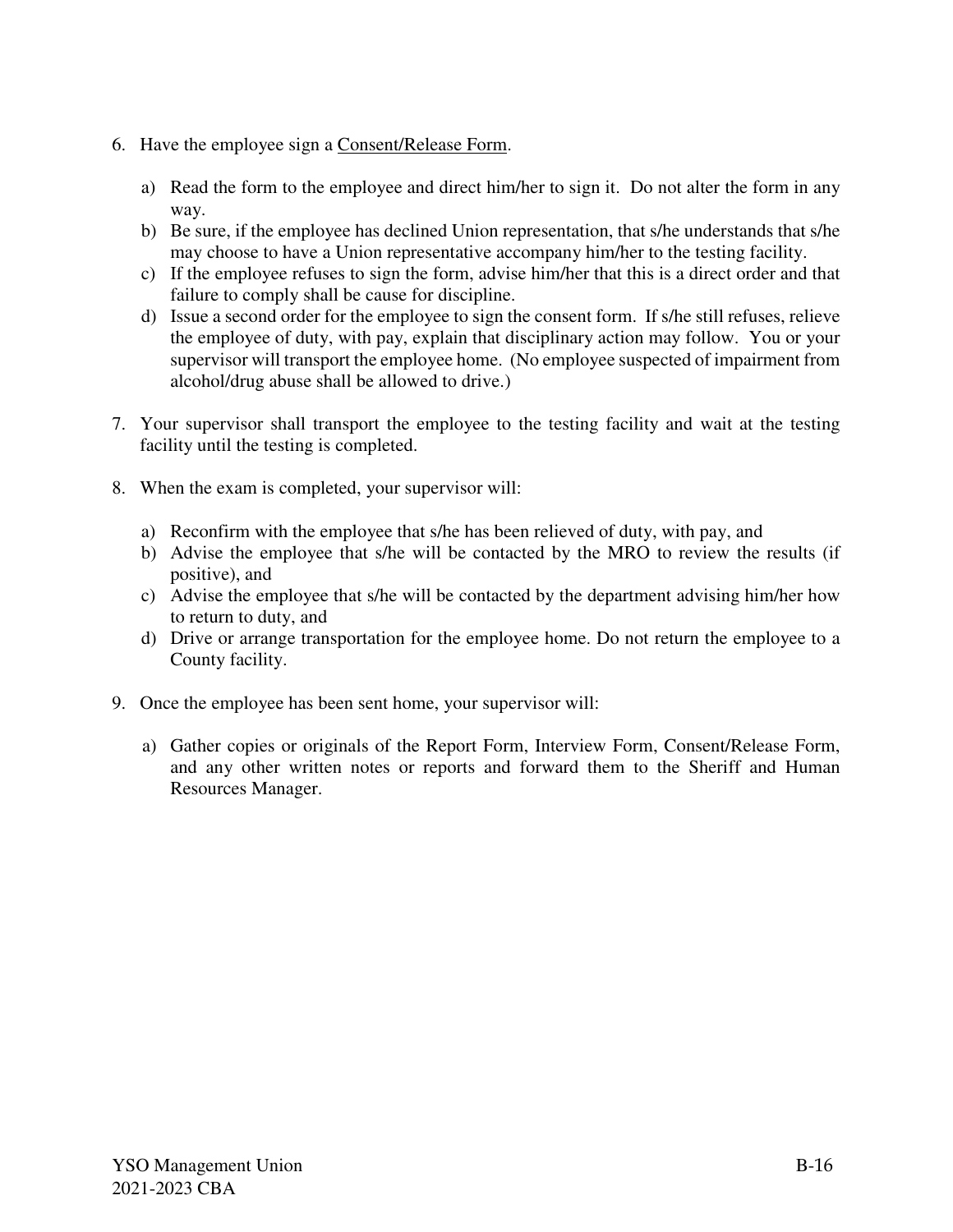#### **YAKIMA COUNTY SHERIFF'S DEPUTIES Substance Abuse Policy**

#### **CONSENT/RELEASE FORM**

I consent to the collection of urine, a blood and/or expired air sample by and its analysis by for those drugs, alcohol, and/or controlled substances specified in the Collective Bargaining Agreement pursuant to the Substance Abuse Policy agreed to between the County and the Union.

The laboratory administering the tests may release the results to the Medical Review Officer (MRO), who shall release his/her conclusions to the employer after review and interpretation. If I test positive, I agree to make any requested records and myself available to the MRO within 48 hours of such request. The information provided to the employer from the MRO shall be limited to whether the tests were confirmed positive or negative, and no other test results will be released, except as provided herein, without my written consent. The laboratory will advise the employer's representative whether the initial alcohol screen is positive or negative.

I understand that I have the right to my complete test results and that the laboratory will preserve the sample for at least one year. If I test positive, I have the right to have the split sample tested at my expense at a second DHHS-certified laboratory of my choice. I understand that I must request such test of the split sample within 72 hours of notification of a positive test result by the MRO.

I understand that the Employer is requiring me to submit to this testing as a condition of my employment and that if I tamper with, alter, substitute, or otherwise obstruct or fail to cooperate with the testing process, I will be subject to disciplinary action up to and including termination.

I further understand that a confirmed positive test will result in actions taken by the employer and for the employee which are consistent with the County's policies and procedures for substance abuse testing and treatment.

I understand that the employer will administer the Policy consistent with federal and state constitutional and statutory requirements. Also, by signing this consent form, I am not waiving the right to challenge any confirmed positive test result and any Employer action based thereon. In order to pursue any challenge related to this test, I will, however, be required to authorize the laboratory and MRO to release to my Employer and the Union any information relating to the test or test results. Further, I understand that my employer may require that I participate in a treatment or rehabilitation program. If required to do so, I authorize the laboratory and MRO to release any information relating to the test or test results to the Substance Abuse Professional (SAP) or treatment counselor. My signature below indicates my consent for release of this information.

\_\_\_\_\_\_\_\_\_\_\_\_\_\_\_\_\_\_\_\_\_\_\_\_\_\_\_\_\_\_\_\_\_\_\_\_ \_\_\_\_\_\_\_\_\_\_\_\_\_\_\_\_\_\_\_\_\_

*Employee Signature* Date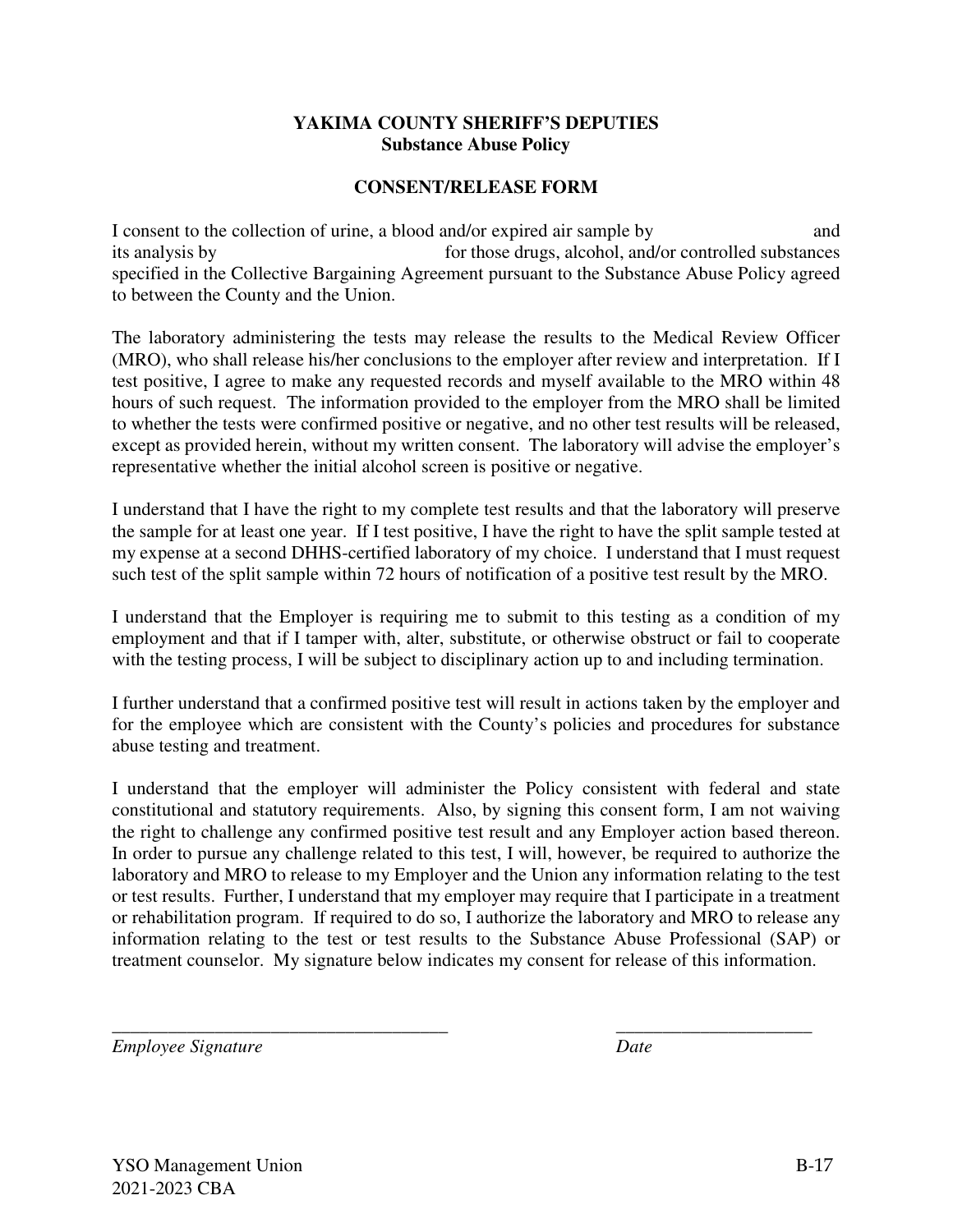#### **Substance Abuse Policy**

#### **REPORT FORM**

NOTE: This form does not pertain to random testing.

This form must be filled out prior to any drug/alcohol testing. Review Supervisor's Guidelines before completing this form. The information contained on this form is confidential and shall be viewed only by necessary supervisory/managerial employees, the testing facility, MRO, and the employee being interviewed/tested. When this form is completed and signed, make one copy of the form and distribute as follows: Original to Sheriff, Copy attached to consent form.

| Speech:                            |
|------------------------------------|
| Dexterity:                         |
| Standing:                          |
| Walking:                           |
| Judgment:                          |
| Decision-making:                   |
| Appearance (eyes, clothing, etc.): |
| Odor:                              |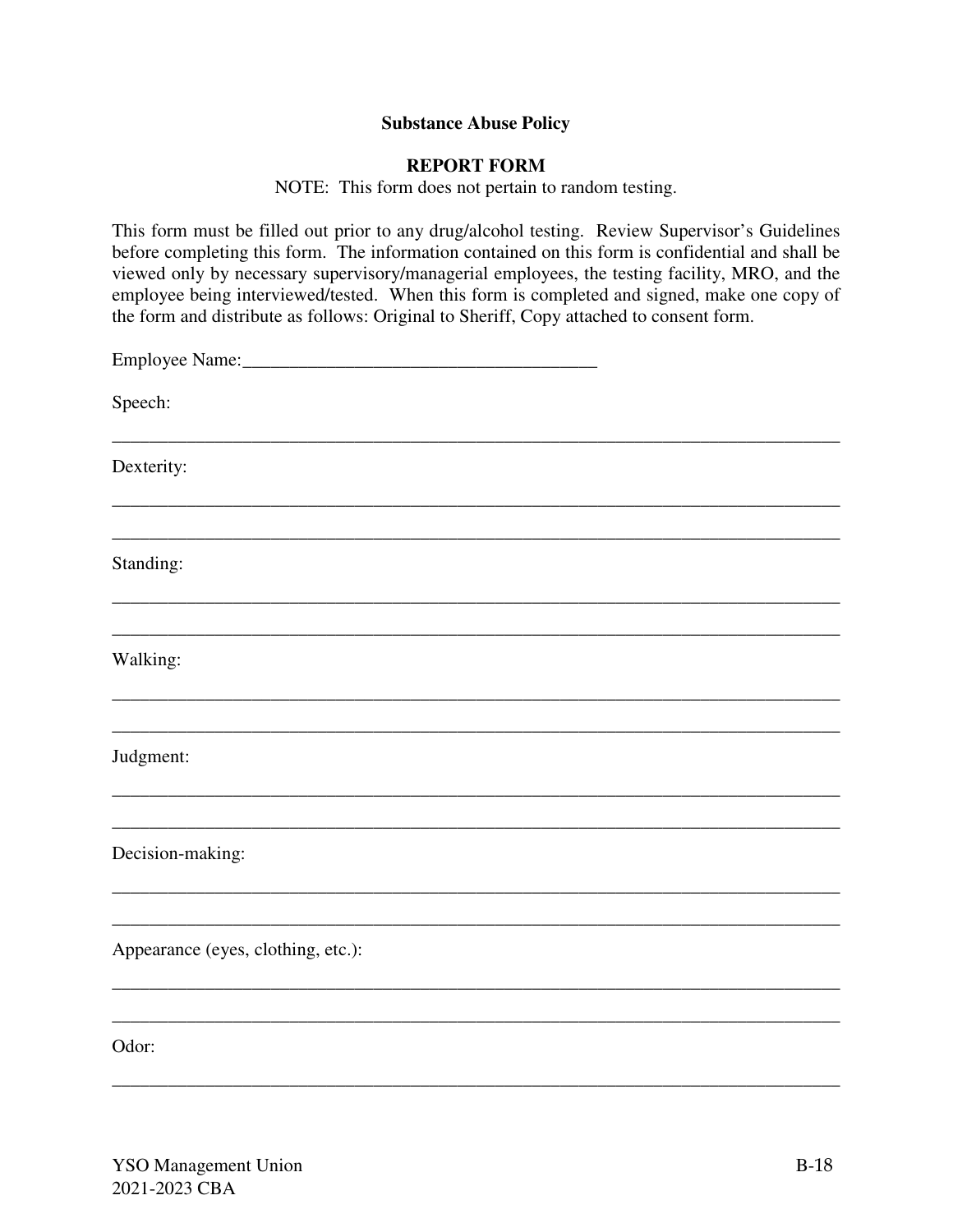Other:

| Location where these were observed: |              |
|-------------------------------------|--------------|
| Time of observation:                |              |
| Witnesses:                          |              |
|                                     | Date / Time: |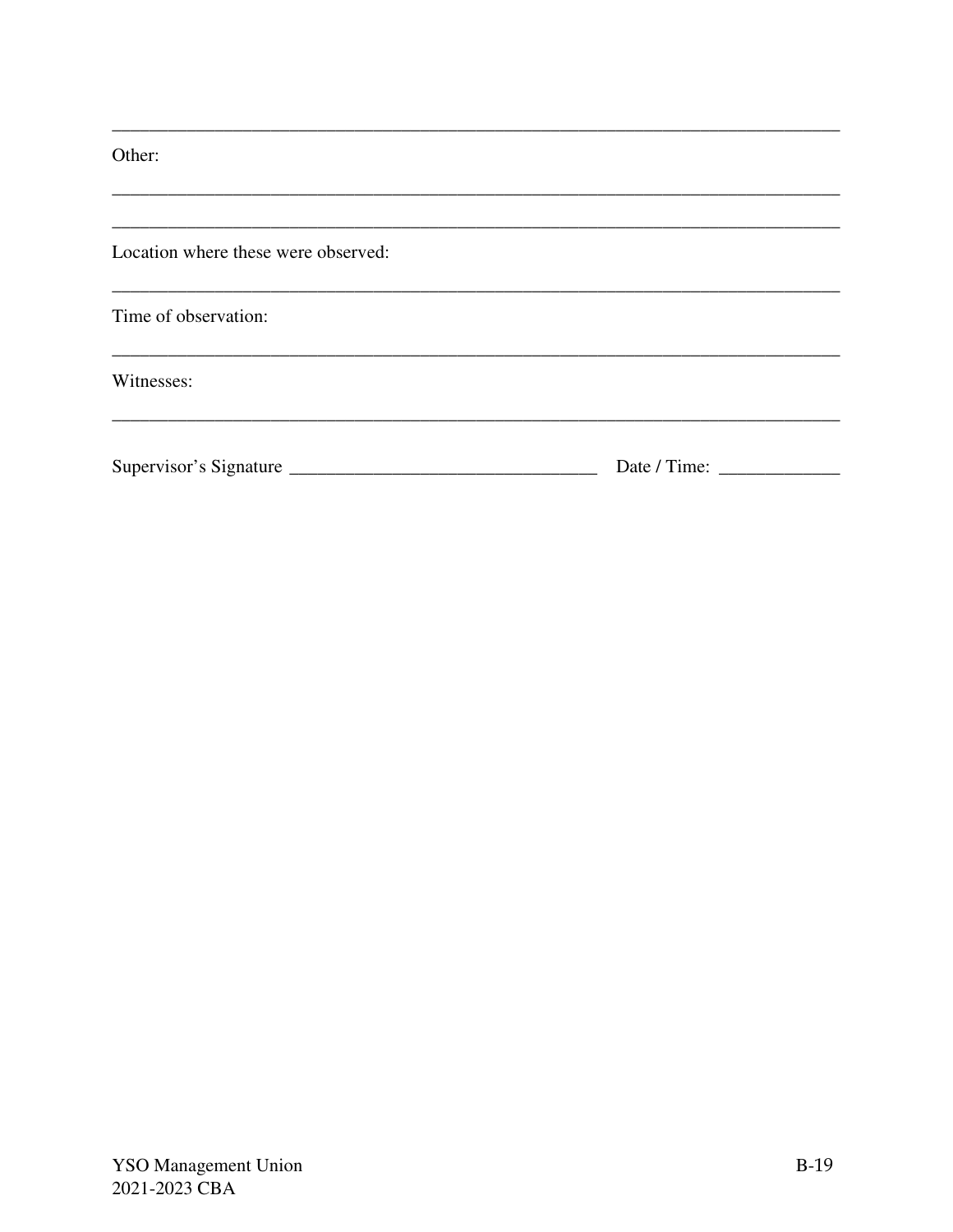#### **Substance Abuse Policy**

#### **INTERVIEW FORM**

NOTE: This form does not pertain to random testing.

*Name of Employee: \_\_\_\_\_\_\_\_\_\_\_\_\_\_\_\_\_\_\_\_\_\_\_\_\_\_\_\_\_\_\_\_\_\_\_\_\_\_\_\_\_\_\_\_\_\_\_\_\_\_\_\_\_\_\_* 

I understand that I am entitled to Union representation during this meeting and during any subsequent meetings or at testing facilities. I understand that I am being ordered to answer these questions and that if I refuse to answer these questions, I am subject to discipline up to and including termination. I do or do not (please circle one) want a representative at this time. I understand that I am entitled to Union representation at any time whether I choose to have one now or not.

\_\_\_\_\_\_\_\_\_\_\_\_\_\_\_\_\_\_\_\_\_\_\_\_\_\_\_\_\_\_\_\_\_\_\_\_\_\_\_\_\_\_\_\_\_\_\_\_\_\_\_\_\_\_\_\_\_\_\_\_\_\_\_\_\_\_\_\_\_\_\_\_

\_\_\_\_\_\_\_\_\_\_\_\_\_\_\_\_\_\_\_\_\_\_\_\_\_\_\_\_\_\_\_\_\_\_\_\_\_\_\_\_\_\_\_\_\_\_\_\_\_\_\_\_\_\_\_\_\_\_\_\_\_\_\_\_\_\_\_\_\_\_\_\_

\_\_\_\_\_\_\_\_\_\_\_\_\_\_\_\_\_\_\_\_\_\_\_\_\_\_\_\_\_\_\_\_\_\_\_\_\_\_\_\_\_\_\_\_\_\_\_\_\_\_\_\_\_\_\_\_\_\_\_\_\_\_\_\_\_\_\_\_\_\_\_\_

\_\_\_\_\_\_\_\_\_\_\_\_\_\_\_\_\_\_\_\_\_\_\_\_\_\_\_\_\_\_\_\_\_\_\_\_\_\_\_\_\_\_\_\_\_\_\_\_\_\_\_\_\_\_\_\_\_\_\_\_\_\_\_\_\_\_\_\_\_\_\_\_

\_\_\_\_\_\_\_\_\_\_\_\_\_\_\_\_\_\_\_\_\_\_\_\_\_\_\_\_\_\_\_\_\_\_\_\_\_\_\_\_\_\_\_\_\_\_\_\_\_\_\_\_\_\_\_\_\_\_\_\_\_\_\_\_\_\_\_\_\_\_\_\_

\_\_\_\_\_\_\_\_\_\_\_\_\_\_\_\_\_\_\_\_\_\_\_\_\_\_\_\_\_\_\_\_\_\_\_\_\_\_\_\_\_\_\_\_\_\_\_\_\_\_\_\_\_\_\_\_\_\_\_\_\_\_\_\_\_\_\_\_\_\_\_\_

\_\_\_\_\_\_\_\_\_\_\_\_\_\_\_\_\_\_\_\_\_\_\_\_\_\_\_\_\_\_\_\_\_\_\_\_\_\_\_\_\_\_\_\_\_\_\_\_\_\_\_\_\_\_\_\_\_\_\_\_\_\_\_\_\_\_\_\_\_\_\_\_

\_\_\_\_\_\_\_\_\_\_\_\_\_\_\_\_\_\_\_\_\_\_\_\_\_\_\_\_\_\_\_\_\_\_\_\_\_\_\_\_\_\_\_\_\_\_\_\_\_\_\_\_\_\_\_\_\_\_\_\_\_\_\_\_\_\_\_\_\_\_\_\_

\_\_\_\_\_\_\_\_\_\_\_\_\_\_\_\_\_\_\_\_\_\_\_\_\_\_\_\_\_\_\_\_\_\_\_\_\_\_\_\_\_\_\_\_\_\_\_\_\_\_\_\_\_\_\_\_\_\_\_\_\_\_\_\_\_\_\_\_\_\_\_\_

Employee signature: \_\_\_\_\_\_\_\_\_\_\_\_\_\_\_\_\_\_\_\_\_\_\_\_\_\_\_\_\_\_\_\_\_\_\_\_\_\_\_\_\_\_\_\_\_\_\_\_\_\_\_\_\_\_

1. I (we) have noticed (describe behavior/evidence)

2. Do you have any explanation?

3. Are you using any type of illicit drug or alcohol?

If yes, what?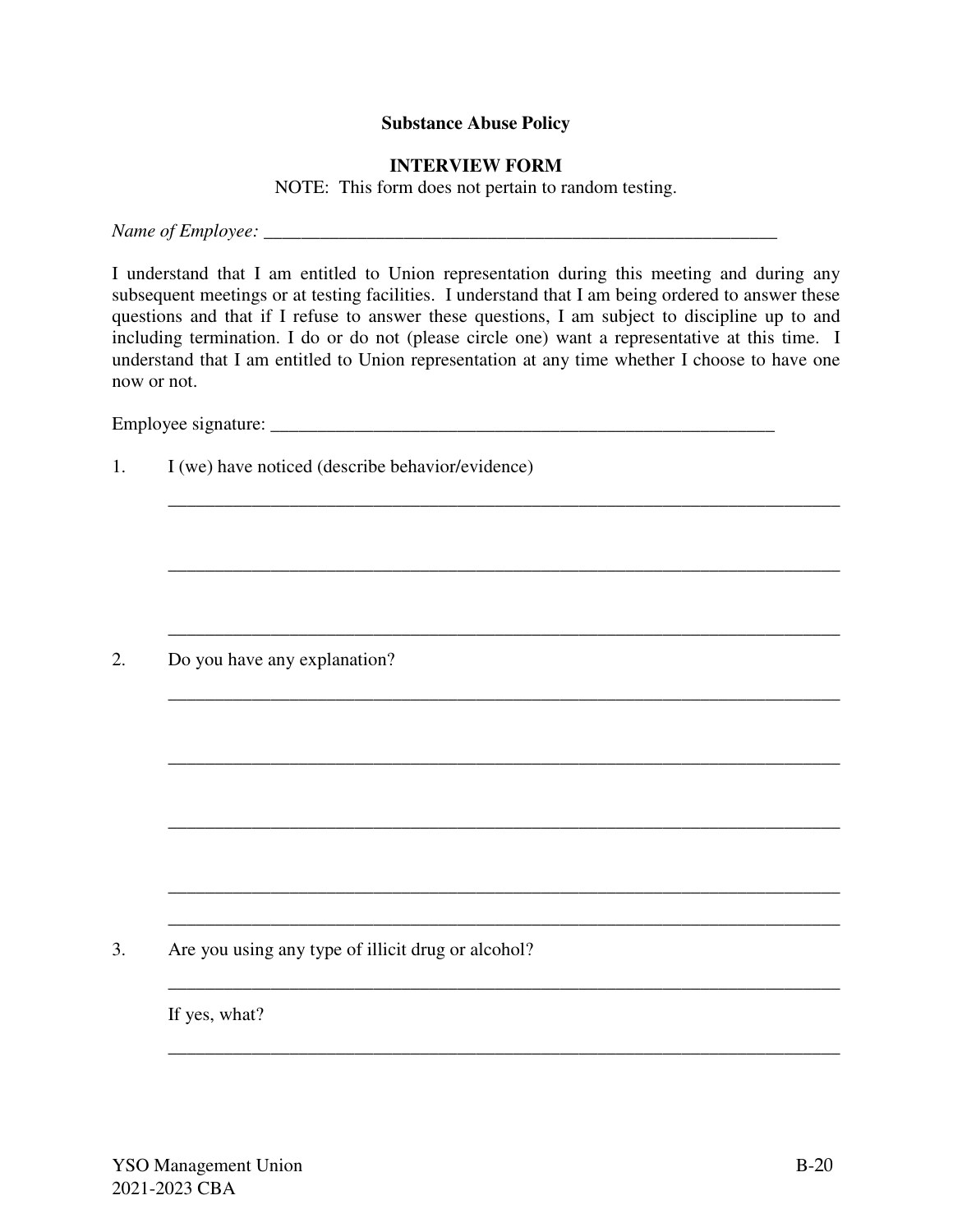When did you take it?

Where did you take it?

How much did you take?

Do you have any drugs/alcohol in your possession at work?

(if yes, get agreement to confiscate)

Based on the interview and the completed Report Form, I believe the employee should be tested for drugs and/or alcohol.

\_\_\_\_\_\_\_\_\_\_\_\_\_\_\_\_\_\_\_\_\_\_\_\_\_\_\_\_\_\_\_\_\_\_\_\_\_\_\_\_\_\_\_\_\_\_\_\_\_\_\_\_\_\_\_\_\_\_\_\_\_\_\_\_\_\_\_\_\_\_\_\_

\_\_\_\_\_\_\_\_\_\_\_\_\_\_\_\_\_\_\_\_\_\_\_\_\_\_\_\_\_\_\_\_\_\_\_\_\_\_\_\_\_\_\_\_\_\_\_\_\_\_\_\_\_\_\_\_\_\_\_\_\_\_\_\_\_\_\_\_\_\_\_\_

\_\_\_\_\_\_\_\_\_\_\_\_\_\_\_\_\_\_\_\_\_\_\_\_\_\_\_\_\_\_\_\_\_\_\_\_\_\_\_\_\_\_\_\_\_\_\_\_\_\_\_\_\_\_\_\_\_\_\_\_\_\_\_\_\_\_\_\_\_\_\_\_

\_\_\_\_\_\_\_\_\_\_\_\_\_\_\_\_\_\_\_\_\_\_\_\_\_\_\_\_\_\_\_\_\_\_\_\_\_\_\_\_\_\_\_\_\_\_\_\_\_\_\_\_\_\_\_\_\_\_\_\_\_\_\_\_\_\_\_\_\_\_\_\_

| <b>Dated</b>          |                         |
|-----------------------|-------------------------|
| Supervisor (position) | ___Don't Agree<br>Agree |
| Witness* $(position)$ | Agree Don't Agree       |
|                       |                         |

**\*Witness is an individual other than the designated Union representative**